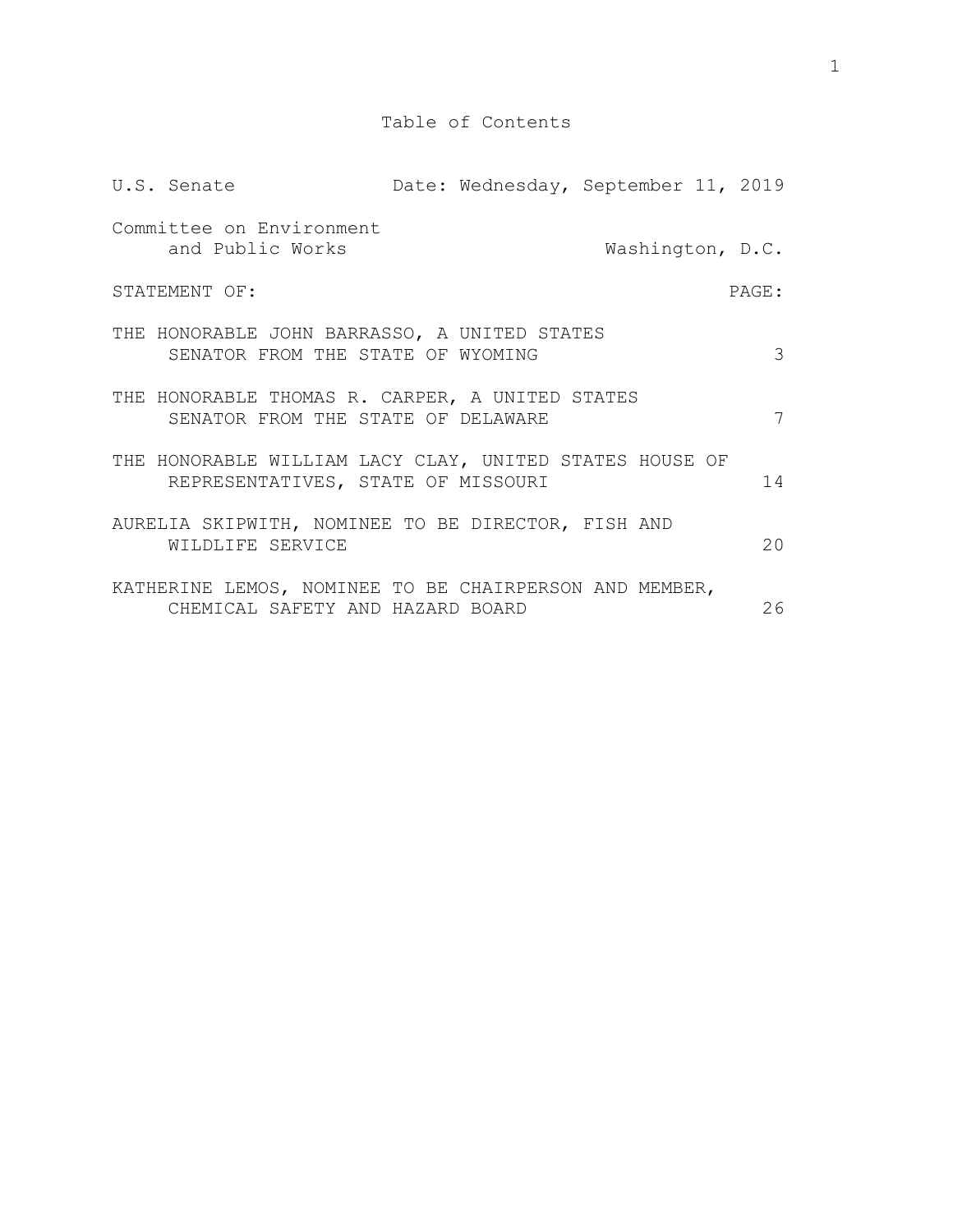[HEARING ON THE NOMINATIONS OF AURELIA SKIPWITH TO BE DIRECTOR OF](https://www.epw.senate.gov/public/index.cfm/hearings?ID=DBBE734D-D0DF-4EEA-8B57-AE82FDEC8E05)  [THE U.S. FISH AND WILDLIFE SERVICE AND KATHERINE LEMOS TO BE](https://www.epw.senate.gov/public/index.cfm/hearings?ID=DBBE734D-D0DF-4EEA-8B57-AE82FDEC8E05)  [MEMBER AND CHAIRPERSON OF THE CHEMICAL SAFETY AND HAZARD](https://www.epw.senate.gov/public/index.cfm/hearings?ID=DBBE734D-D0DF-4EEA-8B57-AE82FDEC8E05)  [INVESTIGATION BOARD](https://www.epw.senate.gov/public/index.cfm/hearings?ID=DBBE734D-D0DF-4EEA-8B57-AE82FDEC8E05)

Wednesday, September 11, 2019

United States Senate

Committee on Environment and Public Works

Washington, D.C.

The committee met, pursuant to notice, at 10:13 a.m. in room 406, Dirksen Senate Office Building, the Honorable John Barrasso [chairman of the committee] presiding.

Present: Senators Barrasso, Carper, Cramer, Braun, Rounds, Sullivan, Boozman, Ernst, Cardin, Whitehouse, Gillibrand, Van Hollen.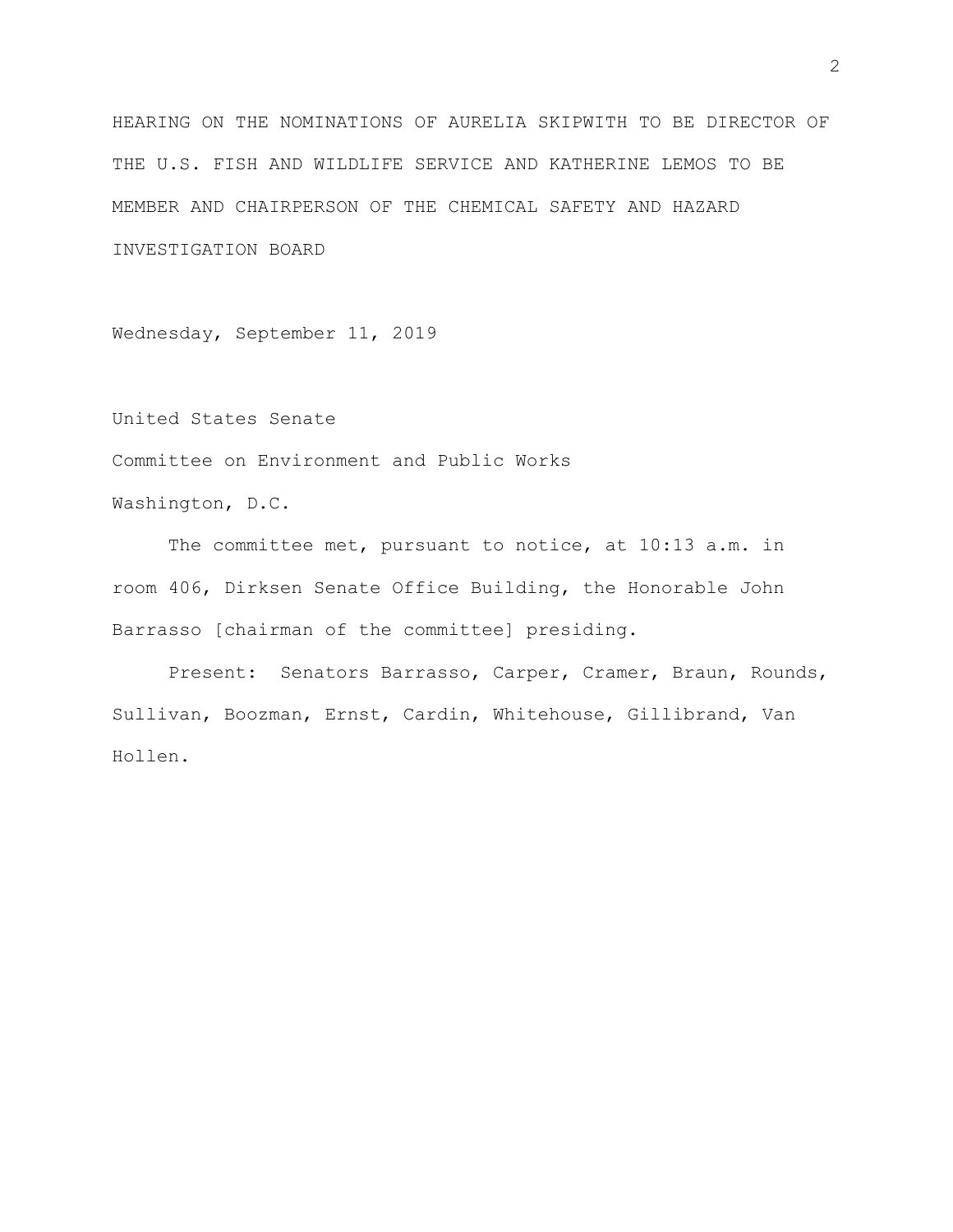STATEMENT OF THE HONORABLE JOHN BARRASSO, A UNITED STATES SENATOR FROM THE STATE OF WYOMING

Senator Barrasso. Good morning. I call this hearing to order.

Today, we will consider the nominations of Aurelia Skipwith to be the Director of the U.S. Fish and Wildlife Service and Katherine Lemos to be a Member and the Chairperson of the Chemical Safety and Hazard Investigation Board.

Ms. Skipwith has served as the Department of Interior's Deputy Assistant Secretary for Fish, Wildlife, and Parks for the past two years. In this role, she has helped to oversee both the U.S. Fish and Wildlife Service and the National Park Service.

In her new role as the Director of the U.S. Fish and Wildlife Service, Ms. Skipwith will work closely with the Assistant Secretary for Fish, Wildlife, and Parks, Rob Wallace, who this committee and the full Senate recently confirmed by voice vote. Ms. Skipwith will be in charge of managing fish and wildlife for the American public. That includes combatting invasive species, recovering endangered species, protecting migratory birds, restoring fisheries, and conserving and enhancing wildlife habitat.

She earned a degree in biology from Howard University, molecular genetics from Purdue University, and a law degree from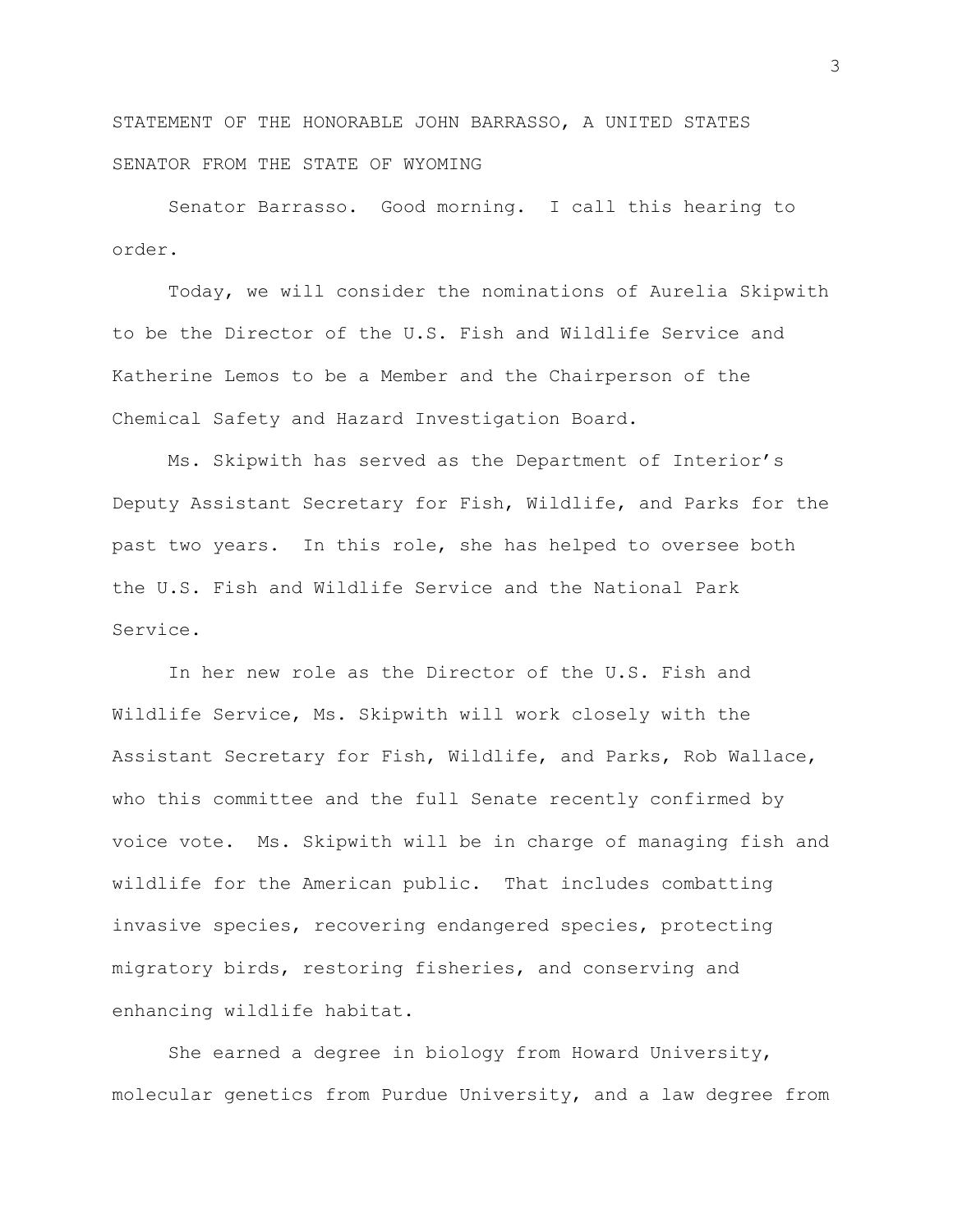the University of Kentucky. More than 80 groups and individuals have written in support of Ms. Skipwith's nomination. Scott Vance, the CEO and executive director of the Union Sportsmen's Alliance, whose members include the Nation's most prominent unions, has written: "We believe it is vitally important that the next director of the Fish and Wildlife Service not only possess strong leadership skills and the ability to form public and private partnerships, but also the education and critical decision making skills required to enact policies based on scientific principles free from political and bureaucratic interference. Ms. Skipwith meets," as he says, "and surpasses these qualifications and we urge you to approve her nomination."

Dan Ashe, who was the former director of the U.S. Fish and Wildlife Service under President Obama and now president and CEO of the Association of Zoos and Aquariums, noted: "In a field where diversity is sorely needed, it is encouraging to see a woman and person of color nominated to this important and prominent leadership position."

Confirming Ms. Skipwith is important to the work of this committee. We have jurisdiction over fish and wildlife policy, including the U.S. Fish and Wildlife Service.

Earlier this year, Congress enacted the WILD ACT, Wildlife Innovation and Longevity Driver Act, to combat invasive species, prevent wildlife poaching and trafficking, to promote wildlife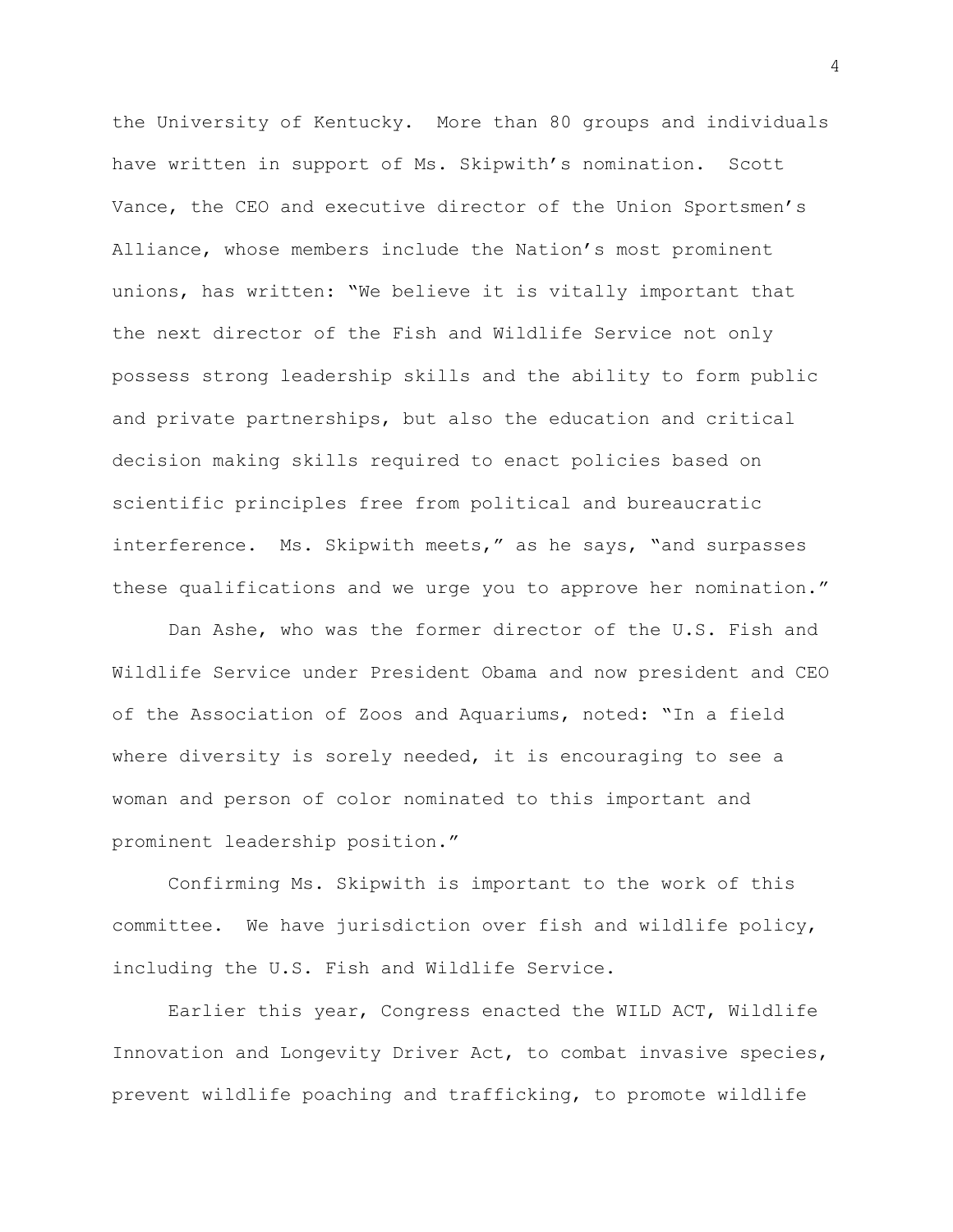conservation, and to protect endangered species. I look forward to working with Ms. Skipwith to implement the WILD Act.

The committee also has oversight over the Endangered Species Act. I have worked with the Western Governors Association, with State fish and wildlife agencies, with conservation organizations, with ranchers, with farmers, and energy producers, to update the Act so that it works better for species and for people. I look forward to working with Ms. Skipwith on modernizing this important law.

President Trump has also nominated Katherine Lemos to serve as Member and Chairperson of the Chemical Safety and Hazard Investigation Board. Dr. Lemos has substantial experience in the fields of incident investigation, accident reconstruction, safety engineering, and human factors.

She has demonstrated strong leadership in these areas at the National Transportation Safety Board, at the Federal Aviation Administration, at Northrop Grumman, and in academia. Her knowledge and background make her a strong candidate to lead the Chemical Safety Board in its mission to investigate industrial chemical accidents.

The former executive director and current deputy executive director of the Federal Aviation Administration's Accident Investigation and Prevention Office has written in support of Dr. Lemos' nomination: "As a consummate safety professional with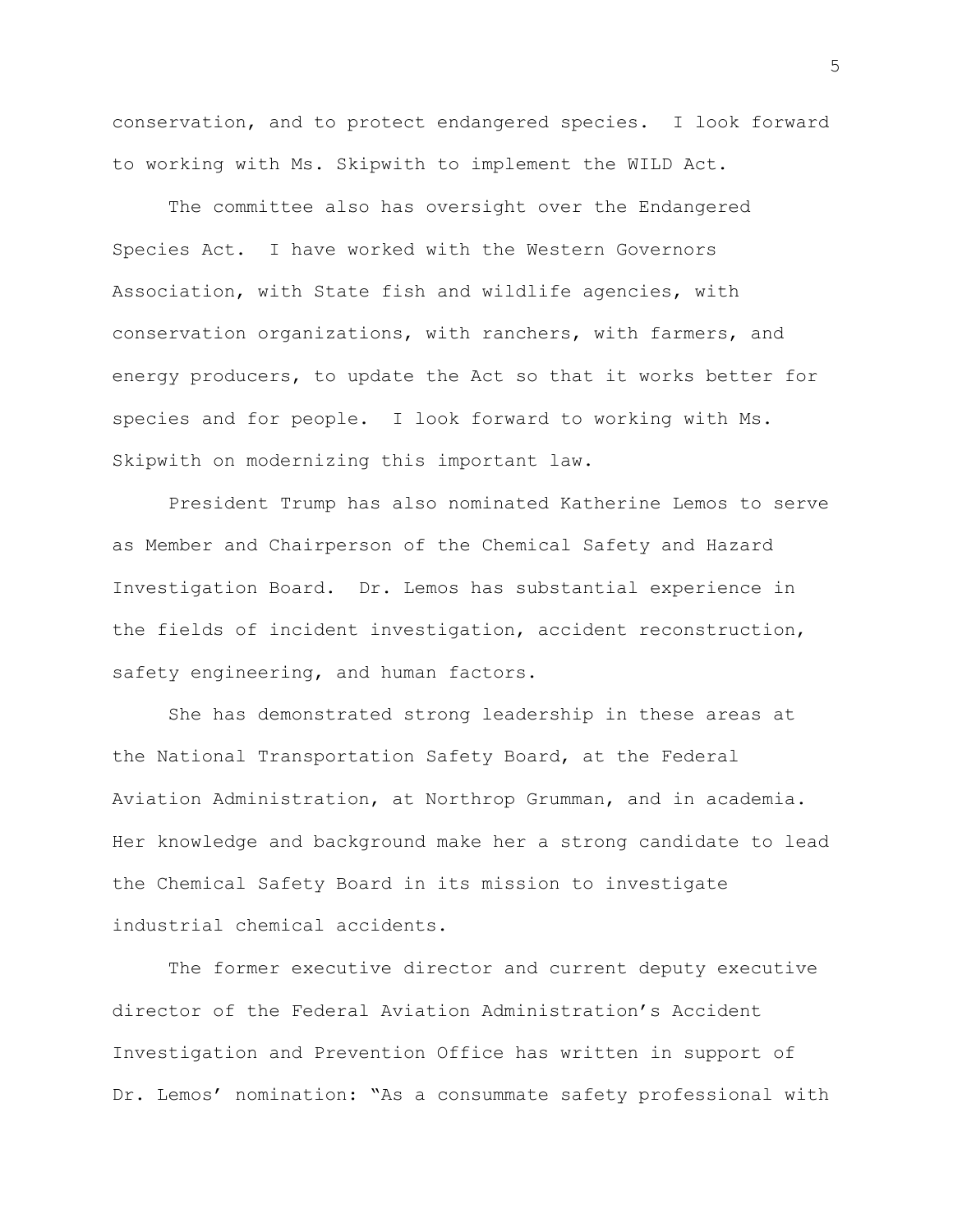the ability to adapt and apply her knowledge across domains, her tenacity, and her leadership skills in engaging and drawing every resource, Katherine is the ideal candidate for this role."

Getting her confirmed is a priority. In December of this year, the Chemical Safety Board will be down to one member. I have called on the administration to fill both current and future vacancies at the agencies, and I do so again today. We cannot allow the agency to lose its quorum.

I look forward to hearing both of our nominees' testimony. I will now turn to Ranking Member Carper for his statement.

[The prepared statement of Senator Barrasso follows:]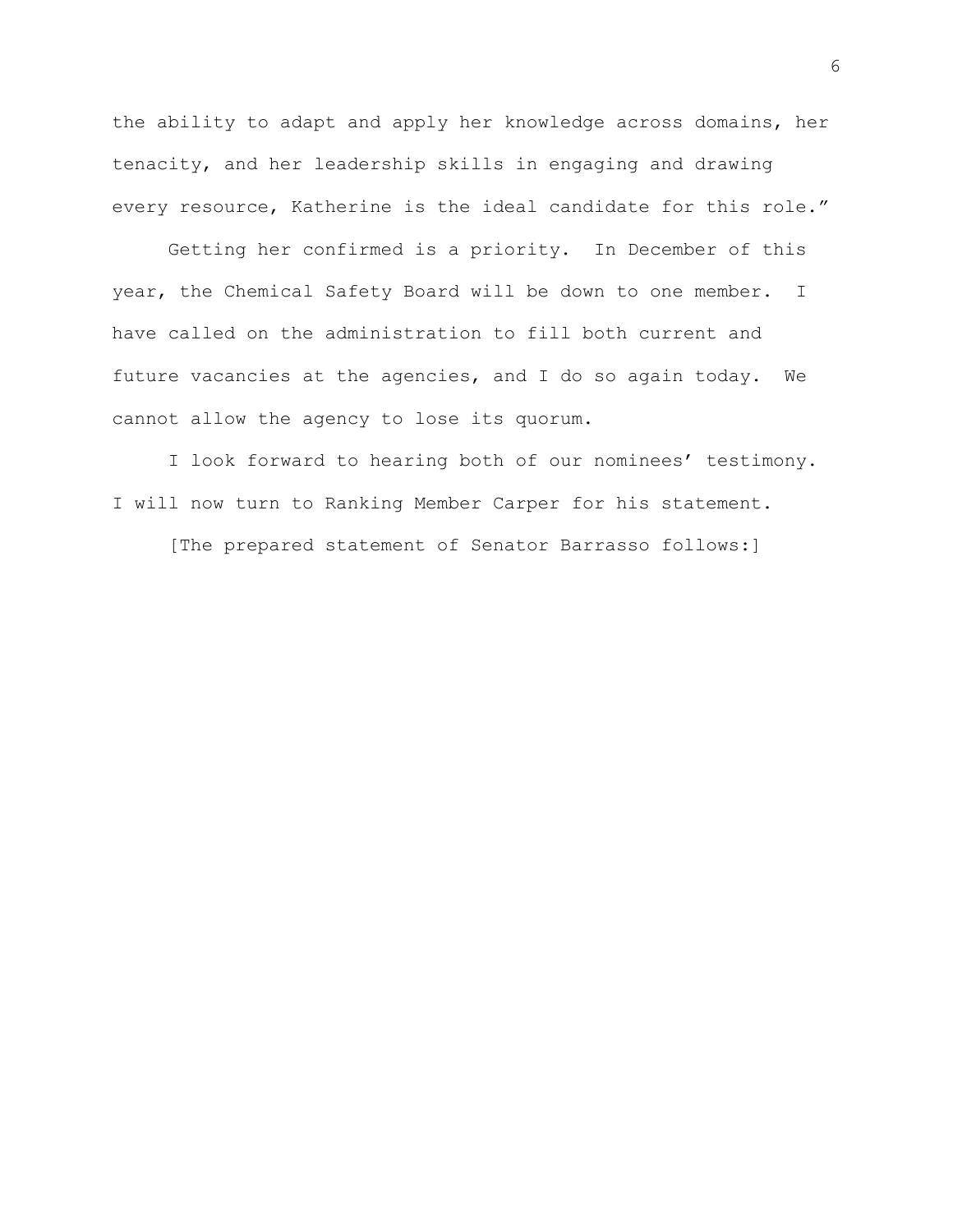STATEMENT OF THE HONORABLE THOMAS R. CARPER, A UNITED STATES SENATOR FROM THE STATE OF DELAWARE

Senator Carper. Thanks, Mr. Chairman. Welcome, one and all. I am especially happy to see Congressman Clay with us this day. Thank you so much for coming. We know you are busy. Once you have finished your introduction, if you would like to spend the next three hours with us, that would be great. If you decide you want to go back to work, we will understand that, too.

[Laughter.]

Senator Carper. I had a chance to meet the family members for both of our nominees, and it is a real pleasure to meet spouses and fiancés and mothers and aunts and even some sisters in the house. We are glad you all could make it.

Was your father Bill Clay? Okay, I served with your dad, and it was a real honor, and I know he is very proud of you, very proud of you.

Dr. Lemos, you pronounce your name Lemos, not Lemos, right? Lemos?

Ms. Lemos. Yes.

Senator Carper. Okay, like in lemon.

Ms. Lemos. Yes, sir.

Senator Carper. Dr. Lemos has been nominated to serve on the Chemical Safety and Hazard Investigation Board, an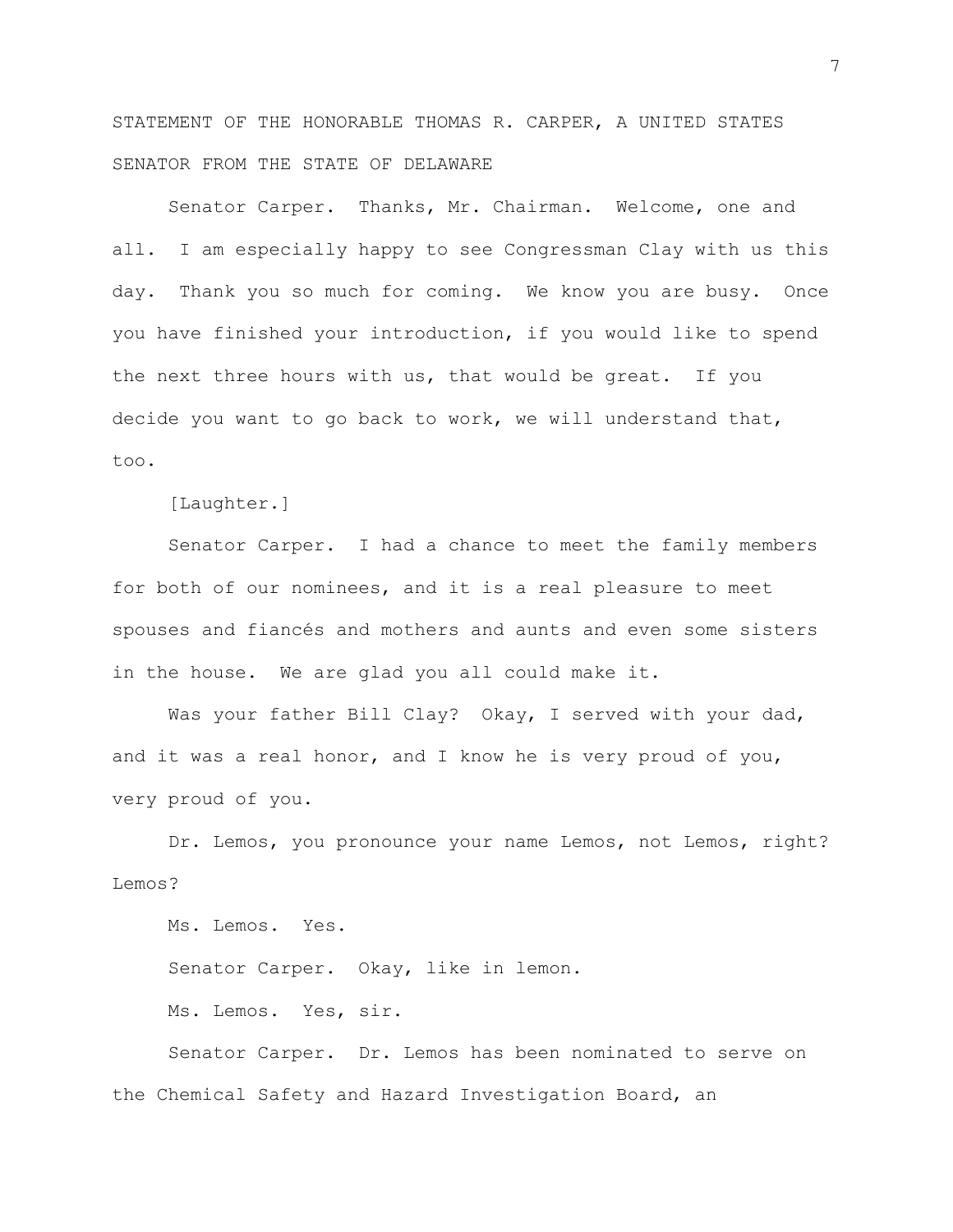independent federal agency that's charged with investigating industrial chemical accidents. The board has investigated everything from the BP oil spill to fatal refinery accidents to chemical explosions caused by flooding during, I think it was Hurricane Harvey. Regrettably, though, President Trump has not treated this important agency with the respect that its mission deserves. In fact, the President's budget proposals have repeatedly called for the board's elimination.

Moreover, Dr. Lemos is the first nominee to the board we have seen during this administration, if I'm not mistaken. While I am encouraged that Dr. Lemos appears to be a wellqualified nominee, it is my hope that she can assure the committee of her strong commitment to both the Board's mission and to its budget.

I also hope to learn more about the Trump Administration's support for additional board nominations or renominations since the terms of its current board members will all expire in the next year or so.

I want to say just as a side note, we face a situation where this President, this Administration has not been a real supporter for another agency called the Economic Development Administration, that we think, most of us, Democrats and Republicans think, serves a vital role. But they nominated somebody to head the agency who actually is a former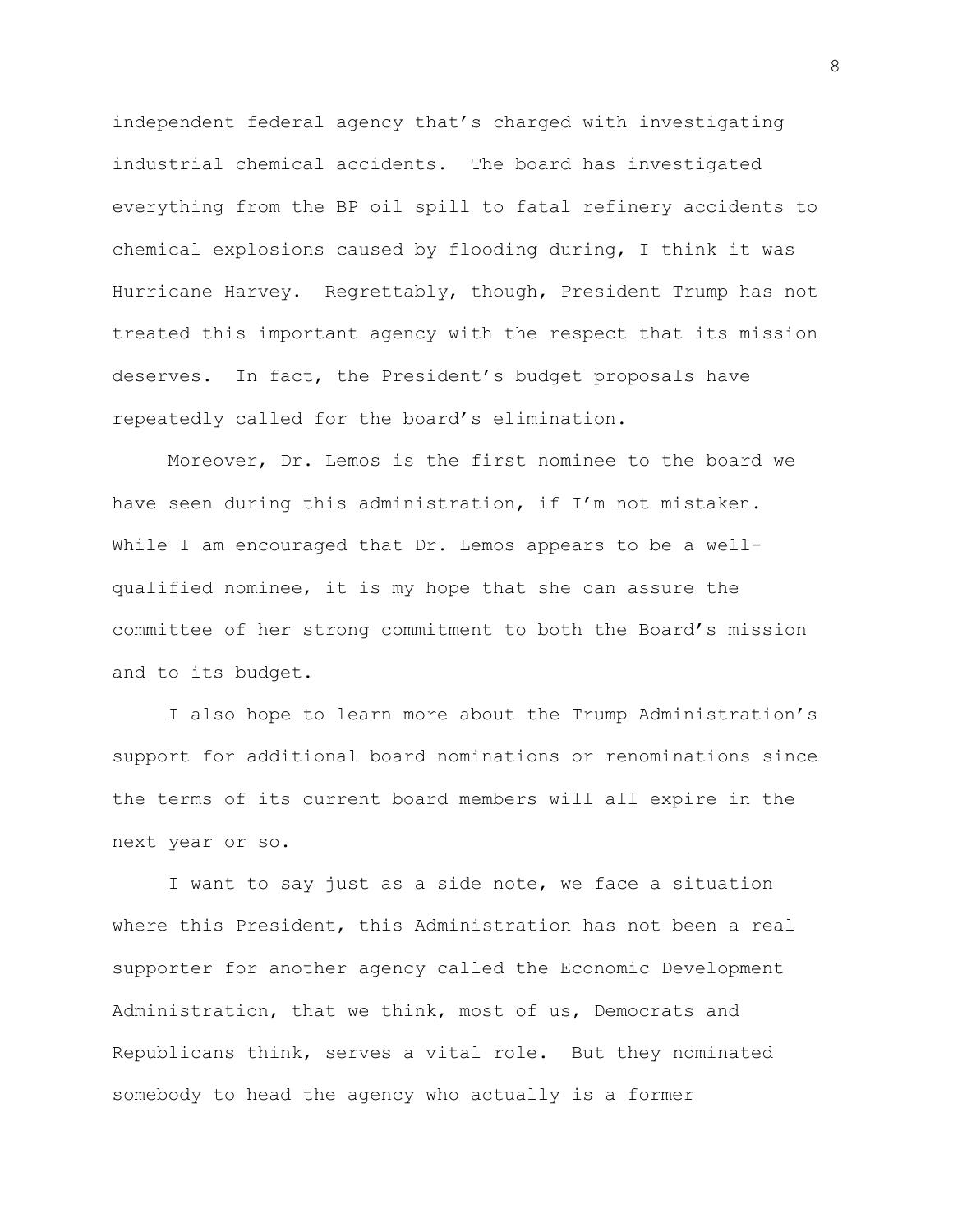Congressman, he is a doctor, but he is a former Congressman. And he had as a Congressman voted repeatedly to de-fund the Economic Development Administration. And then this President nominated him to head that agency. And we have a situation here where this Administration has also called for basically defunding the panel, the commission that you would be nominated to lead. And Dr. Fleming's changed his mind, since he has been confirmed to head up EDA. He thinks it is a good organization and he is trying to make it better.

I think one of the things for you is that we need to hear from you your strong commitment to actually not just keeping this entity alive but also to actually make it stronger and better. So we are going to be looking to you for that.

I want to just set that aside and said to, with regard to Ms. Aurelia Skipwith has been nominated, as we know, to lead the U.S. Fish and Wildlife Service, our Nation's oldest federal conservation agency. The Service is responsible for enforcing wildlife protection laws, restoring habitat and assisting foreign governments with international conservation efforts.

In Delaware, the First State, we take great pride in our two national wildlife refuges, as we spoke about yesterday, which are home to threatened and endangered species, including the piping plovers, the red knot, and others. These two migratory birds attract literally thousands, maybe tens of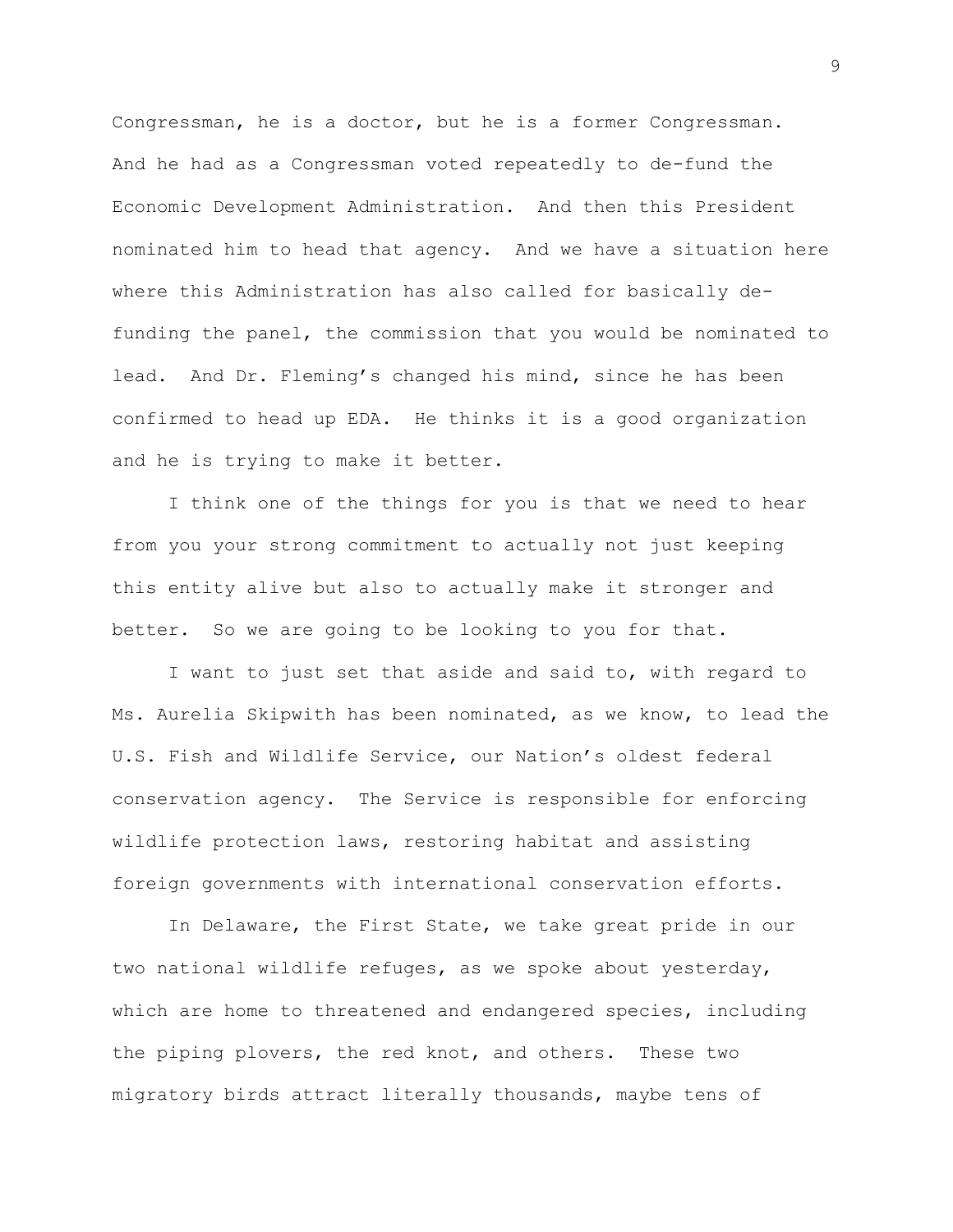thousands, of visitors to our State every year. They come from all over the world. The national wildlife refuges are not just a source of pride for Delawareans, they are a source of economic prosperity and I think pride for our Nation.

Unfortunately, over the last couple of years, the U.S. Fish and Wildlife Service has taken actions that jeopardize our Nation's wildlife, despite widespread opposition. The Administration recently finalized regulations that will dramatically alter implementation of the Endangered Species Act, one of our Nation's most popular and most revered environmental laws. These regulations could undermine the Service that is supposed to both underpin and drive species protection decisions.

In 2017, this Administration also adopted an unprecedented legal opinion relative to the Migratory Bird Treaty, a stance that every former top Department of Interior official since President Nixon's Administration, both Republican and Democrat alike, has vehemently opposed. Now, the Department in which Ms. Skipwith currently serves is pursuing regulations to codify this controversial bird Migratory Treaty Act opinion.

Meanwhile, the Trump Administration has also been rushing down what many Americans regard as a misguided path to develop our Nation's public lands, particularly in the Arctic National Wildlife Refuge, and in core sage grouse habitat, at the expense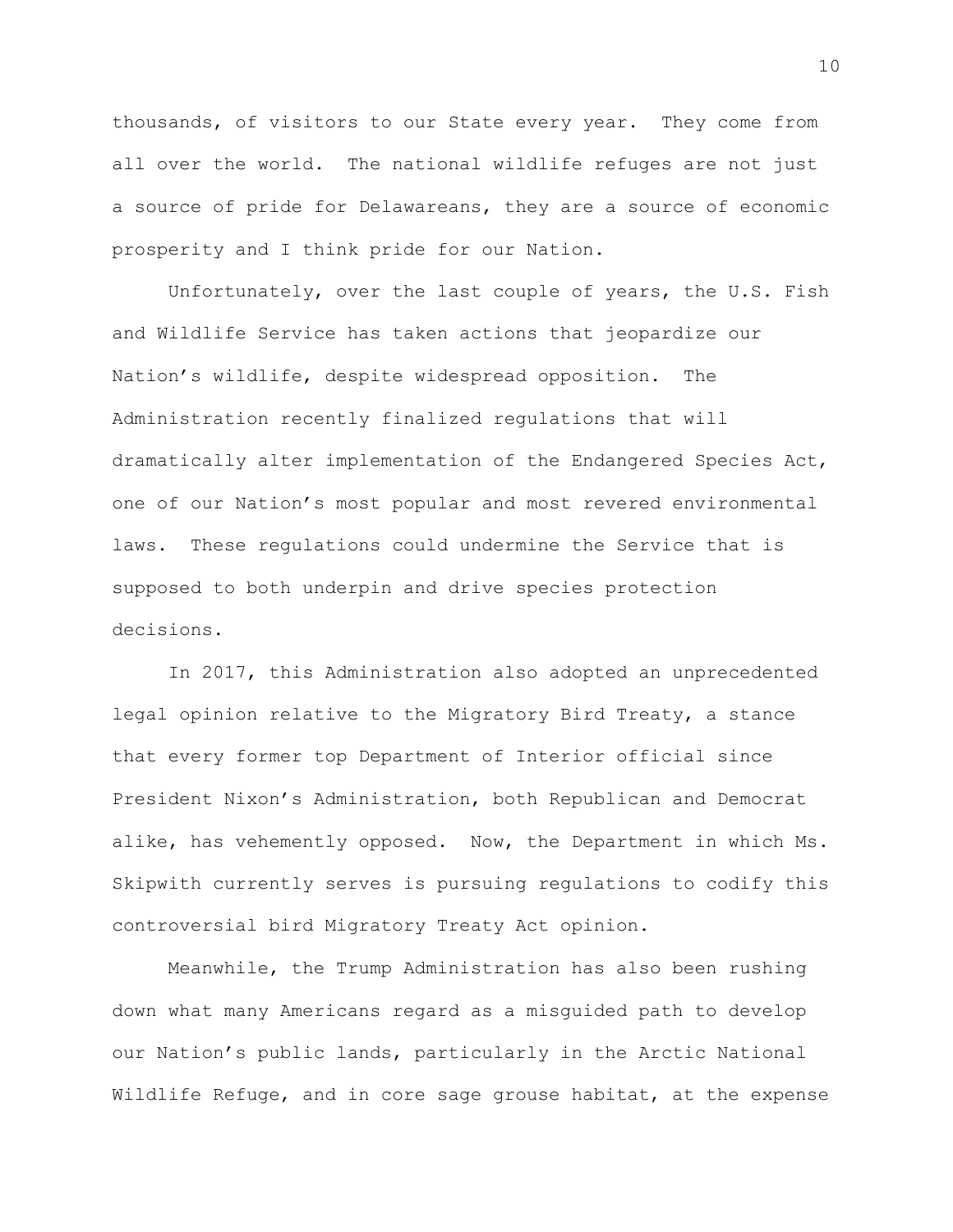of a thorough public process, transparency, and science.

Ms. Skipwith, as our committee considers your nomination, I hope you will clearly convey a willingness to revisit some of these troubling policy decisions.

Let me end with this. Thank you so much for visiting with me yesterday, both of you, thank you for visiting with me, Dr. Lemos, a couple of weeks ago. Almost two weeks ago, on August 29th, I sent Ms. Skipwith a letter, we talked about this yesterday, asking her to provide answers about her interests with former employers and the extent to which she's tried to avoid potential conflicts of interest.

And again, we met yesterday, I appreciate that. I told her, I told you how disappointed I was that less than 24 hours before your confirmation hearing, I still had not received a response to the letter that I had sent almost two weeks ago. We had that conversation yesterday. Last night, just hours before the hearing, we finally received a response. I am told the response is incomplete. That is just not acceptable.

I sincerely hope that it is not an indication of how you would respond to future legitimate from members of this Congress, be they Democrat or Republican or Independent, should you be confirmed. Part of our responsibility on this committee, on the Environment and Public Works Committee, is to conduct oversight over the Executive Branch of our Government, and that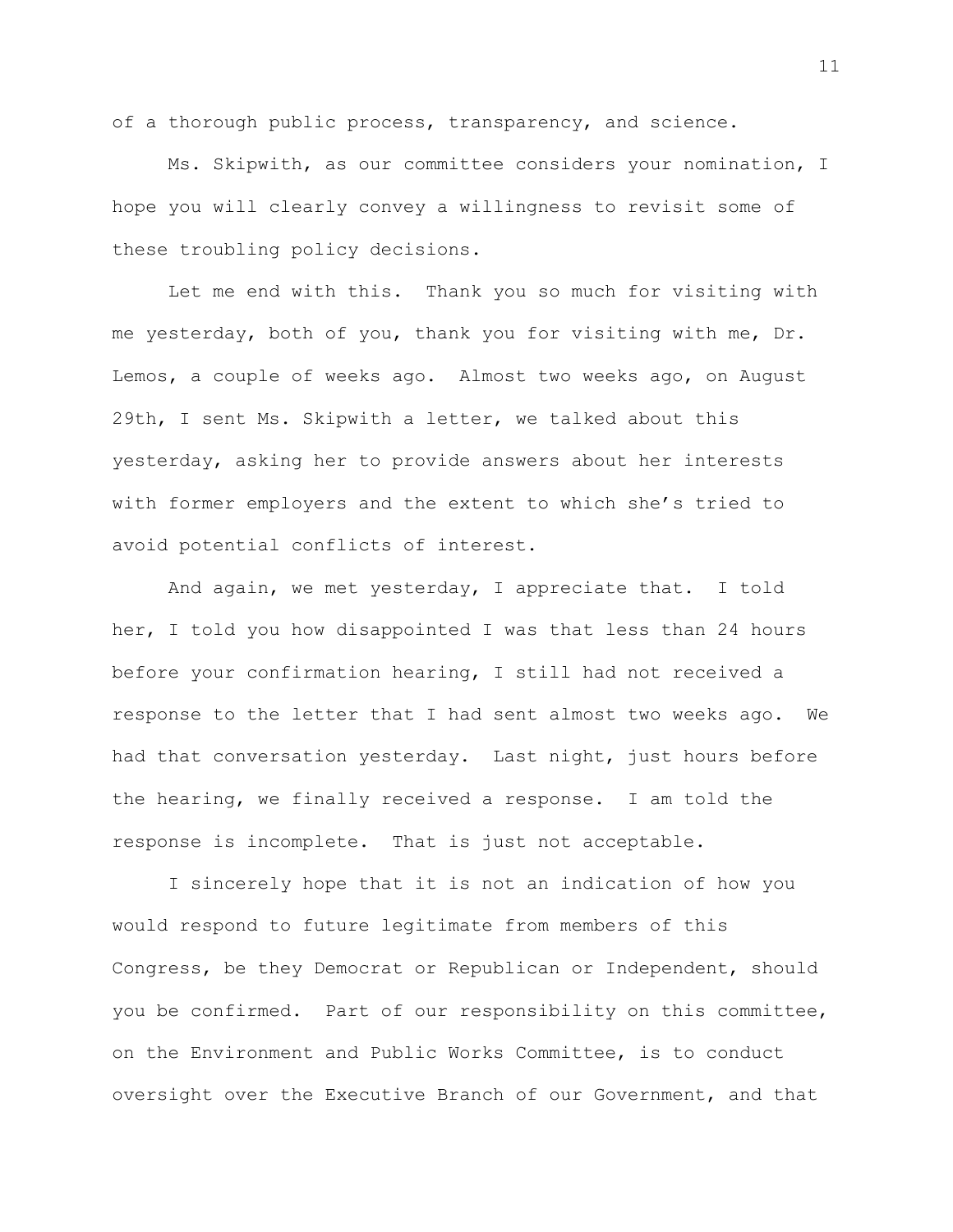includes the U.S. Fish and Wildlife Service. We need your cooperation in order for us to meet our responsibilities under the Constitution. Should you be confirmed, I hope we will have it.

Thank you again for joining us today. We look forward to hearing from both of you for your testimonies, and right now, we look forward to hearing from our friend Lacy Clay. Welcome.

[The prepared statement of Senator Carper follows:]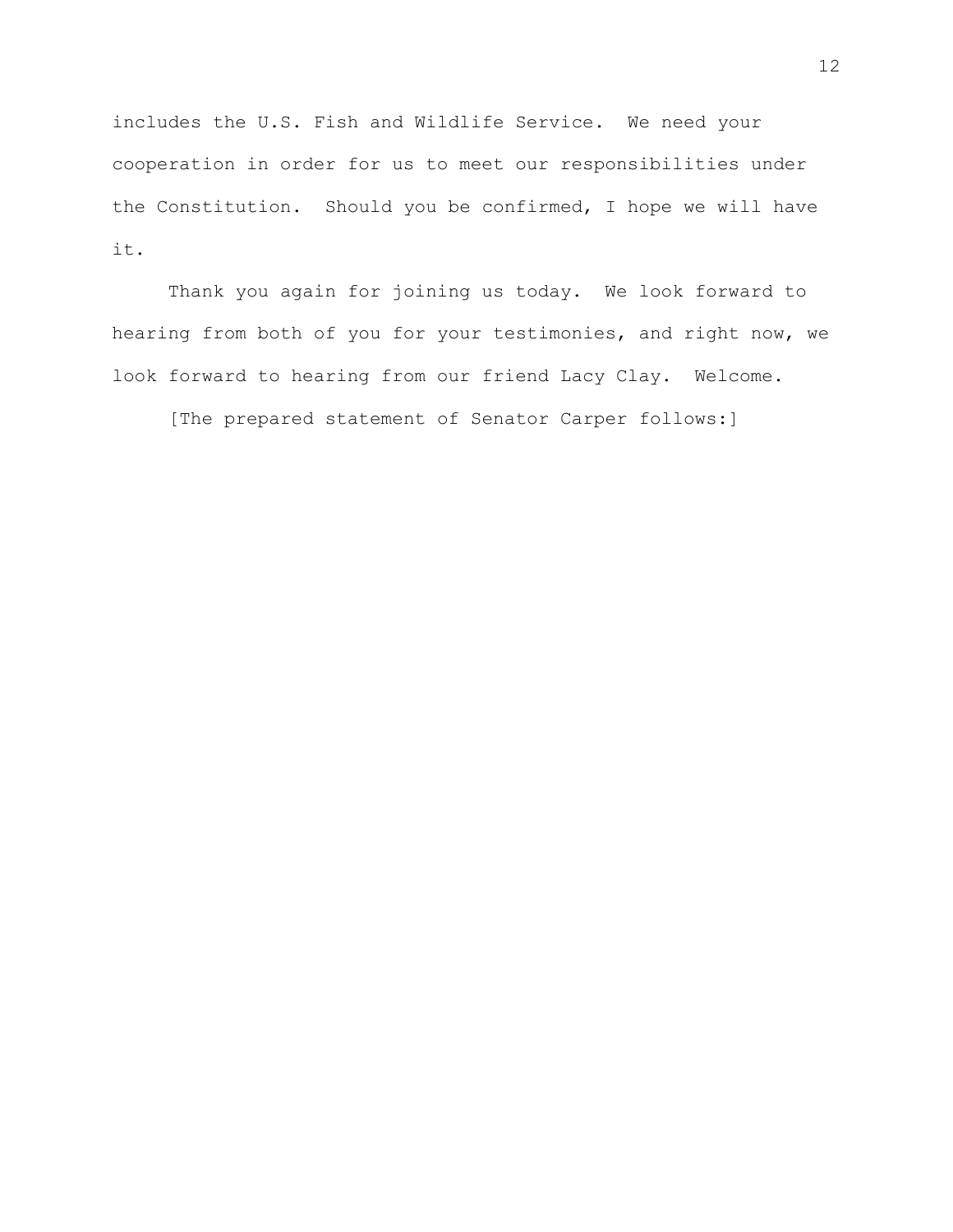Senator Barrasso. Thank you very much, Senator Carper. You are absolutely right, we are grateful to be joined today by Congressman William Lacy Clay, who will introduce, in a second, Ms. Skipwith. Congressman Clay represents Missouri's First Congressional District, based in St. Louis. You will note, if you Google L-A-C-Y, it immediately goes to Lacy Clay. It doesn't go to Carper, it doesn't go to Barrasso, like I said, it goes right to Lacy Clay.

[Laughter.]

Senator Barrasso. So that is quite a distinction. We want to thank you for taking the time to be here today, to join us. Please proceed.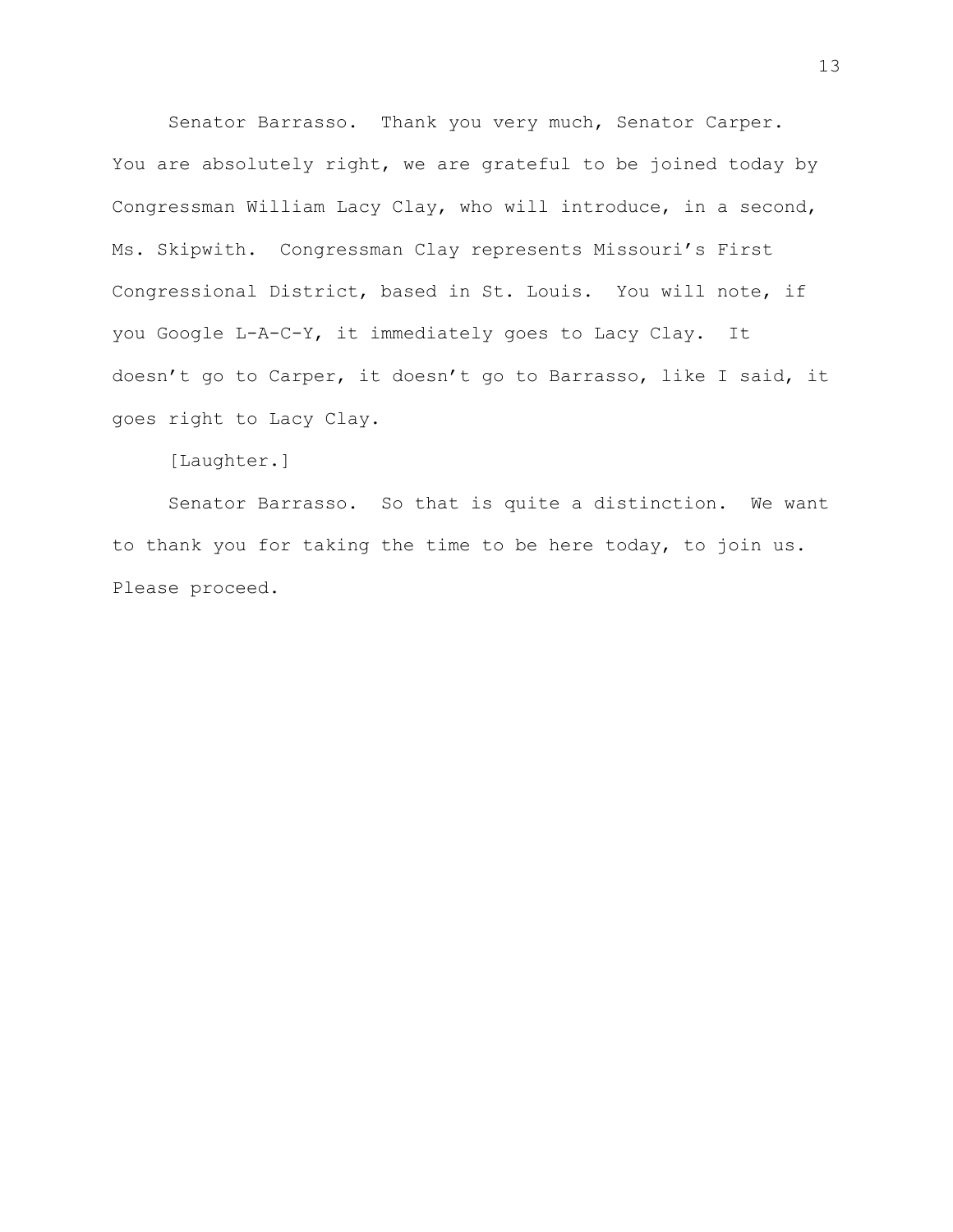STATEMENT OF THE HONORABLE WILLIAM LACY CLAY, UNITED STATES HOUSE OF REPRESENTATIVES, STATE OF MISSOURI

Mr. Clay. Thank you, Mr. Chairman and Ranking Member Carper. Thank you for allowing me to come before you today. And as an aside, Senator Carper, yes, I did succeed my father, Bill Clay, 18 years ago. He and my mom live happily in Senator Cardin's great State of Maryland.

Senator Carper. Please give him my best.

Mr. Clay. I will.

Senator Carper. Tell him I said the apple didn't fall too far from the tree.

[Laughter.]

Mr. Clay. This morning, I have the honor to present to for your consideration a remarkable American woman, who has been nominated to serve as the new Director of the U.S. Fish and Wildlife Service, my highly talented constituent, Ms. Aurelia Skipwith. Welcome, Aurelia, to you and your family who are here with us today.

To state the facts plainly, Ms. Skipwith is one of the most talented, hardest working and driven persons that I have ever known. Allow me to share with you a bit of information about her. Ms. Skipwith grew up in Indianapolis, Indiana, and first attended Morehead State University in Kentucky. While there, she was awarded a full scholarship to attend Howard University,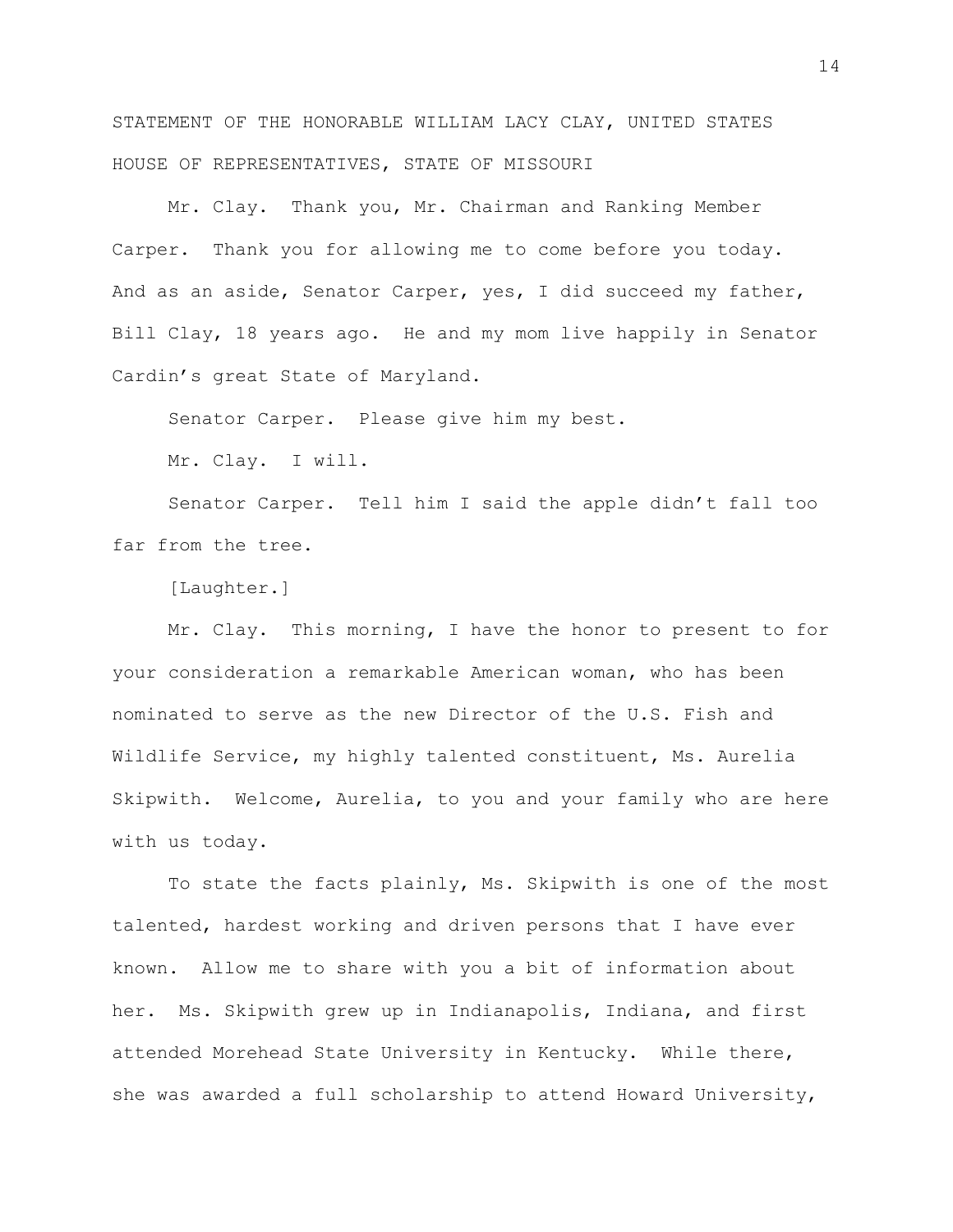one of our Nation's top historically black universities, where she graduated with a bachelor's degree in science. As you aware, that science degree satisfies the requirement for appointment to this vital position in the Administration.

Ms. Skipwith went on to attend Purdue University, where she earned a master's degree in animal sciences, with an emphasis on molecular genetics. In 2005, she became my constituent when she and her family moved to St. Louis, where her family still resides. I first met Ms. Skipwith in 2008, while she was employed as a scientist at Monsanto, which is now Bayer.

While employed at Monsanto, Ms. Skipwith excelled. She was awarded the Montana Sustainable Pledge award for her groundbreaking crop research. Ms. Skipwith was also recognized by the Missouri State legislature as a global leader in advancing sustainable agriculture.

Ms. Skipwith also won the Monsanto Global RGGI award for her extensive work to help feed the world by developing a new soybean that contained less saturated fatty acids. After eight years in St. Louis, she moved to the University of Kentucky's College of Law, and became the President of the International Law Society and was the Vice President of the ONE Campaign, which focuses on fighting poverty and preventable diseases in Africa.

She and I reconnected again in D.C. Over the last several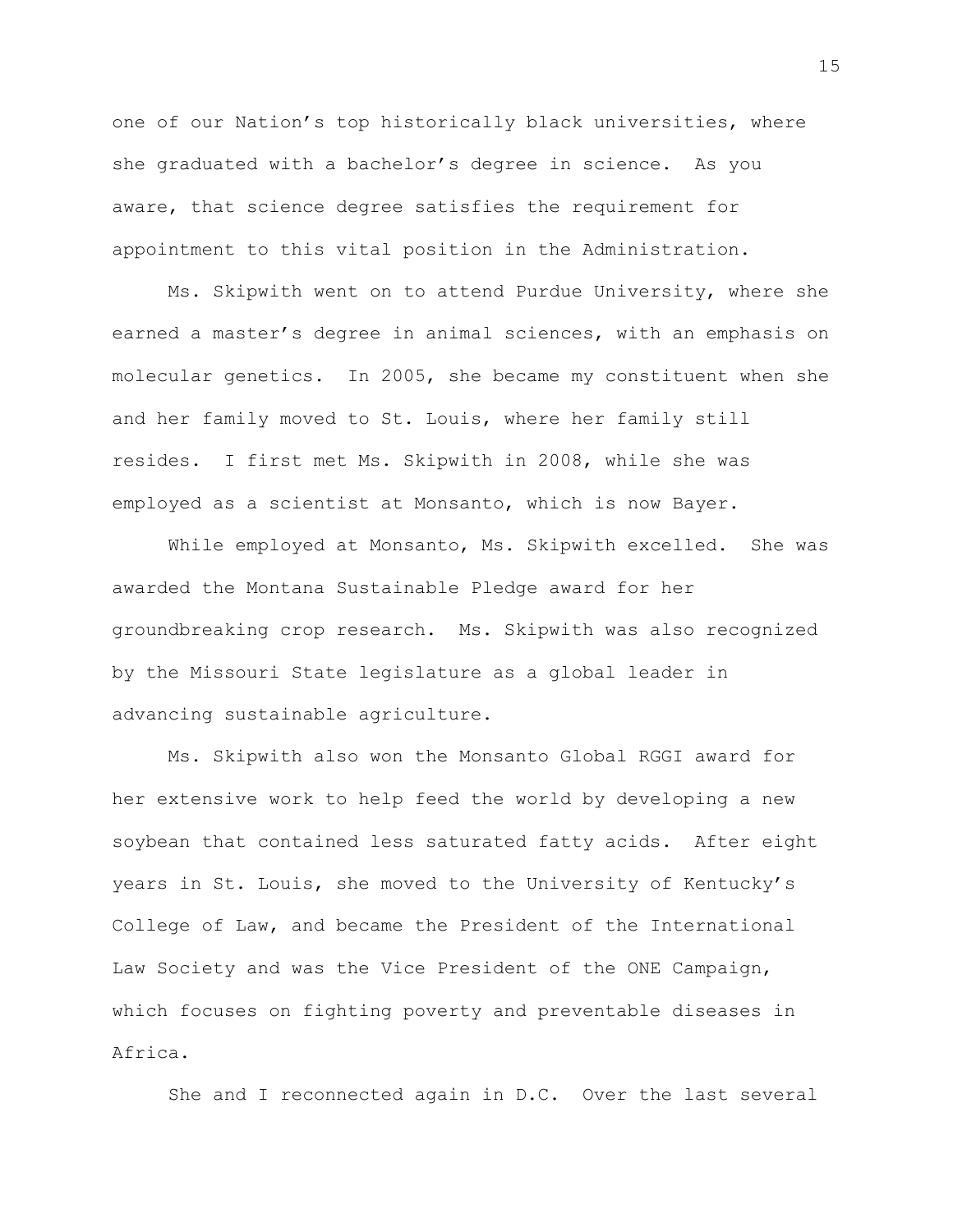years, I have worked closely with her on important issues, and I can tell you that she cares. She listens, and she works hard for the American people.

Ms. Skipwith has some tremendous value at the Department of Interior. Most recently, she was designated by the Secretary of the Interior to represent the Administration at a truly historic moment in St. Louis, the induction of the historic Shelley House as the first unit in Missouri to be included on the new African American Civil Rights Network. The African American Civil Rights Network is an important new National Park Service asset established by legislation that I authored in the U.S. House.

For those of you who may not know the history, the Shelley House was at the center of the landmark 1948 U.S. Supreme Court decision, Shelley v. Kraemer, which outlawed restrictive housing covenants across this Country. This case stood for the principle that equal protection under the law applied to housing and included the rights to acquire, enjoy, own, and dispose of property. The Shelley case was a heartening signal for African Americans in St. Louis and across the Country that positive social change could be achieved through law and the courts.

Ms. Skipwith worked closely with my staff and other members of the Congressional Black Caucus, preservationists and civil rights advocates, to make the African American Civil Rights Network a reality. She took a personal interest and advocated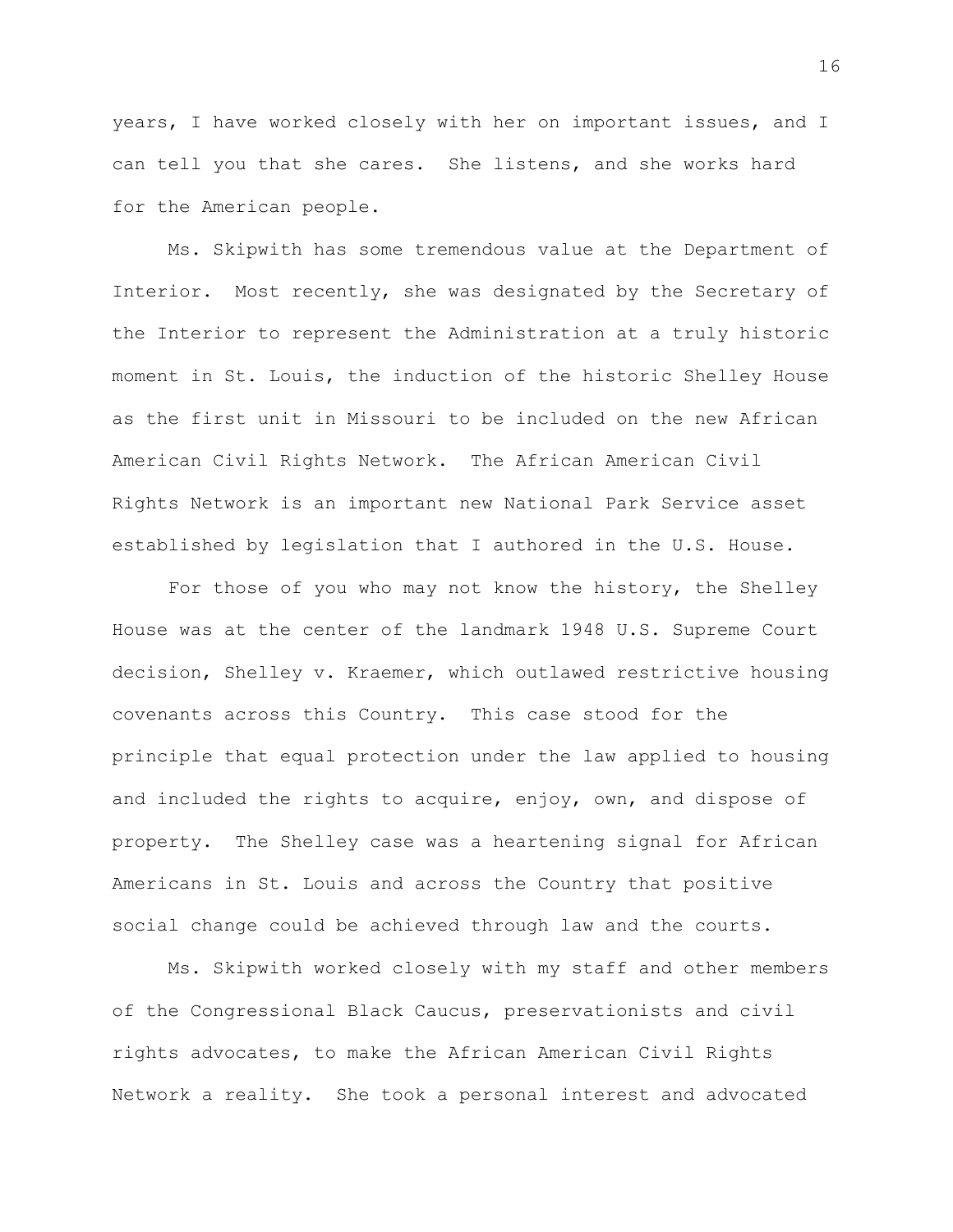for the network, knowing its impact on future generations and the importance of all aspects of the American experience being told.

I think that it is fitting that Ms. Skipwith was chosen to represent the Administration on that historic occasion because her nomination that you are considering today offers the U.S. Senate another historic opportunity for progress and equality. If confirmed, Aurelia Skipwith would become the first African American to head the U.S. Fish and Wildlife Service. This is a historical nomination.

Ms. Skipwith is what we call in our community a true success story. We encourage our little black girls to take the road less traveled and embrace science, technology, engineering, and math, a field that is male dominated. Ms. Skipwith embraced the challenge and found tremendous success. I am proud to be with her and her family today and providing today's introduction, as she is the embodiment of what we instruct our children to do and be: educated, hard-working, excelling in their designated profession, and contributing good to the world.

I, along with the citizens of Missouri's First Congressional District, am proud to present one of our own. I respectfully request your favorable consideration and confirmation for this exceptional nominee, improving public service. I thank the committee for your gracious time this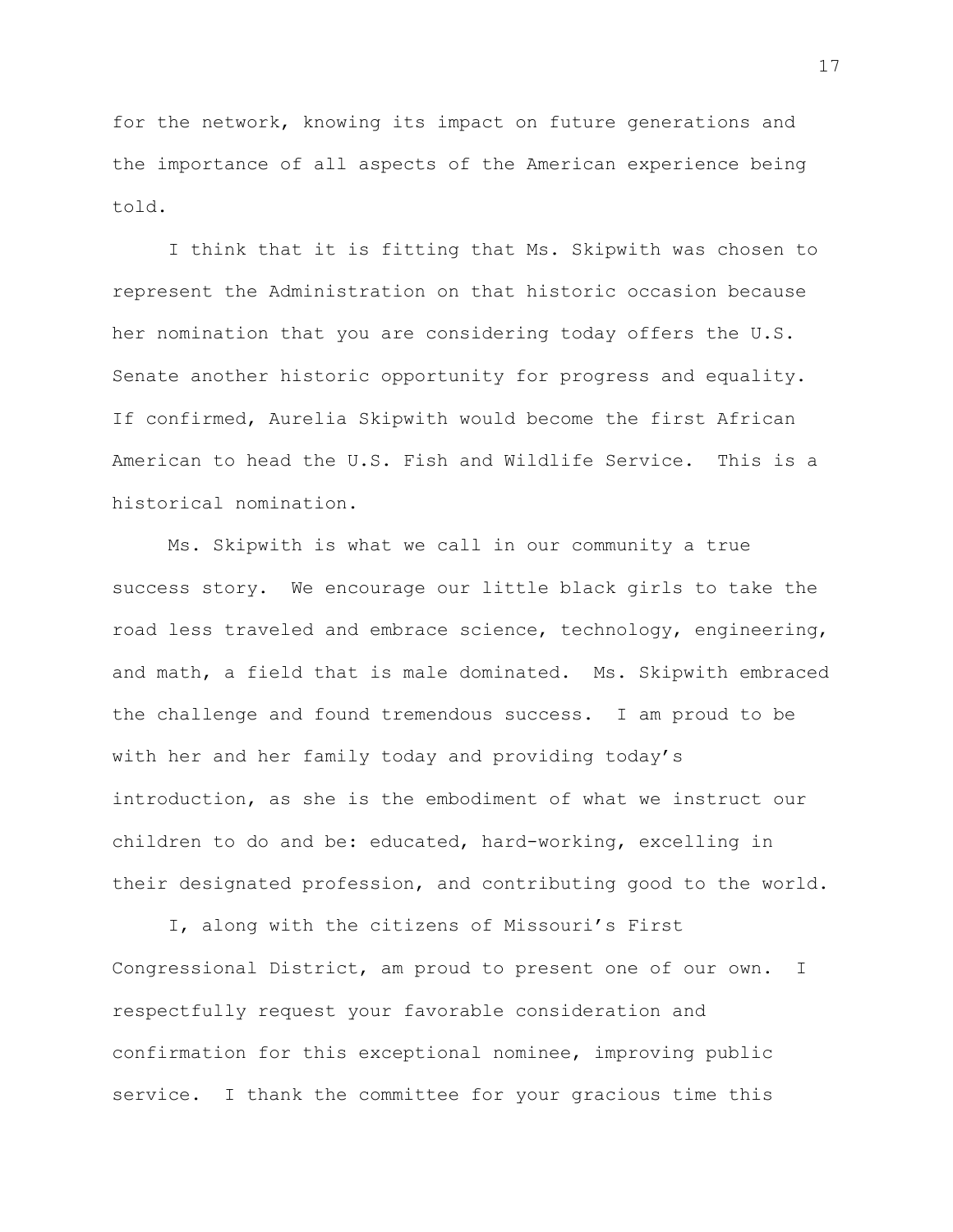morning.

[The prepared statement of Mr. Clay follows:]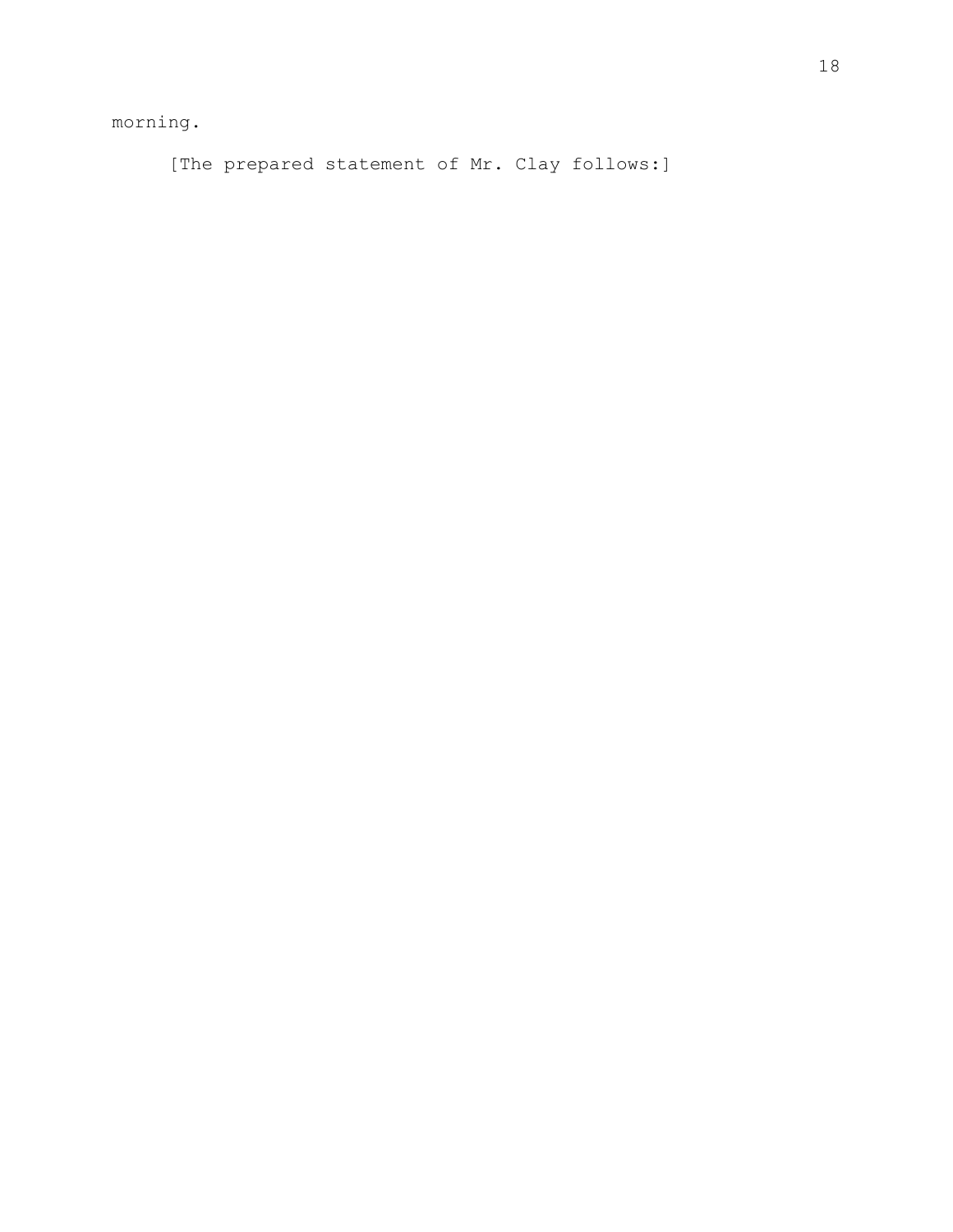Senator Barrasso. Well, thank you so very much,

Congressman Clay, for this wonderful introduction of an incredible nominee. We know you have pressing responsibilities and duties in the House. You are welcome to stay as long as you like. We are grateful for the time you have to spend here.

Mr. Clay. I am sure Speaker Pelosi is looking for me. [Laughter.]

Mr. Clay. Thank you so much.

Senator Barrasso. Thank you.

Now I would like to welcome our nominees to come forward and take your seats. We have joining us Aurelia Skipwith, who is the nominee to be Director of the U.S. Fish and Wildlife Service, and Katherine Lemos, who is the nominee to be the Member and Chairperson of the Chemical Safety and Hazard Investigation Board.

I want to remind both of you that your full written testimony will be made a part of the record. We look forward to hearing that testimony. We like to start, if we may, with an introduction of the family with each of the nominees. With that, we will go first to Ms. Skipwith and then to her testimony, and then to Dr. Lemos to introduce her family and her testimony.

Ms. Skipwith, please proceed.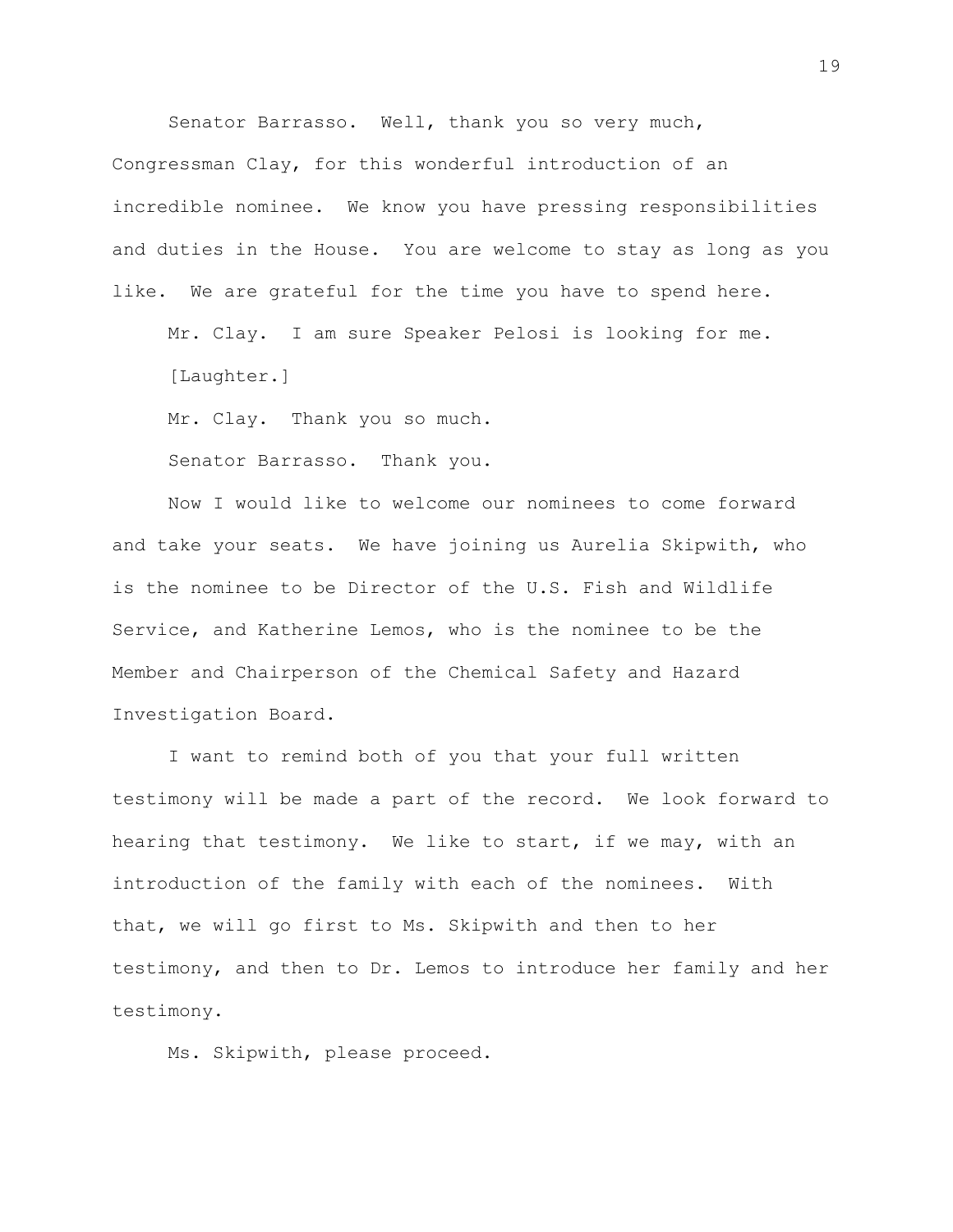STATEMENT OF AURELIA SKIPWITH, NOMINEE TO BE DIRECTOR, FISH AND WILDLIFE SERVICE

Ms. Skipwith. Thank you very much, Chairman. It is an honor to be here today and I am so excited that my family is here, so I will quickly do an introduction.

I have my Aunt Sally, who came from Columbus, Mississippi. Next to her is my mom, Lily Skipwith.

Senator Carper. Could I ask, just raise your hand as you are introduced, please.

Ms. Skipwith. My sister, Angel Waray, from St. Louis, Missouri. My Aunt Kathy from Sugarland, Texas. My Aunt Vonda Kay from Sugarland. Ms. Altamese Thompson from Indianapolis, and then I have my Aunt Brenda and Uncle Eugene from Columbus, Mississippi. And then in the back, I have my fiancé, Leo Giacometto.

Senator Carper. Would your mother raise her hand again, your mom?

Senator Barrasso. Mom's in the right, there.

Senator Carper. Thank you. I said earlier when we were talking to the nominee's family, I said I will be watching your mother to see if her lips move when her daughter speaks.

[Laughter.]

Senator Barrasso. Please proceed with your testimony. Ms. Skipwith. Chairman Barrasso, Ranking Member Carper and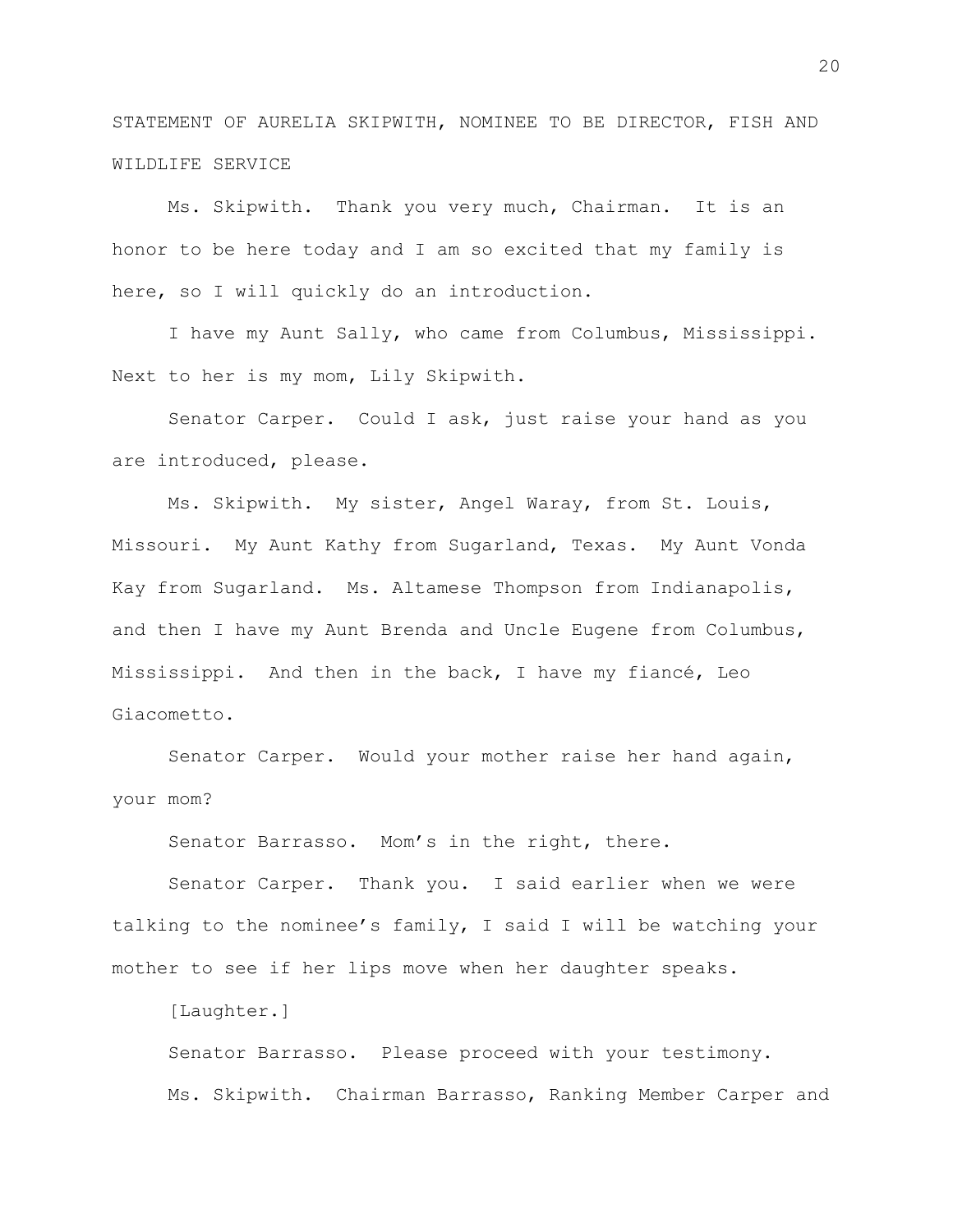members of the committee, it is an honor to be here today as President Trump's nominee to be Director of the U.S. Fish and Wildlife Service. I am deeply appreciative of Secretary Bernhardt's confidence in me. Today, I am requesting your support for my nomination.

I want to acknowledge my mother. She has always been my cheerleader. My fiancé, my sister my aunts and uncle, and the dear friends that have come here today to show their support. I want to thank Congressman Lacy Clay, who was my Congressman for many years, for that introduction. It means a lot to me, because I still call Missouri home, and I still have properties there today.

My mother picked cotton on her way to college to become one of the first Black women to graduate from THE W in Columbus, Mississippi. Today, she continues to work as a public-school teacher in Indianapolis. And my father, who right out of high school, during the Vietnam War, joined the Navy and retired as Army Master Sargent with 34 years of service.

My respect for the outdoors and wildlife began at an early age. My summers were spent in Mississippi where I helped my grandpa on the hog farm, in his garden, and with the hunting dogs. I began my college in Kentucky at Morehead State, where I studied animal science. But it was my time at Howard University that exposed me to biological research, and that spurred my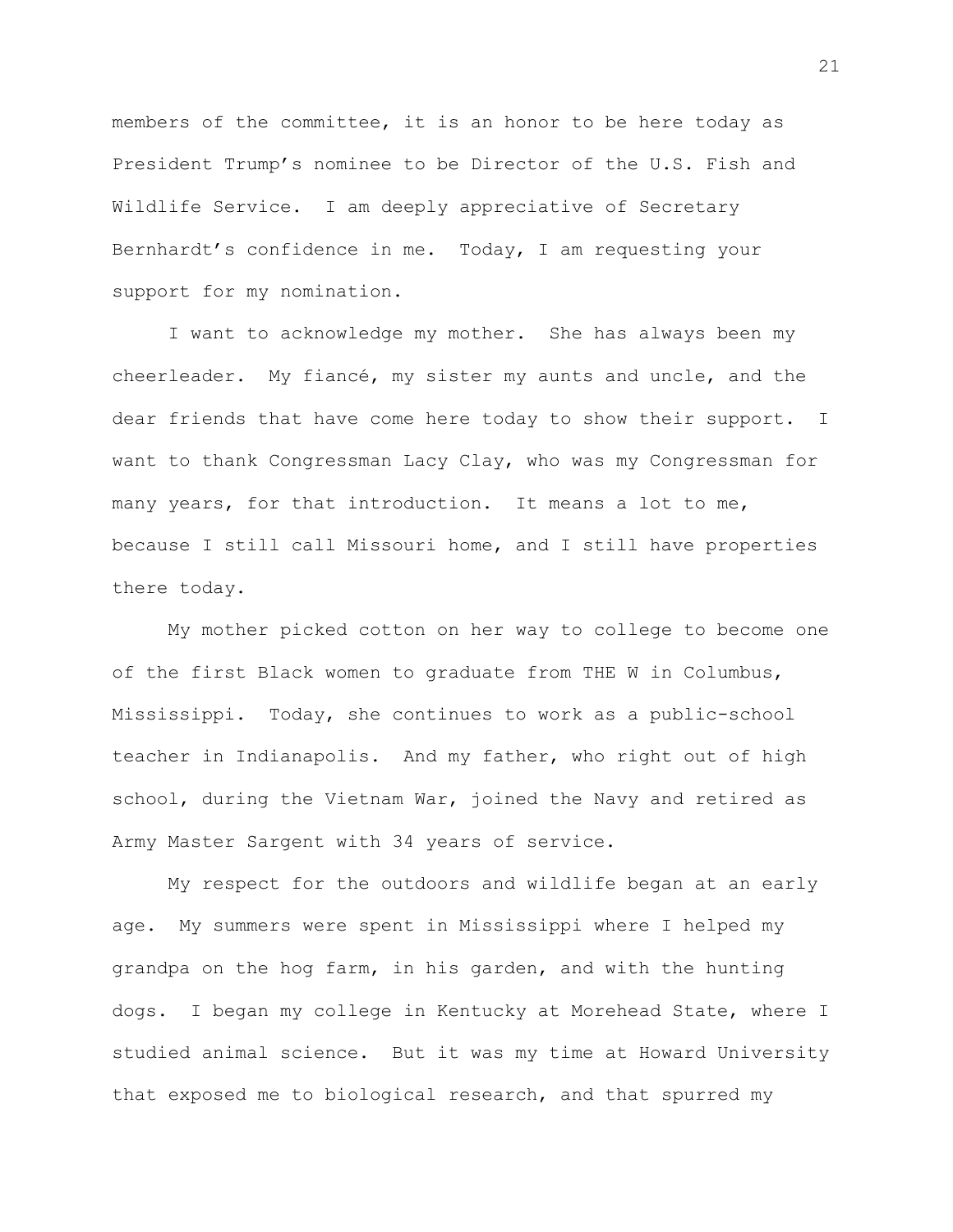intrigue to discover and testing new technologies, to challenge the status quo, and to bring forth new innovative technologies to better our world. That desire continued as I earned my master's degree in Molecular Biology and Genetics from Purdue University.

In the private sector, I led teams to develop new crops to improve productivity for farmers, environmentalists and consumers around the world. I love biology and science, and I learned a lot from being in the lab and being in the field. However, I grew to recognize that one may have the best intentions and the best available science, but without fair and balanced regulations and laws, one's future can be stifled. I saw those stifling effects first-hand when managing a project to develop new corn to address the drought in Africa. I knew what I needed to do. I went to the University of Kentucky to pursue my law degree.

After graduating, I was the legal advisor for an allnatural animal nutrition company, responsible for the research, development, and the approval of their first all-natural pesticide. I understand the necessary balance of natural resources among various user groups and that conservation is at the core of it all. That is what led me here today.

As Deputy Assistant Secretary for Fish, Wildlife, and Parks, I have had the pleasure to work with the Service's finest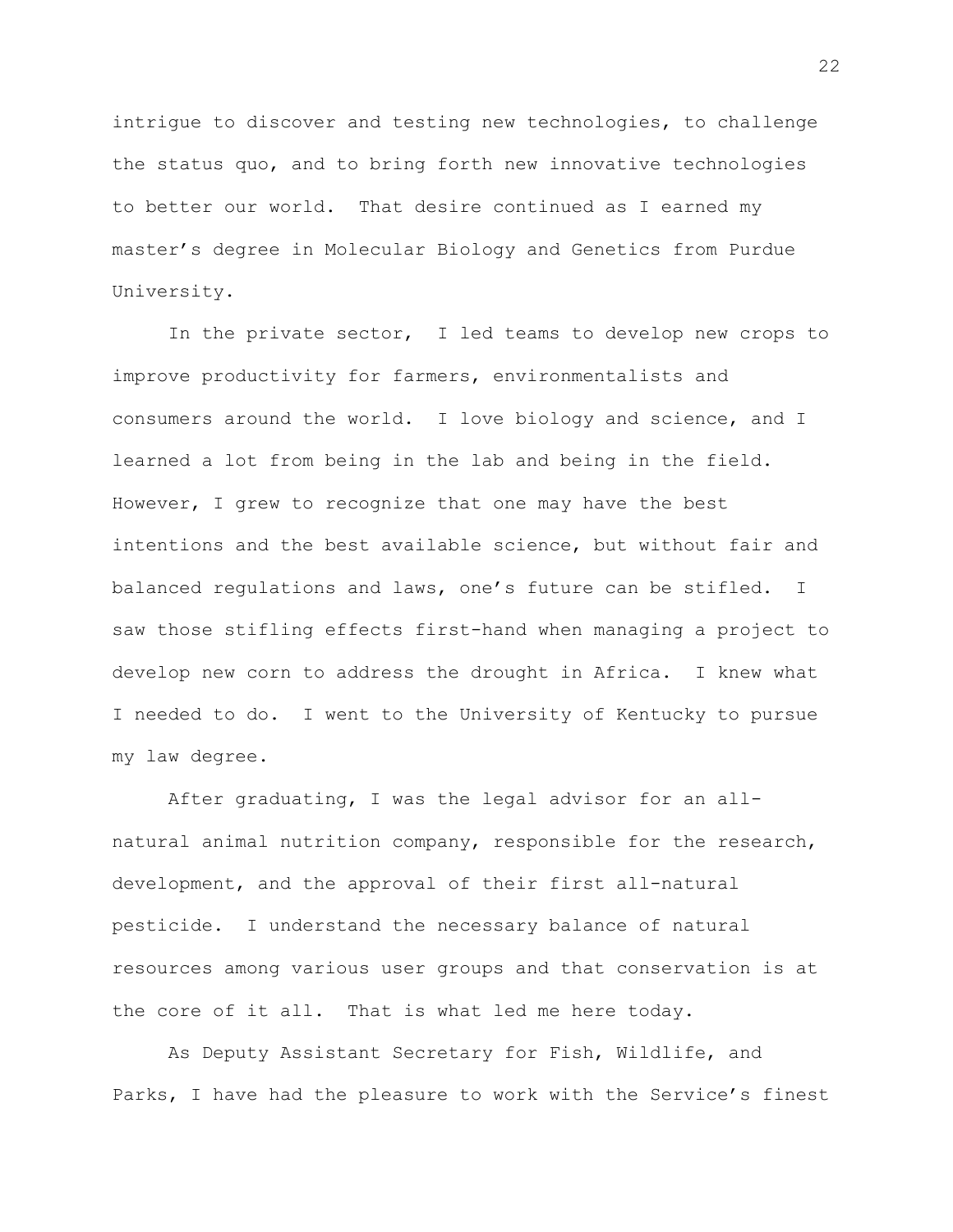professionals. That, with my past, has prepared me well to lead the Fish and Wildlife Service. I view the 567 refuges within the Service as our Nation's crown jewels. They are stopovers in flyway zones, home to endangered species, and they are places where people can hunt, fish, and recreate.

The Service and I are committed to align the Endangered Species Act with the letter of the law, providing transparency and consistency in actions from the public and from our federal partners. More than 60 percent of the lands in the United States are privately owned, both inland and coastal. It is a priority of mine to work with the private landowners and States, so that lands stay productive for all the species and for the people that own them. By bridging the gap with workable solutions, as well as leveraging the expertise of others, we can accomplish so much more.

This is truly an exciting time to lead the path forward. I will continue to have my open-door policy, to hear all sides in order to make an informed decision. That decision will be based on the best available science, within the realm of the law, all intertwined with common sense.

My mom taught me that it didn't matter where you started from, but it mattered where you were headed. She made sure that my education was a big part of that, and instilled in me to go further after what I believed was right. And my father taught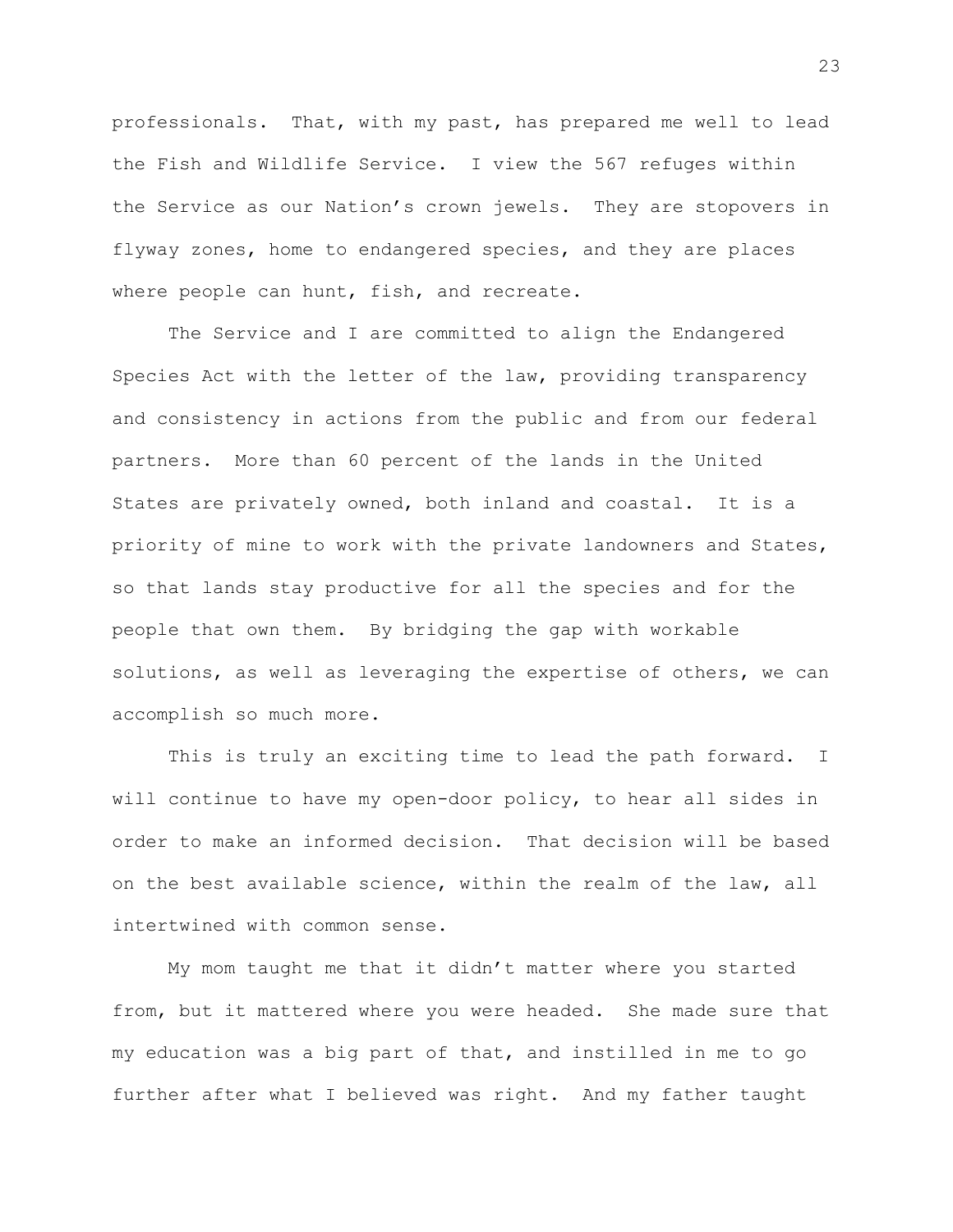me about service to our Country and implanted structure and accountability. With these teachings at the forefront of my mind, I sit here today, a product of the American Dream.

I truly feel honored and humbled by this experience. And the same time, it is motivating for me to seek the responsibility and tradition of excellence that this role, as Director of the U.S. Fish and Wildlife, demands. I am committed to give my all. Thank you.

[The prepared statement of Ms. Skipwith follows:]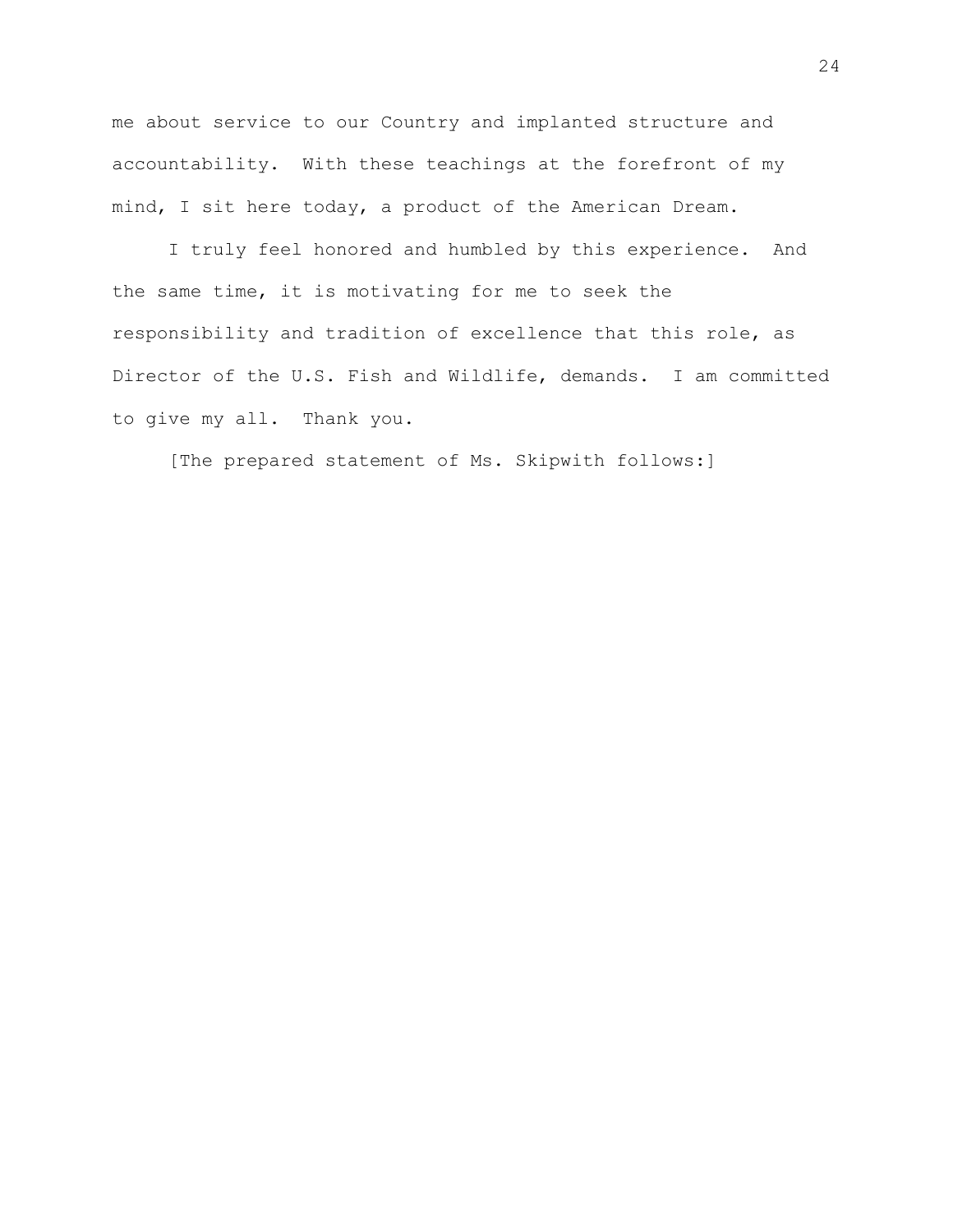Senator Barrasso. Well, thank you so very much for that testimony. I will tell you, your mom was taking copious notes, and then she stopped and looked up with great pride and did that for a while, then she wiped a tear from her eye. Thank you for your wonderful testimony.

Ms. Skipwith. Thank you.

Senator Barrasso. Dr. Lemos, it is now your turn. Would you like to introduce your family and then proceed with your testimony?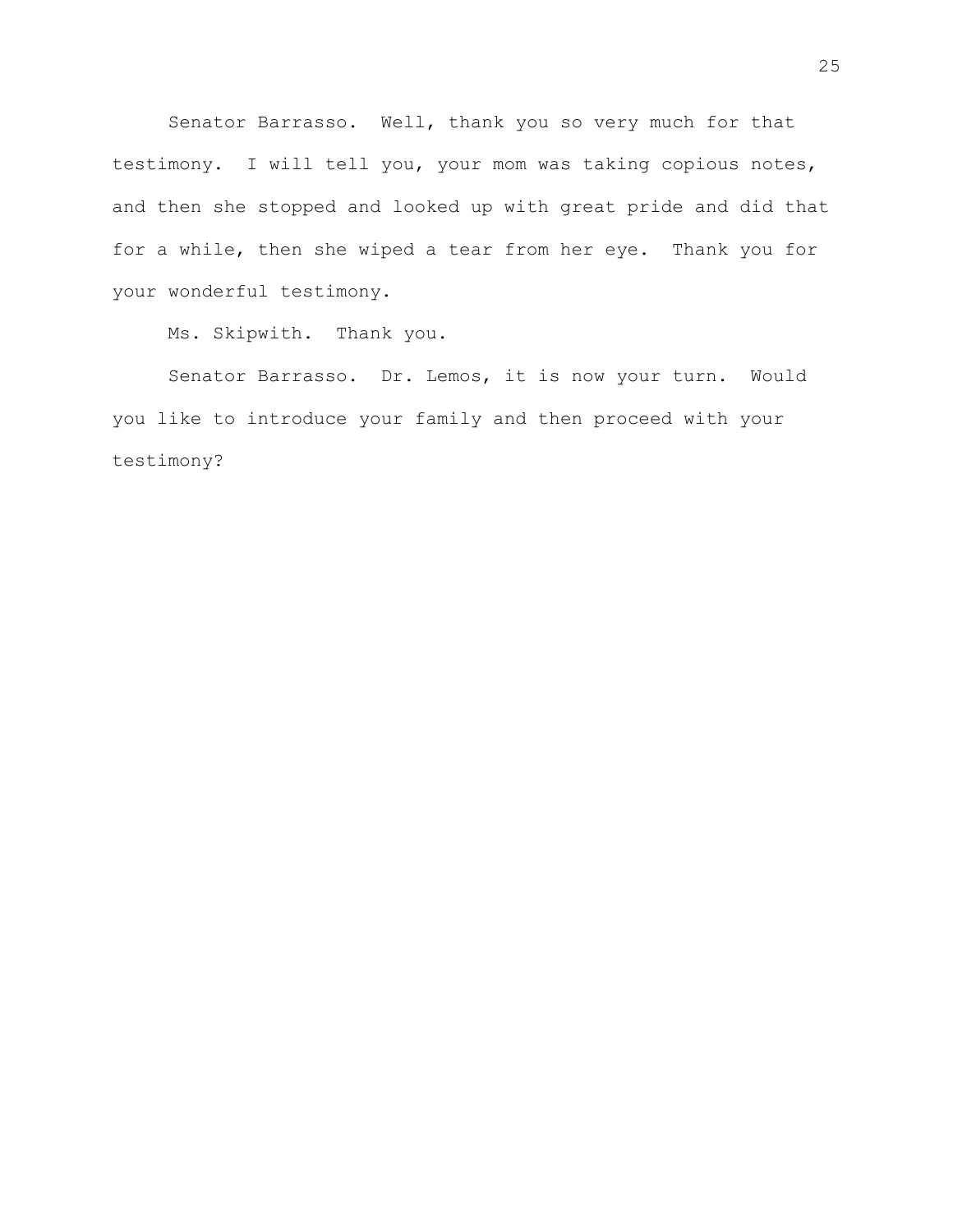STATEMENT OF KATHERINE LEMOS, NOMINEE TO BE CHAIRPERSON AND MEMBER, CHEMICAL SAFETY AND HAZARD BOARD

Ms. Lemos. This is Carlos Lemos, my husband, who came all the way from California with myself. My father, John Curtis and my mother, Laura Curtis. They came from Florida. And I am thankful to say, many good friends who support me behind, who have been supportive through all the many endeavors in my life.

Senator Barrasso. Welcome to all of you, and please proceed.

Ms. Lemos. Thank you, Chairman Barrasso, Senator Carper, and distinguished members of this Committee. It is an honor to appear before you today as the President's nominee to be Chairman and Member of the Chemical Safety and Hazard Investigation Board. I am grateful to President Trump for the confidence he has placed in me to lead the CSB through a time of transition and change.

Mr. Chairman, the chemical industry is vital to our economy and to our national well-being. Maintaining integrity in our chemical production, process, handling and storage is therefore essential to the health of our Nation.

The CSB's mandate is to investigate accidental chemical releases at fixed facilities that result in a fatality, a serious injury or substantial property damage. Through the course of investigations and conducting preventive research, the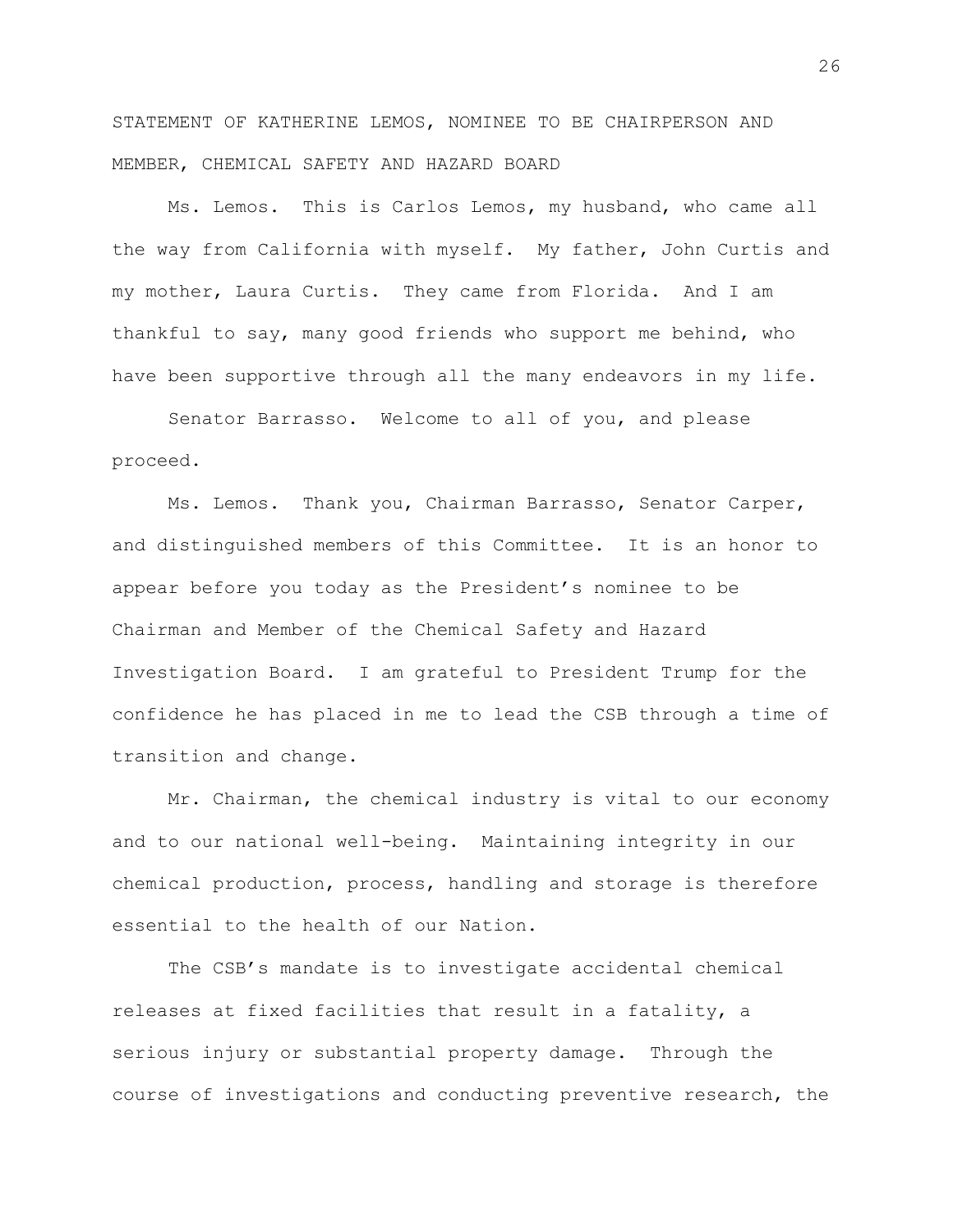CSB makes recommendations for improvement to a range of stakeholders to reduce the likelihood of any future incident.

I am here today before you for three reasons. I am a safety professional deeply committed to the well-being of people and of our environment. I believe the CSB has a critical role to play in these safety outcomes, and because my experience and objectives are in strong alignment with those required to lead the CSB.

Prioritizing safety was a part of my childhood, and leading this commitment was my father, behind me, a military pilot for the Air Force and Air National Guard, and then a commercial airline pilot for 35 years. When I started flight lessons at the age of 14, he required, he mandated, that I subscribe to and read and discuss with him the NTSB Monthly Reporter, where they provided incidents and accidents, lessons learned, and what went wrong.

Senator Barrasso. It was at the age of 14 he made you do this?

Ms. Lemos. That is when I started flight lessons.

Senator Carper. Did any of your classmates in school also read that publication?

[Laughter.]

Ms. Lemos. In my career, I have been privileged to work as a safety leader across stakeholder domains and communities, that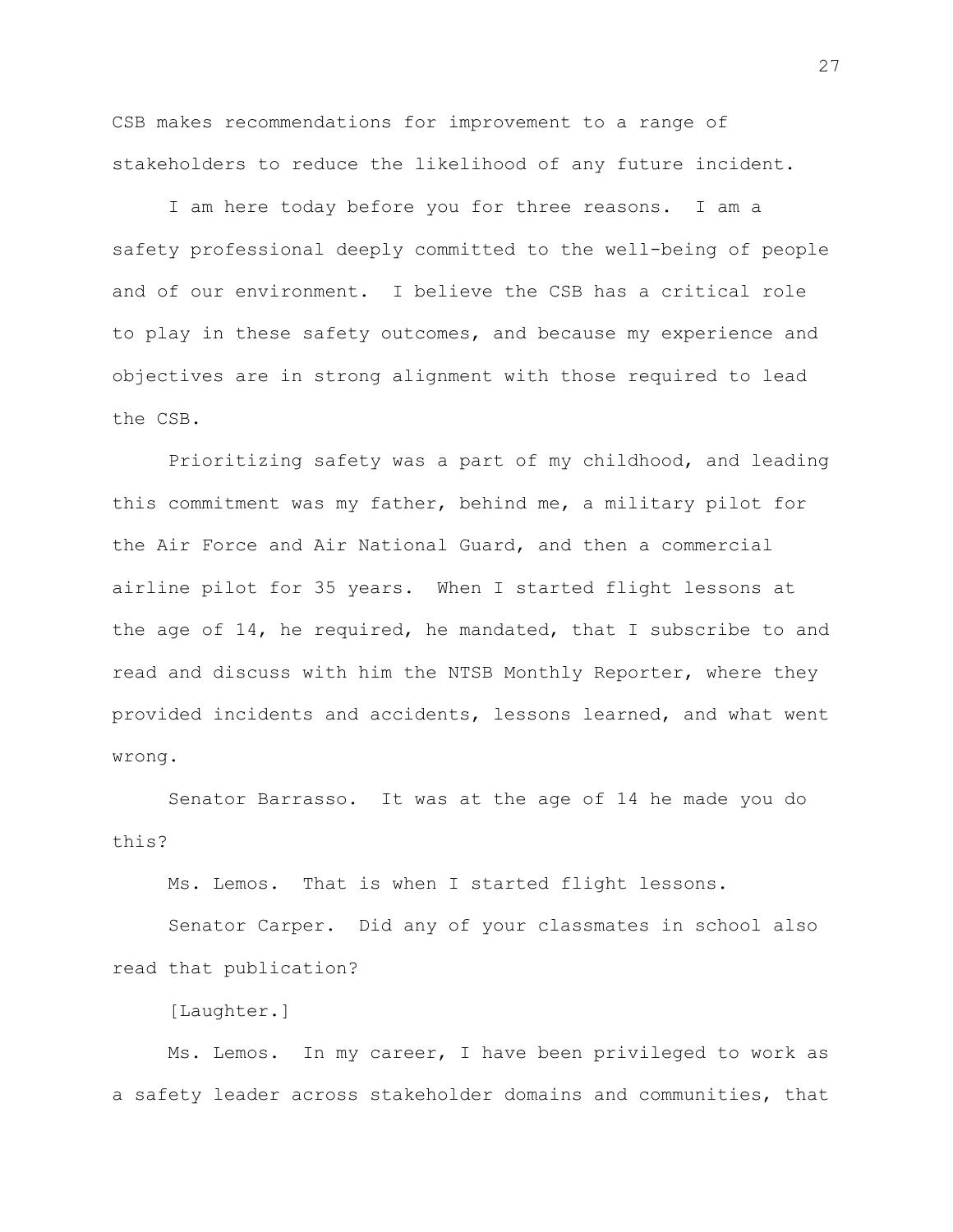provides me with an enterprise-level perspective of safety. As an academic, I studied new technology and decision-making in high-risk and in complex environments. I taught on the topics of accident investigation, human factors engineering, and safety management systems.

As a career government employee for the NTSB, I first served as an accident investigator on the front lines of aviation safety. I also served as a Special Assistant to the Vice Chairman of the Board, supporting review and critical decisions on investigations and recommendations across transportation modes. So on our launch to a pipeline explosion in Mississippi, that was instrumental to my appreciating and understanding the similarities across domains in terms of accident investigation, human factors, safety and risk management, and the long-lasting impact of catastrophic events. They go across domains.

As a career government employee for the FAA, I served as the regulator in analyzing, developing, and implementing policy, as well as monitoring the outcomes. That provided me a unique experience in visualizing and quantifying the entire life cycle of events, from research to design, prototype testing, engineering, manufacturing, and on to implementation and sustainment.

Now in industry, I am an executive charged with balancing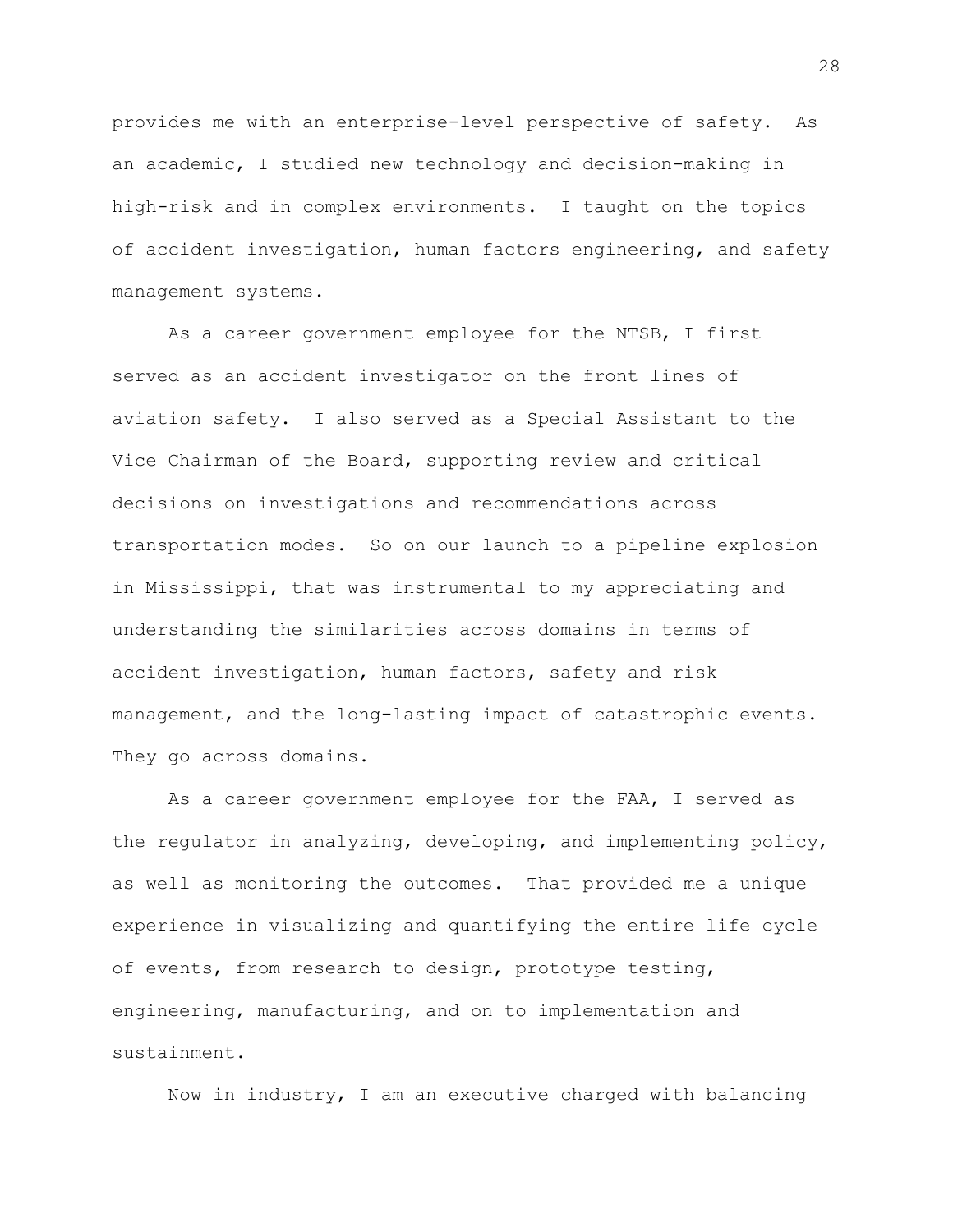competing pressures for multiple programs, developing and delivering the quality products and systems that perform as promised, on schedule, within budget, but above all, safely. Taken together, my combined experiences across the safety landscape allows me to be effective at promoting and ensuring the balance needed and brought by each stakeholder.

Mr. Chairman, if confirmed, I look forward to working with you to enable and empower the CSB to fulfill its mission to prevent chemical accidents and maintain the trust and confidence in the public we serve. If confirmed, I commit to leading the agency by example, to holding myself accountable, as well as each employee, to you and the American public, in delivering objective, thorough, actionable, timely investigative reports to protect workers and our communities.

If confirmed, I pledge to work in a collaborative manner with board members, staff, stakeholders and this committee to enhance the safety culture of the entire chemical industry.

Thank you for your time and consideration, and I look forward to answering your questions.

[The prepared statement of Ms. Lemos follows:]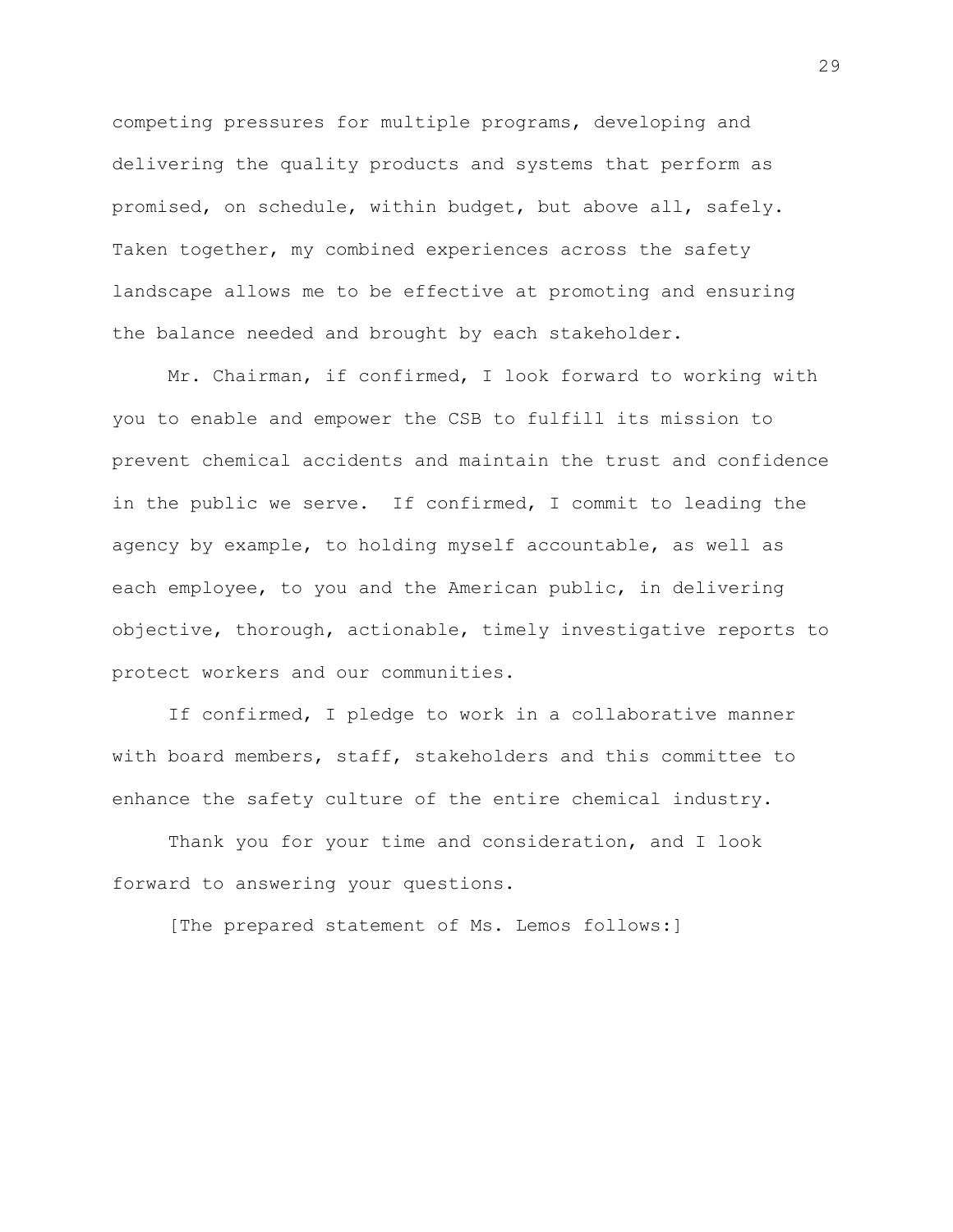Senator Barrasso. Thank you very much for your testimony as well. Your father looked on with great pride, and was shaking his head up and down with a big smile the whole time.

Throughout this hearing, and with questions for the record, the committee members are now going to have an opportunity to more about the commitment of both of you to public service, and to the great Nation that we have. So I am going to ask that throughout this hearing, you please try to respond to the questions today, and then some members who may not be able to be here or stay through the whole hearing may ask questions in writing. We do have a series of votes that are going to start in about 20 minutes, so there may be members coming and going, just so you will notice, if you see people leaving, that they are going to vote and then come back if necessary.

So I have to ask the following questions that we ask of all nominees on behalf of the committee. Do you agree, if confirmed, to appear before this committee or designated members of the committee and other appropriate committees of the Congress, and provide information, subject to appropriate and necessary security protection, with respect to your responsibilities?

Ms. Skipwith. Yes.

Ms. Lemos. Absolutely, yes.

Senator Barrasso. Do you agree to ensure that testimony,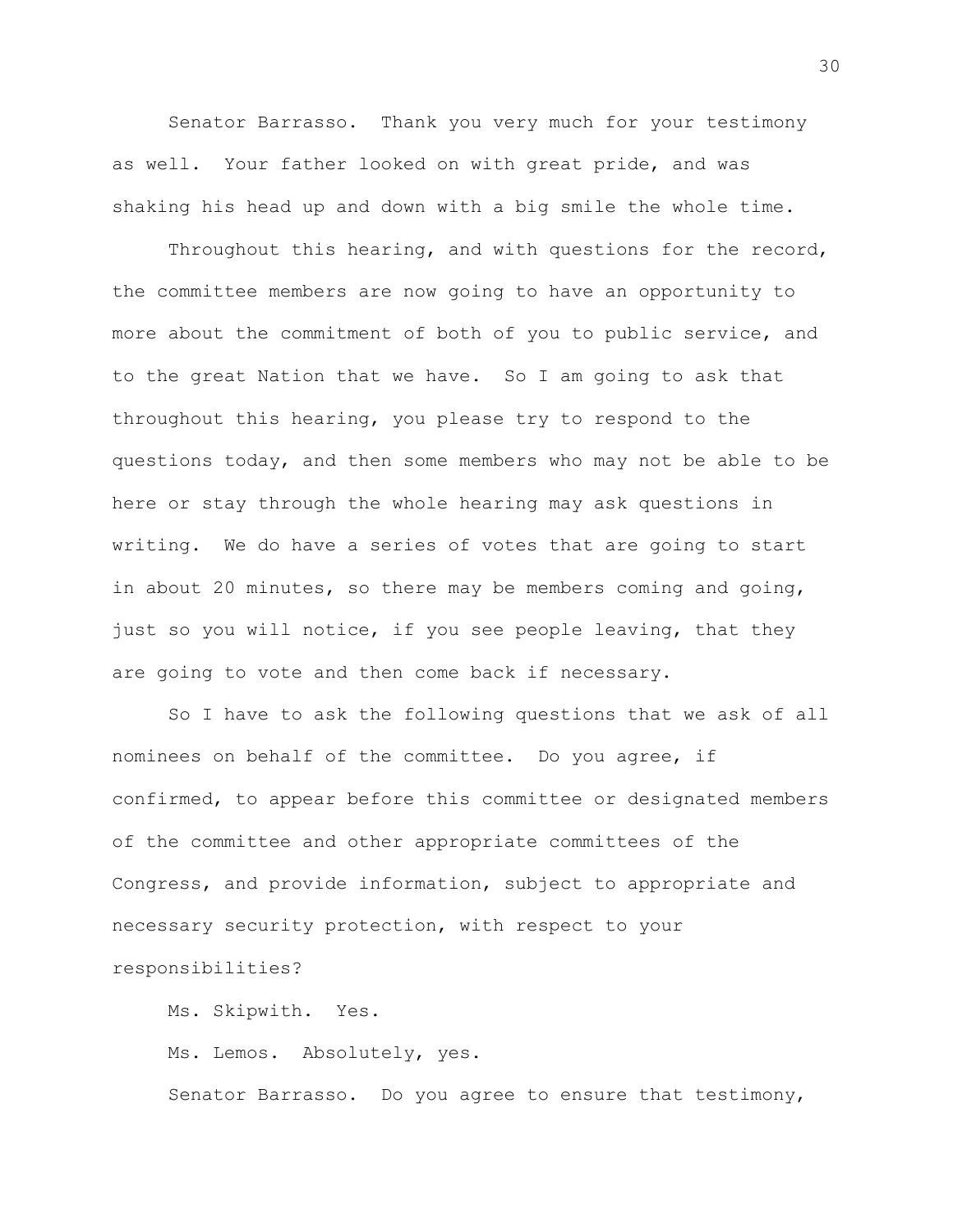briefings, documents, and electronic and other forms of information are provided to this committee and its staff and other appropriate committees in a timely manner?

Ms. Skipwith. Yes.

Ms. Lemos. Yes.

Senator Barrasso. Do you know of any matters which you may or may not have already disclosed that might place you in any conflict of interest if you are confirmed?

Ms. Lemos. No.

Ms. Skipwith. No, I do not.

Senator Barrasso. Okay. So now I am going to begin with a round of questions, and then we will go back and forth between different members of the committee.

Let me start with Ms. Skipwith, if I could start with you. This committee has led the enactment of something called the WILD Act, which stands for Wildlife Innovation and Longevity Driver Act. The WILD Act established the Theodore Roosevelt Genius Prize. These are prizes, it is a series of cash prizes to be awarded each year for technological innovation in wildlife conservation and in the management of invasive species.

I believe that technology and technological innovation can solve some of our most challenging wildlife problems. That seems to be the reason that you went on to get that master's degree in the first place.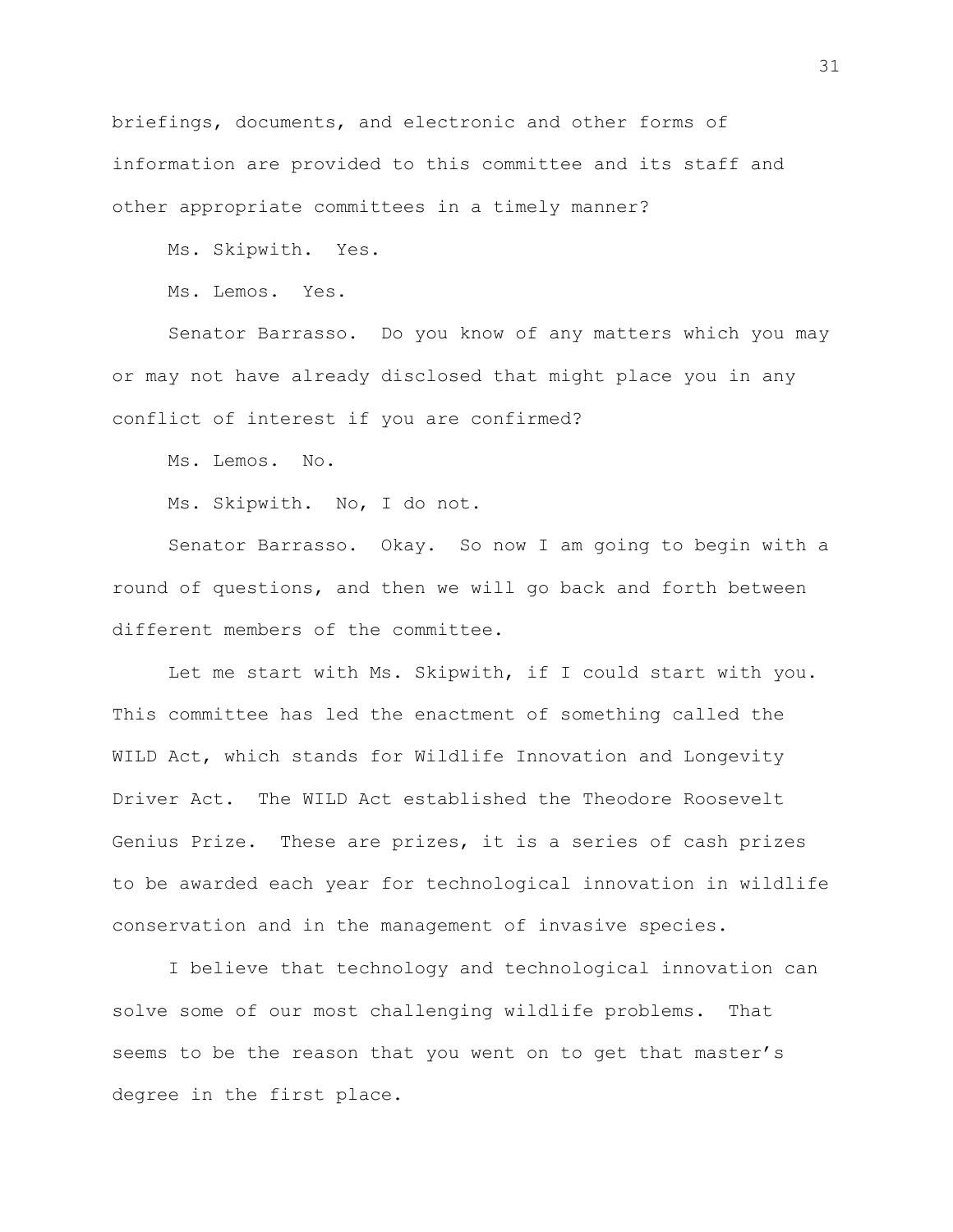Ms. Skipwith. Exactly.

Senator Barrasso. So whether it is addressing the threat of invasive species, combatting wildlife trafficking. So if confirmed as Director of the U.S. Fish and Wildlife, will you commit to prioritizing implementation of the Theodor Roosevelt Genius Prizes in order to stimulate technological innovation in both wildlife conservation and in invasive species management?

Ms. Skipwith. Senator, if confirmed, I look forward to working with you and office to prioritize the implementation. What I will also add to that is, I commend the committee for the passage of the WILD Act and the implementation is a priority at the Department. Already, Secretary Bernhardt has issued a secretarial order in order to facilitate a timely implementation.

Senator Barrasso. Good. Dr. Lemos, this committee strongly supports the mission of the Chemical Safety Board. Would you share with us your commitment to this agency and its values? Additionally, would you commit to filling the five-year term, if confirmed?

Ms. Lemos. Thank you, Senator. Yes, I am fully to the mission of the Chemical Safety Board, as in promoting and driving chemical safety change. The reason that I am interested and that I am here today is because I know that I can make a difference, and I am committed to making that difference and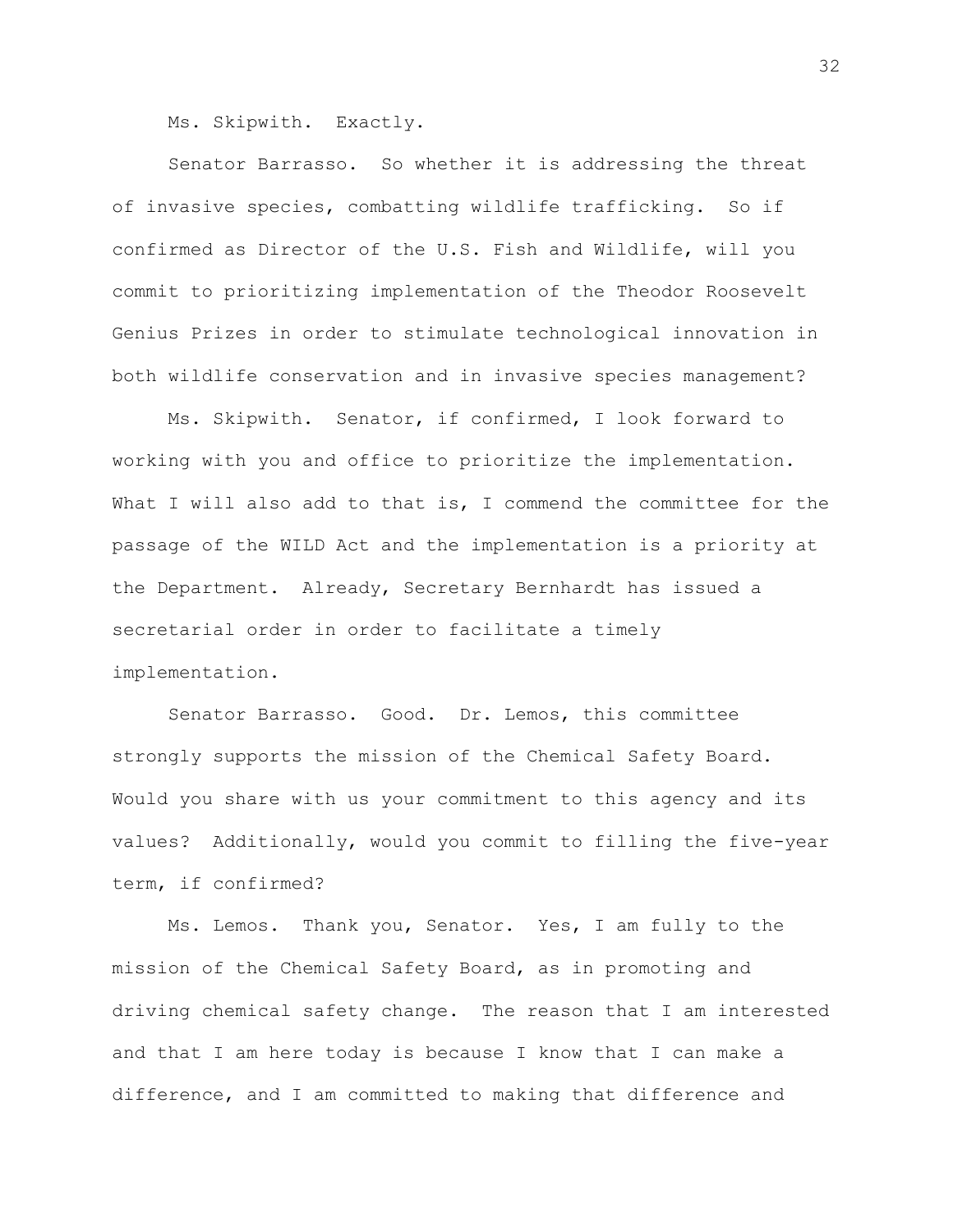providing the stable and consistent leadership that is requested of me and needed by this agency.

If confirmed, I intend to serve the entire, full, five-year commitment.

Senator Barrasso. Thank you.

Ms. Skipwith, Wyoming is no stranger to the challenges that States face when courts intervene in conservation decisions. Despite Fish and Wildlife Service's best efforts, both this Administration and the Obama Administration, and the Bush Administration, it took years to de-list the gray wolf in Wyoming and to return it to State management following a full recovery of the species. As you know, the courts have now forced the grizzly bear to be relisted in spite of the efforts of Fish and Wildlife.

In your opinion, does it hurt State and local recovery efforts if courts prevent or delay the de-listing of species that Fish and Wildlife clearly says are recovered?

Ms. Skipwith. Senator, thank you very much for that question. The science shows that the grizzly bear and the gray wolves are biologically recovered. To reach that status, it employs working with States, working with private landowners and other organizations to reach that goal. That is truly a success of the Endangered Species Act.

Knowing that those species are still on the list, that ends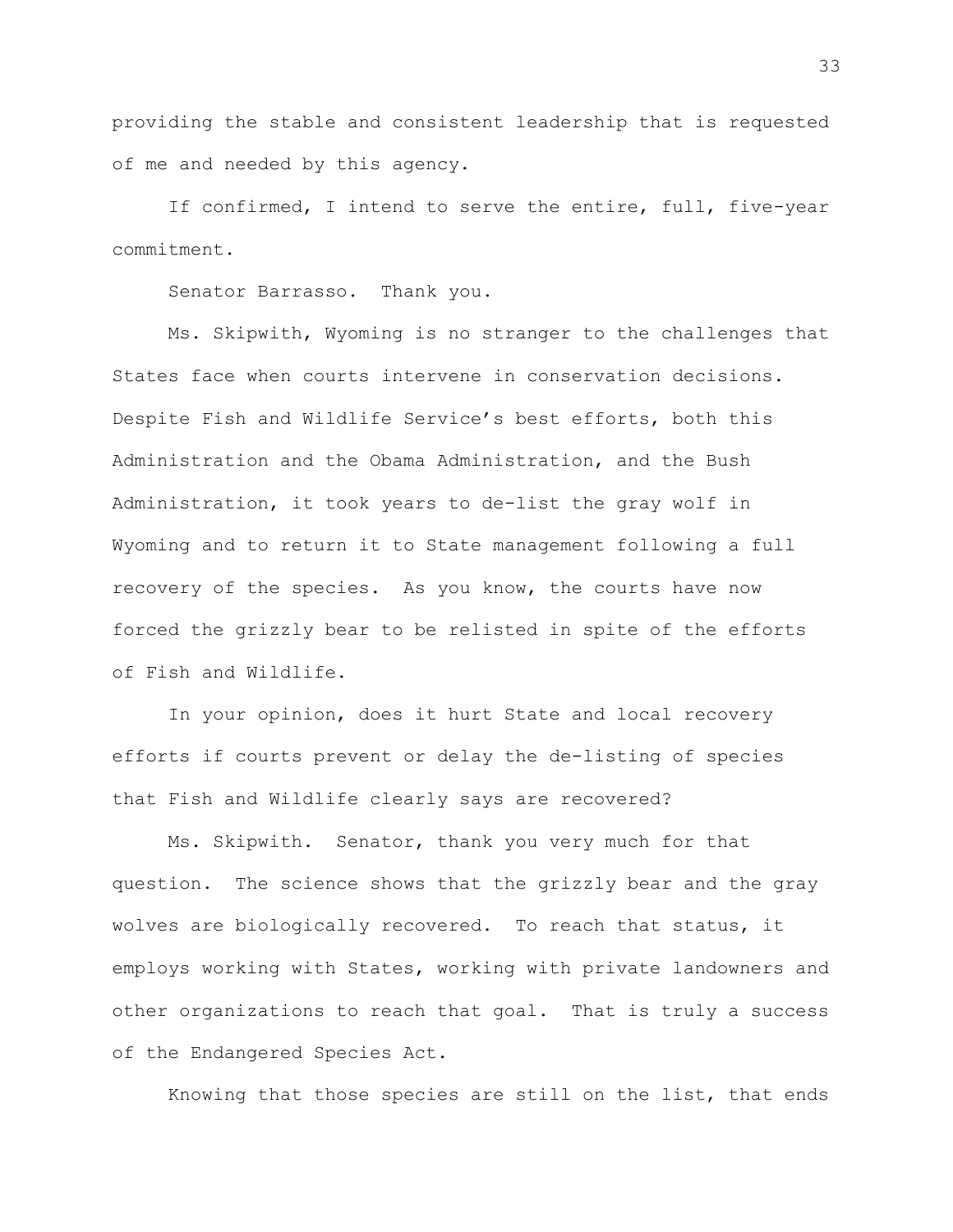up directing resources to work on that instead of focusing on imperiled species that really need recovery efforts.

Senator Barrasso. So when the courts intervene, to overdo what you have done, what the agency has done, that is detrimental to recovery of other species as well as to the States where those species are?

Ms. Skipwith. Yes, Mr. Chairman, it does.

Senator Barrasso. Dr. Lemos, the Chemical Safety Board is an independent federal agency charged with investigating industrial chemical accidents. Please explain how your past work at the National Transportation Safety Board, the Federal Aviation Administration, you talked about your license at age 14, and the journal that you were reading to look into those sorts of things that had to do with aviation, but how is your past work there as well as your past work in academia and the private sector going to help you succeed as chair here, if confirmed?

Ms. Lemos. Thank you, Senator. Three things. First and foremost, I have the leadership skills to move this agency forward. If confirmed, this will be essential to my success as chair. Over the years, I have demonstrated success as a leader in managing people, large programs, initiatives; but especially those that required significant change management, restructuring and bringing together diverse groups of stakeholders.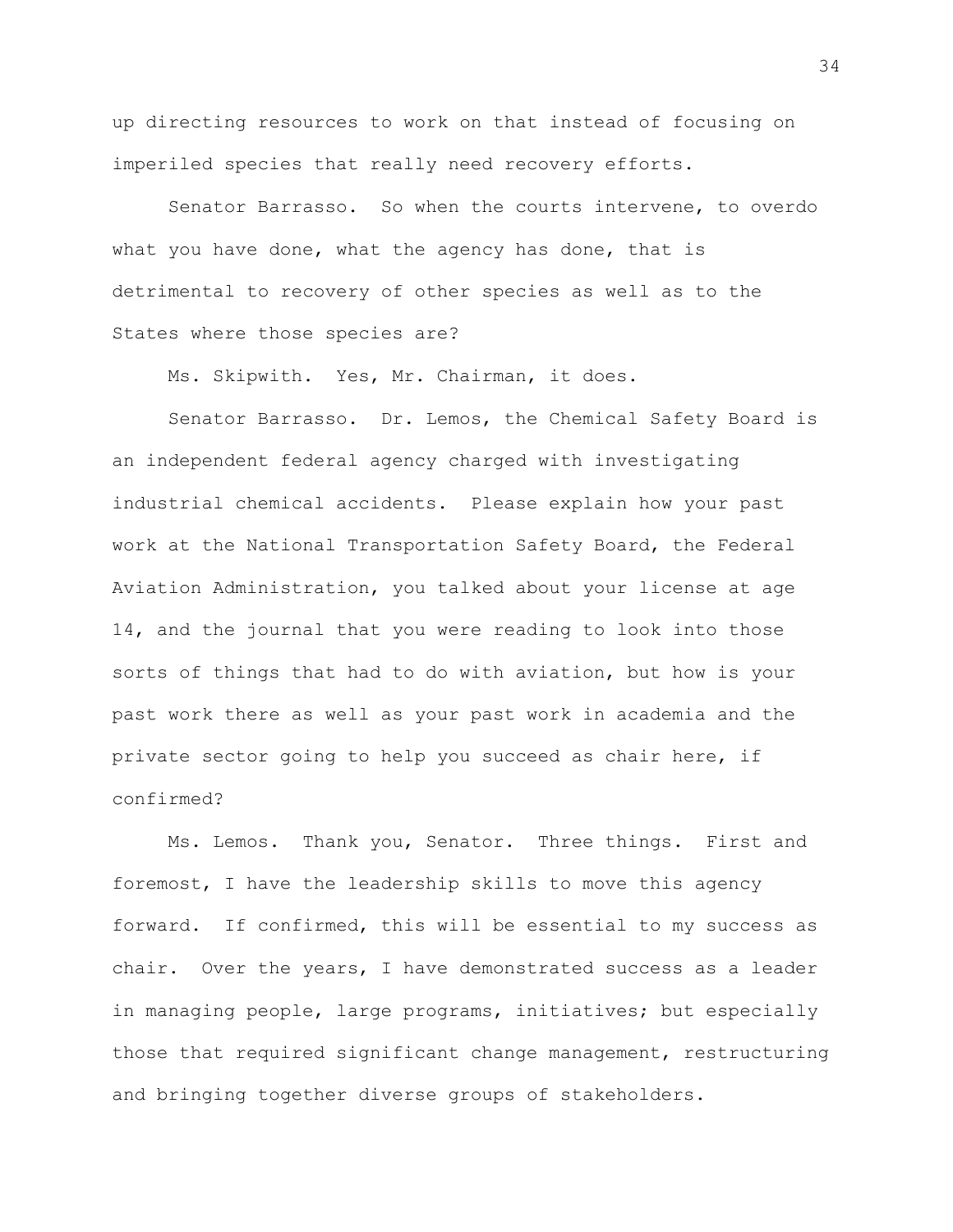Equally important, I have the subject matter expertise that is employed and used by the Chemical Safety Board, and I say safety transcends domains. That specific expertise, again, is in accident investigation and reconstruction, and human factors engineering, and in safety management and risk assessments.

For example, at the NTSB, I was, in 2005, you might recall, the Southwest Midway accident which overran the runway in wintery conditions, led to the fatality, unfortunately, of a young child. So I have hands-on experience with this type of work, and the process is the same.

Finally, if confirmed, my broader understanding of how the safety community works together to be accountable to Congress and the American people will help me to succeed as chair.

Senator Barrasso. Senator Carper.

Senator Carper. In my conversations with both of you, and your testimony today, Ms. Skipwith, you have mentioned that you feel you should be guided by science. I think it is fair to say that both of you feel that way. My first question, I am going to ask a lot of yes or no questions. I am going to start off with a yes or no question.

It is the same question for both of you. Do you agree with the world's leading scientists, including those within the Department of Interior and the Environmental Protection Agency who have concluded that climate change is real and is caused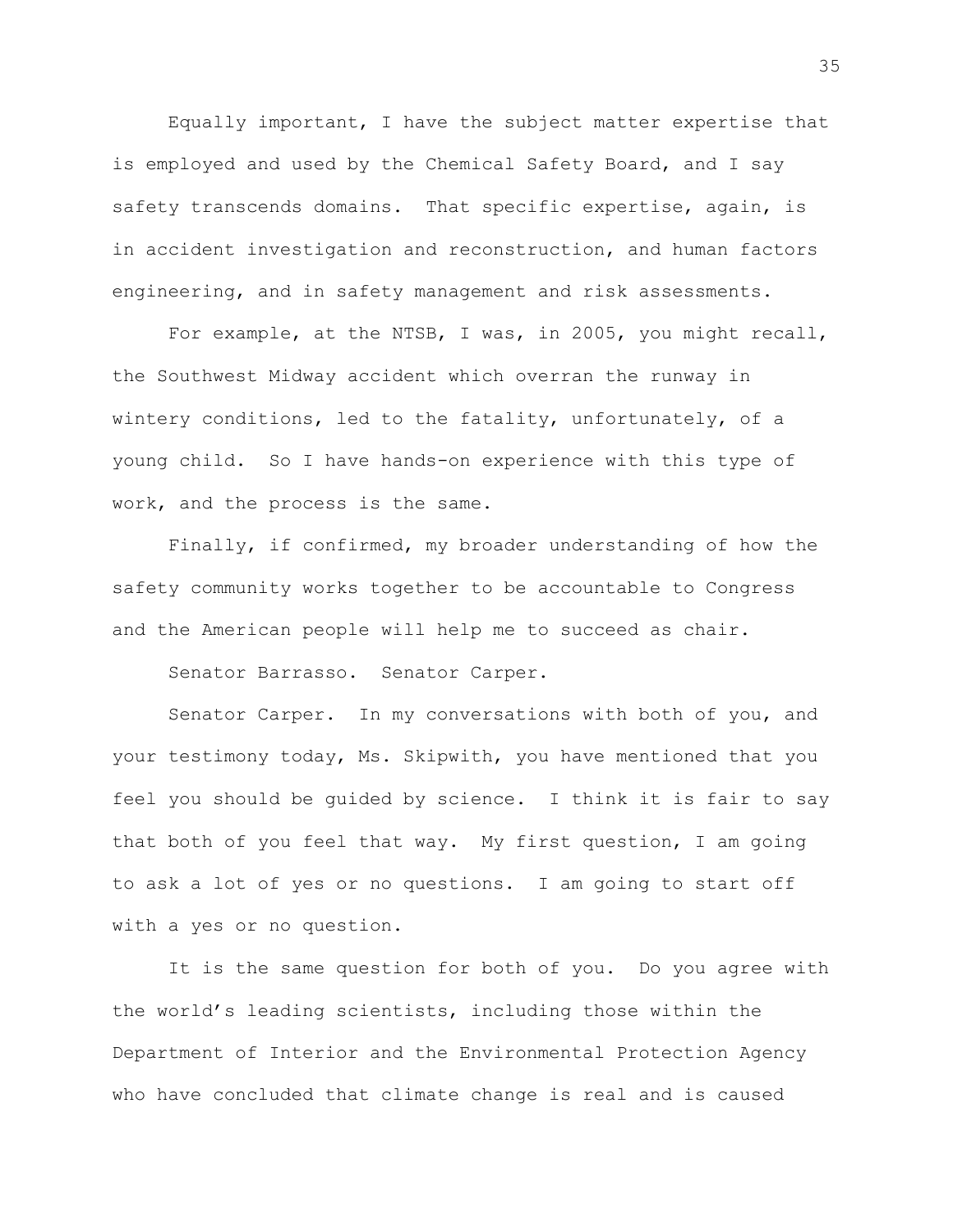primarily by humans? Do you agree with that? I am just looking for a yes or no, and if you can't say yes or no, I will be very disappointed.

Ms. Lemos. Thank you, Senator.

Senator Carper. And I am not looking for a "thank you, Senator." I am looking for a yes or no. And it is a simple question. Do you agree that climate change is real and is caused primarily, not entirely, but primarily by humans? Just yes or no.

Ms. Lemos. I can tell you yes to the first part.

Senator Carper. That is it, thank you.

Ms. Skipwith, your turn.

Ms. Skipwith. Yes, I believe in climate change, and humans have an impact.

Senator Carper. Thank you.

Ms. Skipwith, let's talk about the letter that I sent to you two weeks ago. One of our jobs, as I said earlier, we are an oversight committee. We do oversight over, among others, the Environmental Protection Agency, Fish and Wildlife Service. For us to do our jobs, occasionally we are going to be making inquiries. Sometimes we do it in hearings. Sometimes we do it in phone calls, sometimes we do it in letters. It is important for us to receive timely responses.

I remember a letter that I sent to the pervious Secretary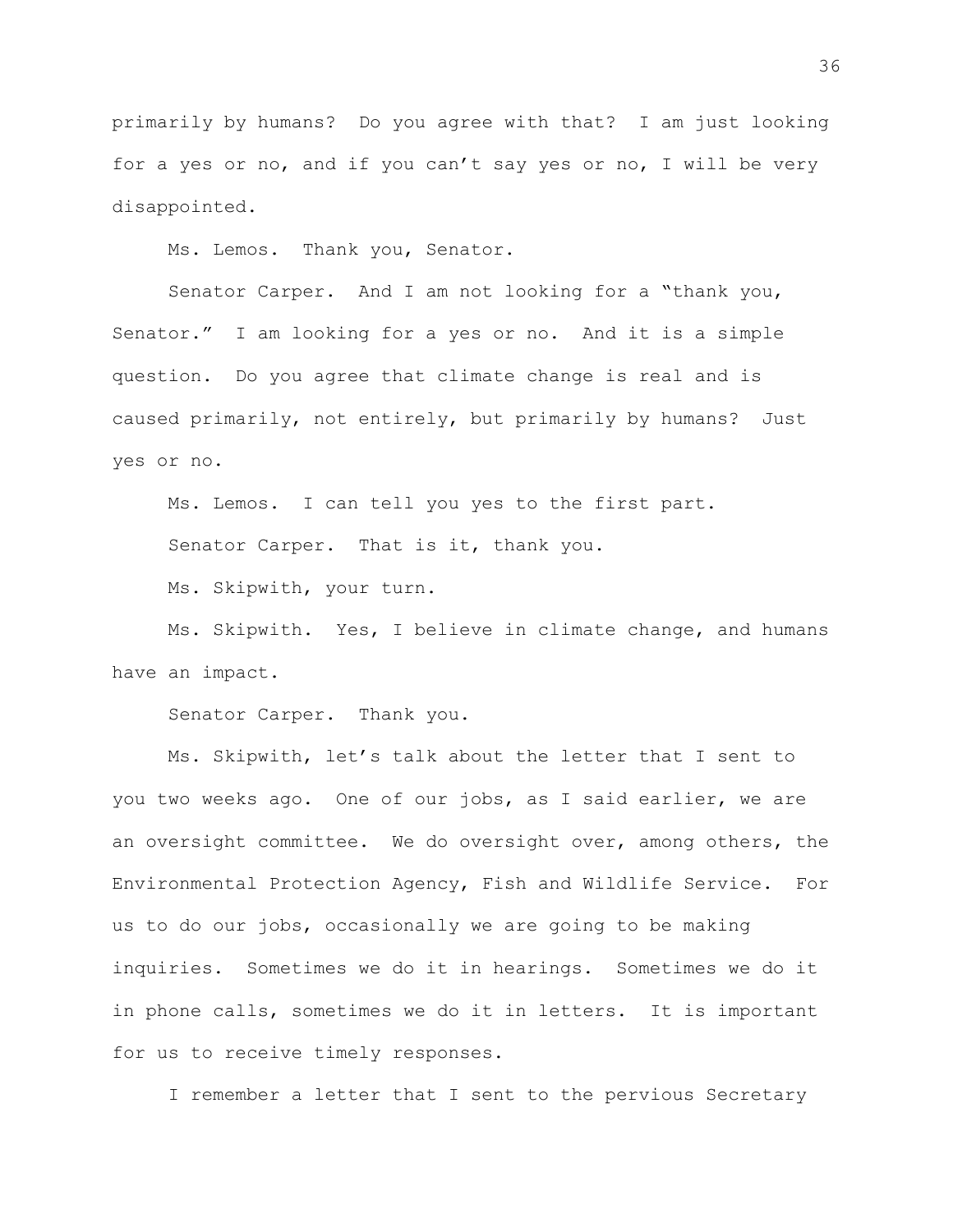of the Department of the Interior like a year ago; I never got a response. I think that is just unconscionable. I would never do that if I were in a position like that.

Talk to us, and I am going to ask for the record, ask unanimous consent, Mr. Chairman, to submit for the record the letter I sent to you two weeks ago, and what I deem to be an incomplete response. We had talked about this yesterday. Would you just say a few words and then we will move on to the next question?

Ms. Skipwith. Yes, Senator, thank you very much for your time yesterday. I appreciate the candid conversation that we had.

I did provide a response in light of that conversation, and look forward to providing that remainder.

Senator Carper. I don't mean to be rude, but can you just commit to me today that I will have a full and complete response within a week from today? Is that reasonable?

Ms. Skipwith. I will have to work with the Department of the Interior to do a deeper dive.

Senator Carper. On what I am looking for, can you commit to respond within a week? You have had two weeks already.

Ms. Skipwith. So I did respond to those, to the questions.

Senator Carper. I think those who are going to look at the record are going to say that was not a complete response.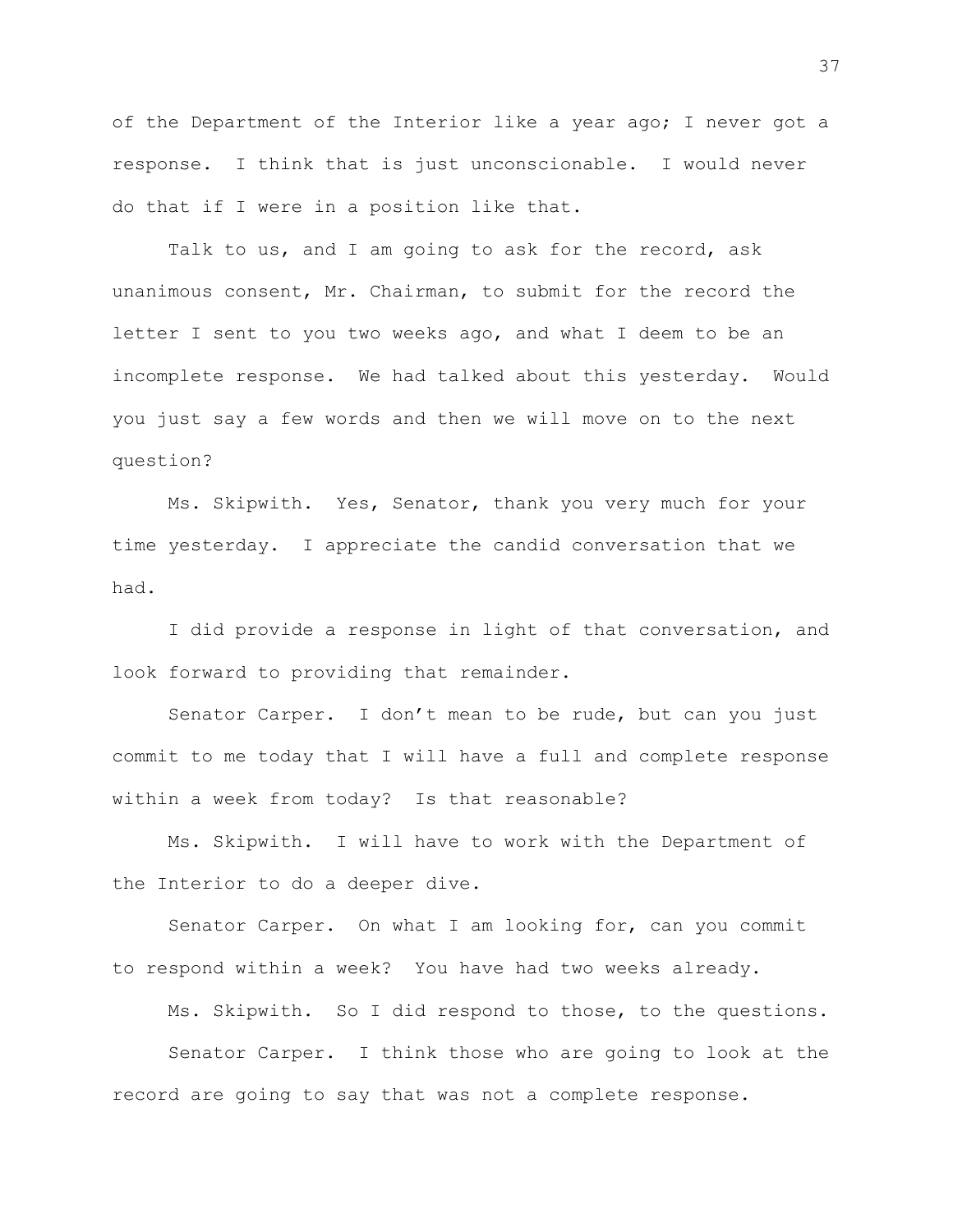Ms. Skipwith. And I will, I am working with the Department to provide the remainder, knowing that how much time that letter was, it will take a deeper dive to work with the Department to provide an appropriate response.

Senator Carper. Let me just impart, if I could, a sense of urgency. I don't ask of people, I don't send an inquiry and ask for a response in two or three days. I don't do that. I will give you a couple of weeks and I will ask you to do your best to, within a week from today, to give me a complete response. Thank you.

Senator Barrasso. Without objection, your letter will be made part of the record.

[The referenced information follows:]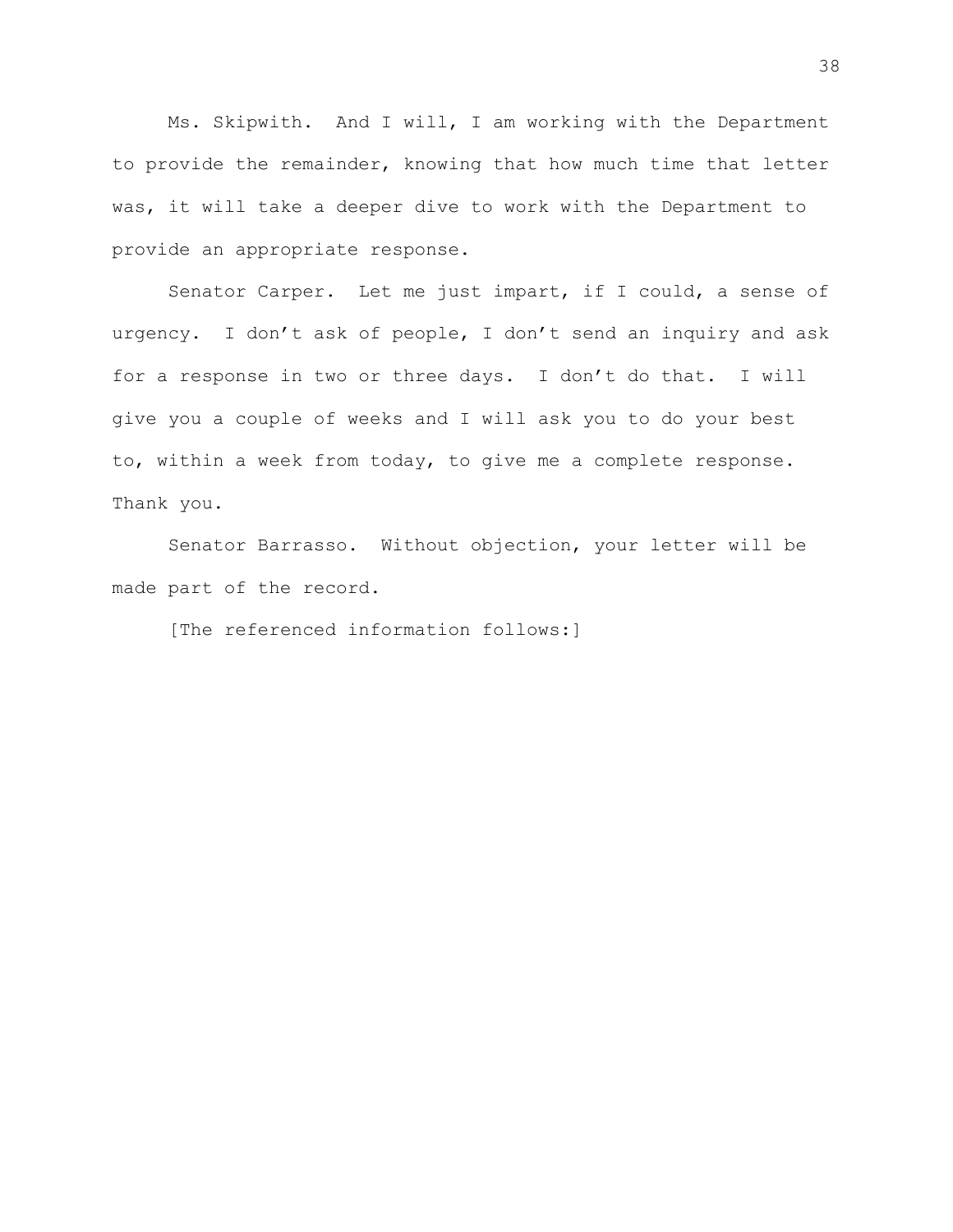Senator Carper. Thanks so much, Mr. Chairman.

Dr. Lemos, President Trump has repeatedly tried to eliminate the Chemical Safety and Hazard Investigation Board. Can you commit to supporting and defending both the board's mission and at the least, its current budget?

Ms. Lemos. Thank you, Senator. Yes.

Senator Carper. I was going to ask some questions about the Migratory Bird Act, but I think one of our colleagues from Maryland is going to do that.

Ms. Skipwith, if I could, the Department of Interior does not always give the Fish and Wildlife Service a seat at the table in discussions about how the Department should manage federal lands, even when those management decisions impact habitat for imperiled species. For example, Politico ran a story, I think it was in July, two months ago, it was entitled "How Science Got Trampled in the Rush to Drill in the Arctic." The article describes in detail how fish and wildlife experts have recently been excluded from decision making with respect to oil and gas leasing in the Arctic National Wildlife Refuge.

I would ask unanimous consent, if I could, Mr. Chairman, that that article be submitted for the record.

Senator Barrasso. Without objection. [The referenced information follows:]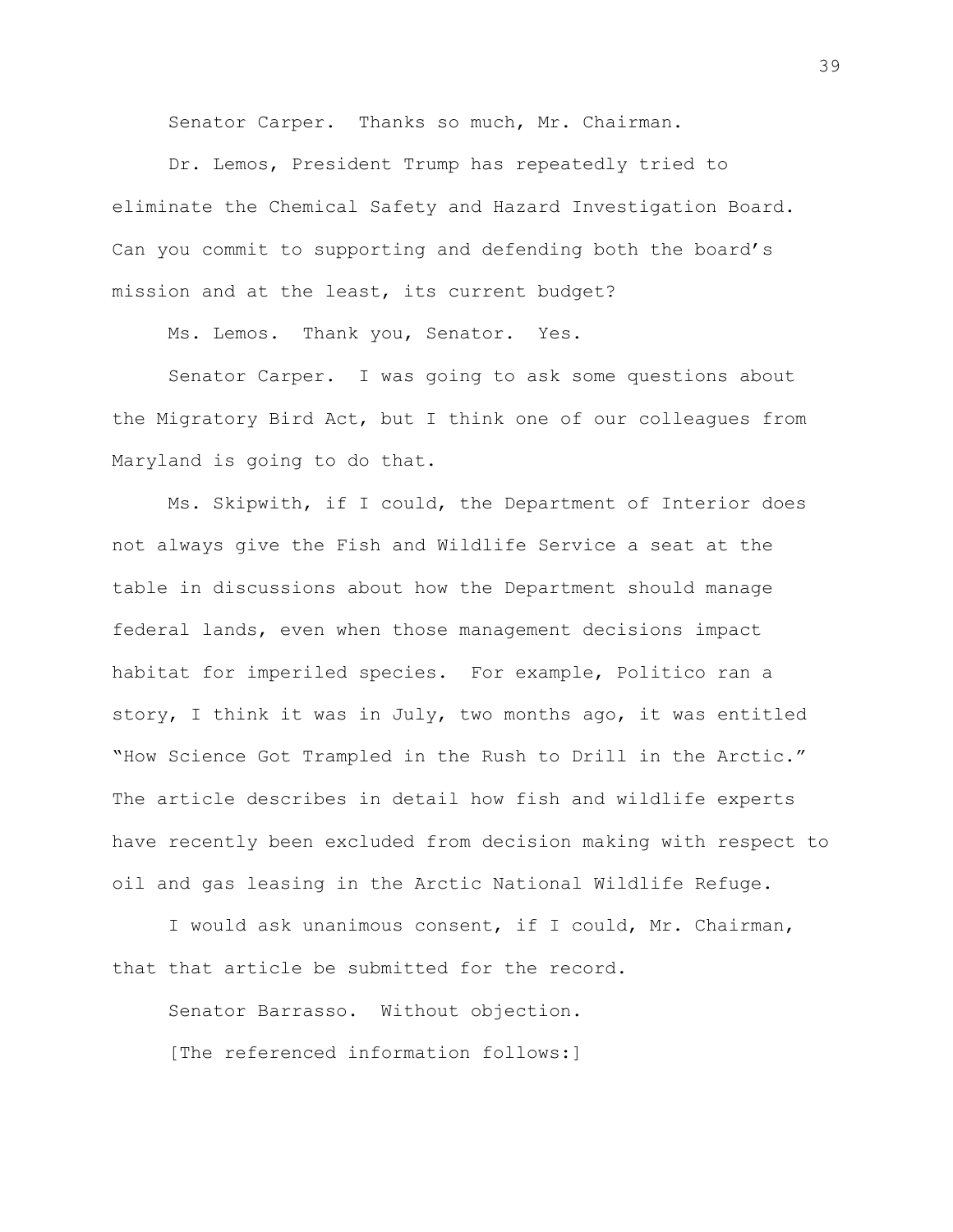Senator Carper. Thank you.

Ms. Skipwith, you were working at the Department when this occurred. I would just ask, why didn't you ensure that the Fish and Wildlife Service experts were part of the process? I would just ask that you commit to us today to ensuring that in the future, the Service is included in important Department of Interior conversations about leasing and energy development in ecologically sensitive areas that are home to imperiled species.

Ms. Skipwith. Senator, I am a biologist and I am a scientist. I believe in following the law. And that requires that the best available science, along with the law, is used in making decisions. So I will work with you and your office ensuring that the professionals are used in decision making processes.

Senator Carper. Good. Thank you.

Let me ask you a question. Well, I am about out of time. Real quickly. No, I am not going to ask the next question. I want to make sure I have time for my colleagues to ask their questions. So I will stop right there. We will have some more questions for the record. Thank you.

Senator Barrasso. Senator Cardin.

Senator Cardin. Thank you, Mr. Chairman. I thank both of our nominees for their willingness to serve and we thank their families, because this is a family effort. So we thank you for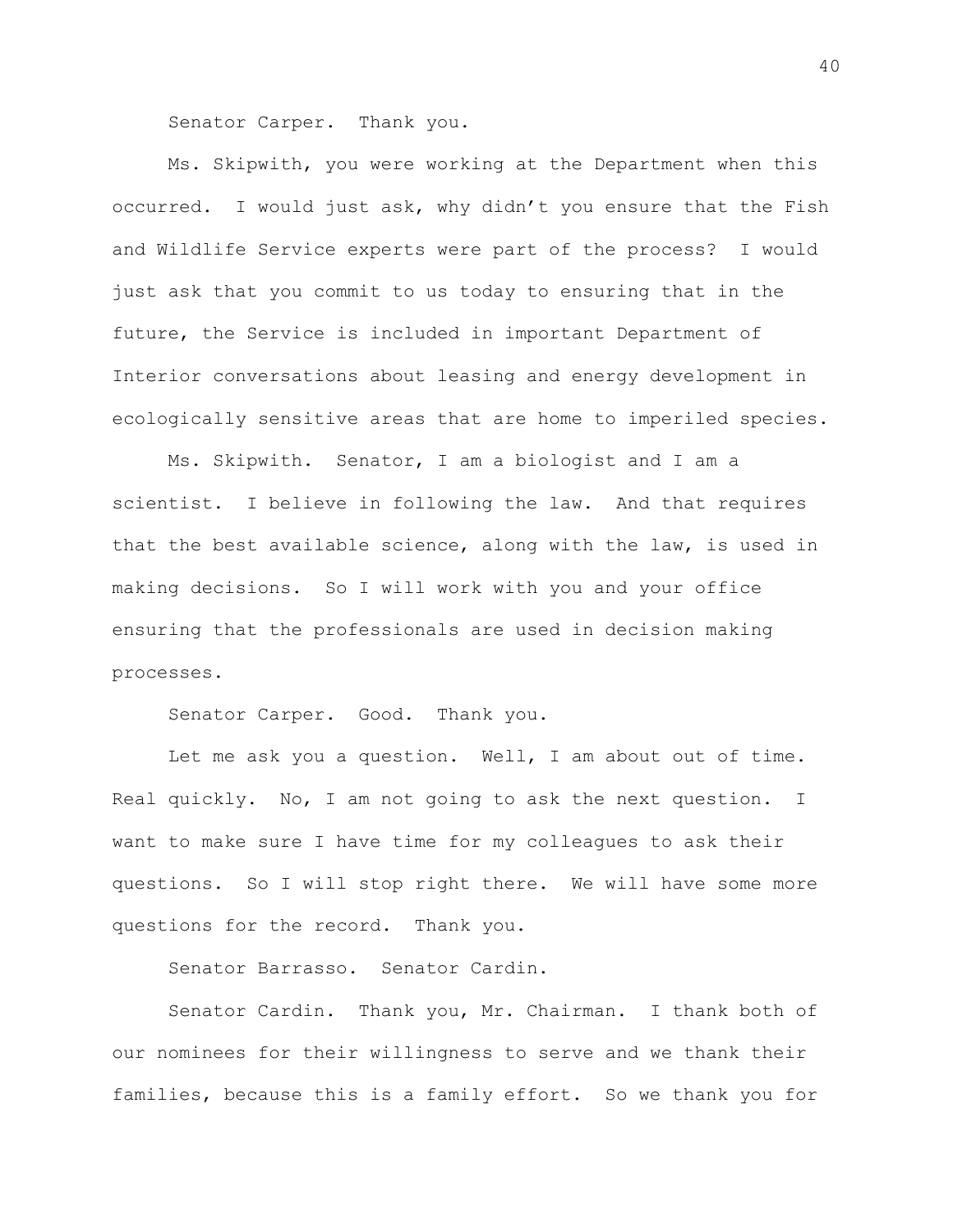your willingness.

Ms. Skipwith, I want to start with you. The U.S. Fish and Wildlife is critically important to the State of Maryland and our region, Delaware, the Chesapeake Bay. Sixty percent of the members of the panel right now are in the Chesapeake Bay region. The Chesapeake Bay office in Annapolis, for the U.S. Fish and Wildlife is a critical part of the compact reached between six States and the District of Columbia.

Are you familiar with the Chesapeake Bay program?

Ms. Skipwith. A little bit, Senator.

Senator Cardin. I would just urge you to understand the important role that the U.S. Fish and Wildlife plays there. You already mentioned the issues in regard to the Endangered Species Act on science as it relates to the gray wolf and the grizzly. The Chairman asked you questions about the court decisions, which at times I have disagreed with. The court is trying to interpret the laws that Congress has passed. And sometimes we don't do what we should be doing here in Congress, leaving ambiguity to our courts.

You said that science dictated your views on that, and I appreciate that. That is what I am looking for. At times, we have to make tough decisions. We don't always base all of our decisions on science, but we must have from the U.S. Fish and Wildlife the science information in order to make those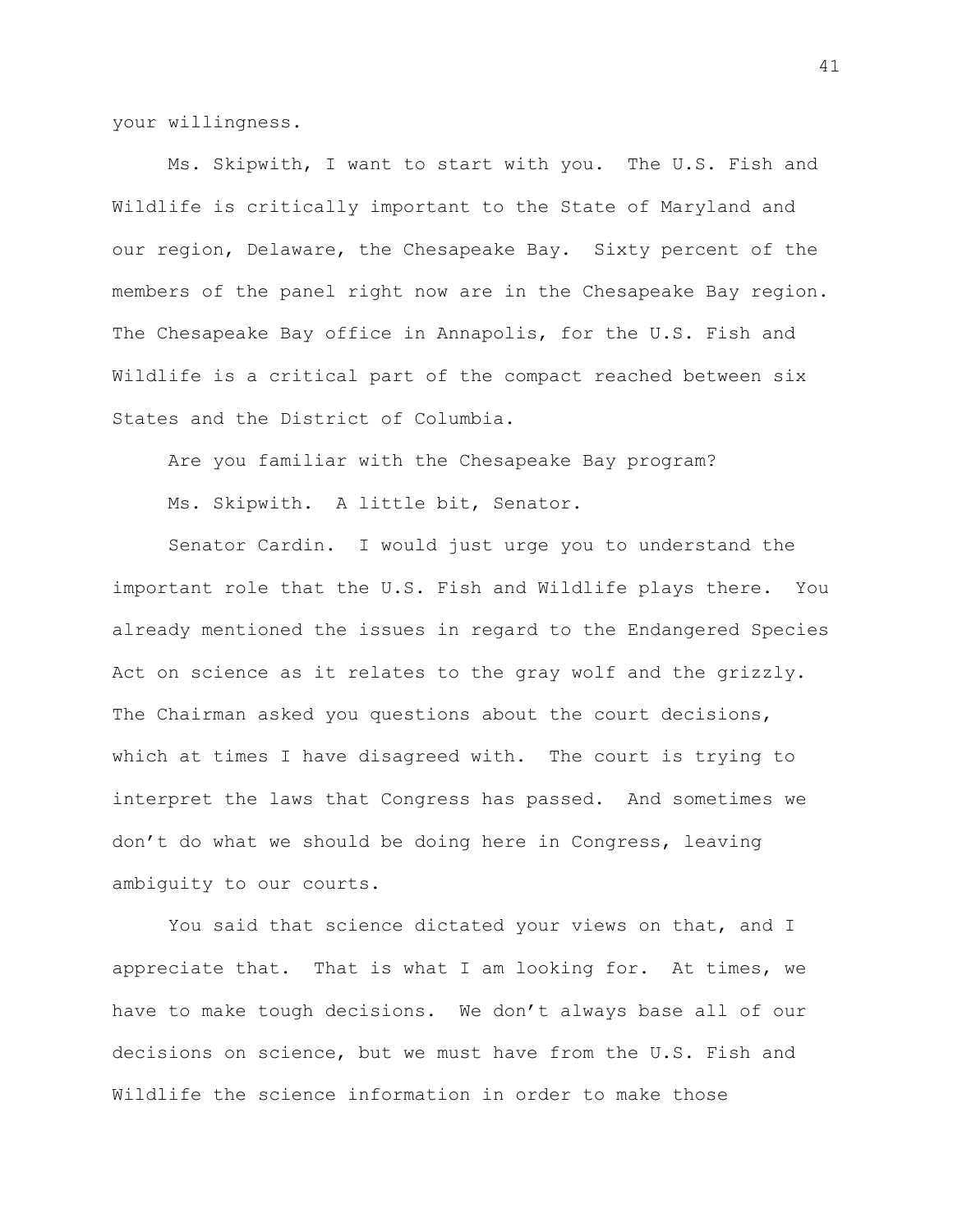judgments. At times, there will be political considerations.

Are you prepared to shield yourself from the politics so that we get from U.S. Fish and Wildlife the best information based solely on the science?

Ms. Skipwith. Senator, when it comes to making listing determinations and looking, it is based on what is the best available science, and it is also operating within the law. So if confirmed, I will continue that path of using the best available science and operating within the law.

Senator Cardin. And will you commit to us that you will always be judged in providing information to this committee and to the members of Congress on science based upon what the science indicates and not based upon political considerations?

Ms. Skipwith. Senator, thank you very much for that question. And it is about looking at the science and still making sure that it is within the realm and the responsibilities of the Fish and Wildlife Service.

Senator Cardin. If you are, through the political structure, coming from either the White House or above, there is a direction that they want to go, but science indicates a contrary position, are you prepared to say that you will at least advise us as to what science tells is the right decision in that regard?

Ms. Skipwith. Senator, one of the things, and if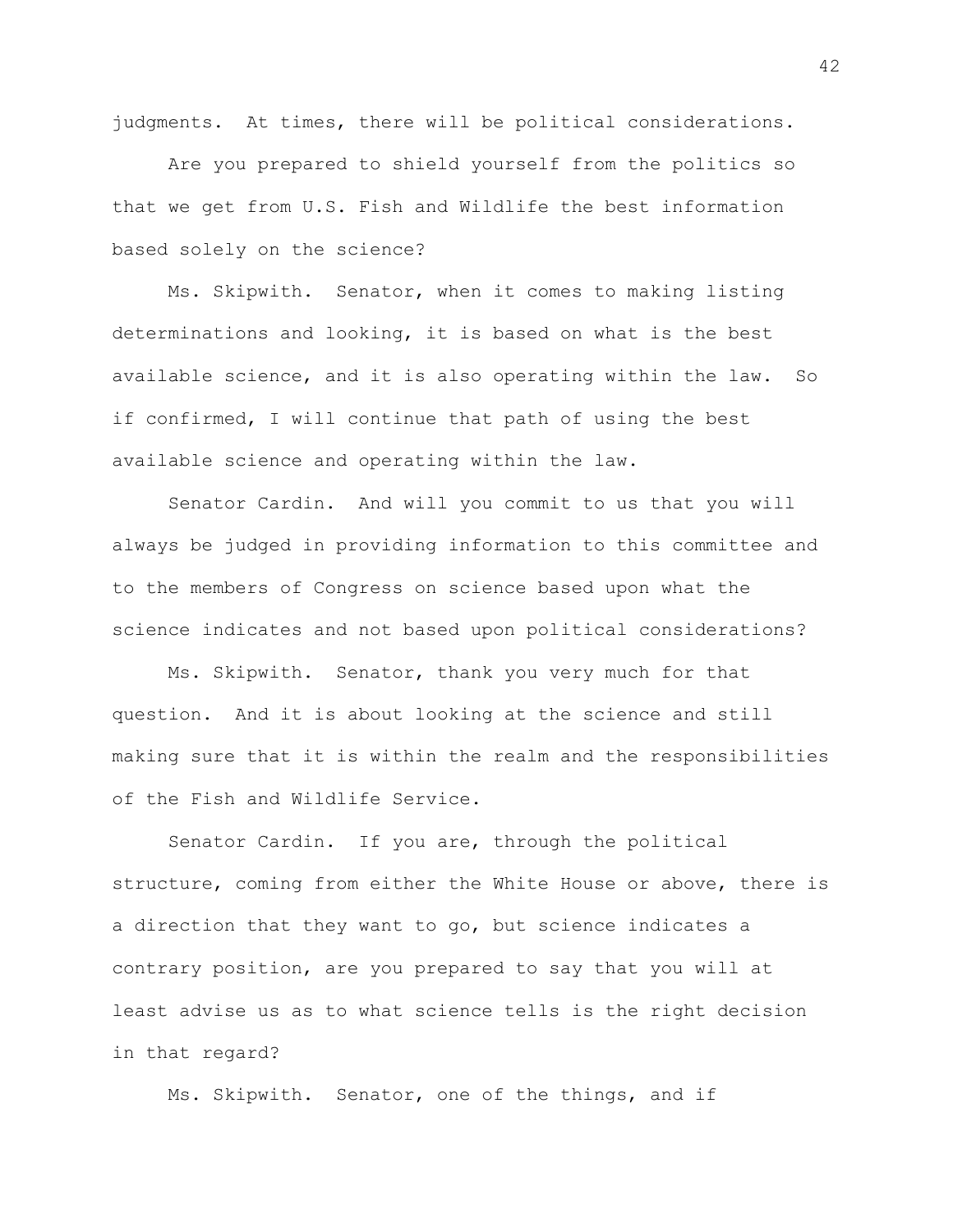confirmed, would be my responsibility, is to look at the science to make my decisions and to make my recommendations based on that.

Senator Cardin. I am not sure that completely responds to my question. I will ask that again for the record, and it would be helpful to know that you are prepared to speak out on behalf of science, which you have indicated is your passion, recognizing that we will make the political decisions and there will be political considerations. But we expect U.S. Fish and Wildlife to call it the way science indicates. I am not --

Ms. Skipwith. I can commit to that, Senator, yes. Senator Cardin. I appreciate that.

Ms. Lemos, I want to tell you, the work that you do is critically important. We had an episode in Baltimore of 2017 with a chemical release that required people to shutter in place for several hours. My question is basically, you don't have any ability to enforce your recommendations. You make recommendations, but you can't enforce your recommendations. So you can't issue penalties, you can't issue regulations.

How do you go about making sure that your recommendations are carried out?

Ms. Lemos. Thank you, Senator. I agree, the role of the accident investigation board, whether it be in transportation or chemicals, is to make sure that you are writing recommendations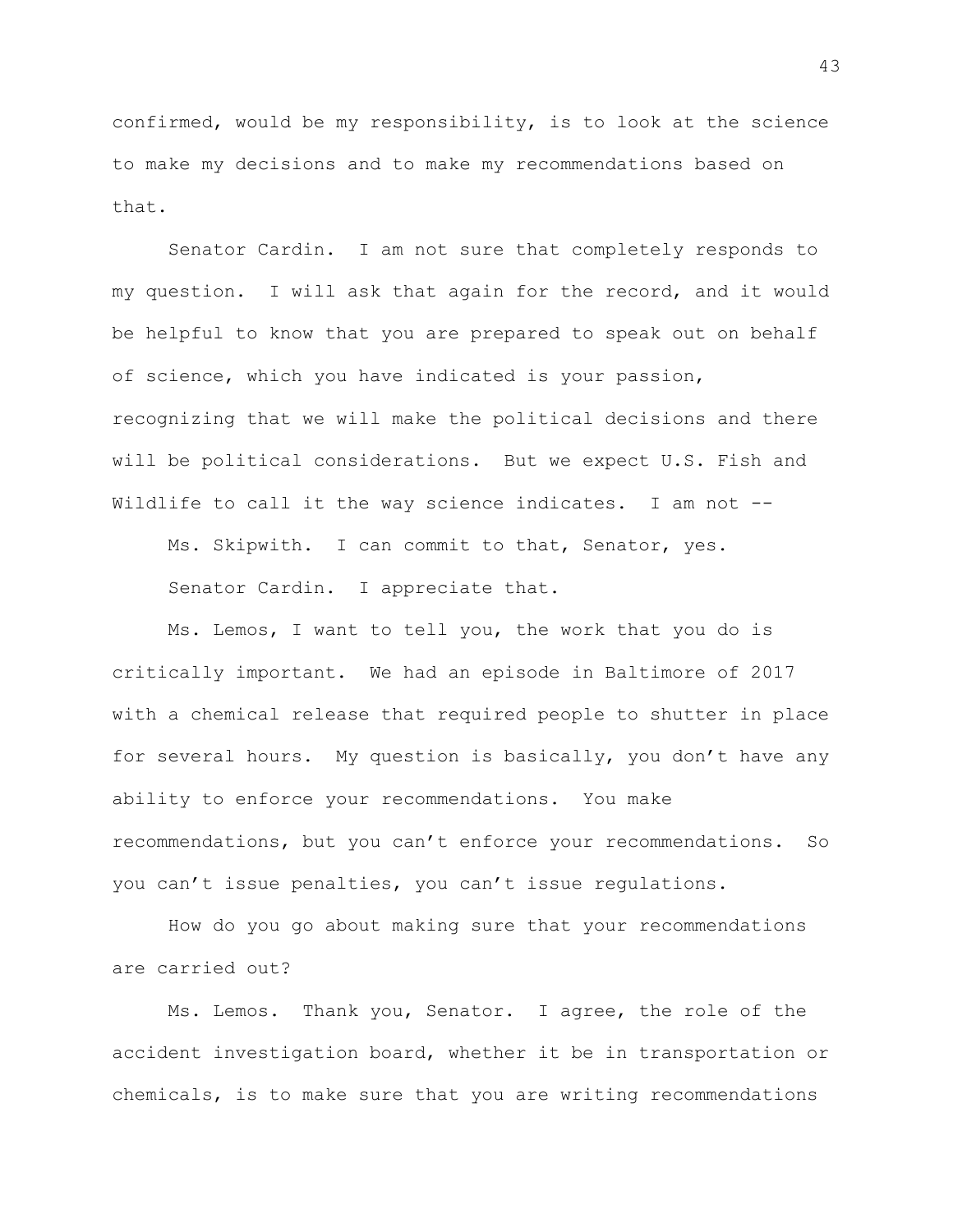that are relevant, you gain stakeholders buy-in, you work with all the different parties. But when it comes to ensuring, if you are speaking about regulations, or recommendations in general, that is a process you work with Congress. The agencies are held accountable, or any of the folks that we write recommendations to. We have a system of following up on those recommendations, how many are closed, how many closed or open are acceptable. So that is the method by which we can account for that.

But when it comes to having an authoritative arm, no, we are not the authority. We are not writing the regulations, or we are not actually enacting the changes by which people have to adhere to.

Senator Cardin. I want to ask you one more question, if I might. In response to Senator Carper, you indicated you believe that climate change is real, but you qualified that not human behavior is a major factor toward climate change. Do you want to explain that? You don't have to say yes or no, but explain to me why you believe the emissions of carbon that we have done is not accelerating the climate problems.

Ms. Lemos. Thank you, Senator, for giving me the opportunity to explain. I am fully aware that as humans, we contribute to the climate change in many ways. The degree to which climate science, or climate is changing, I am not a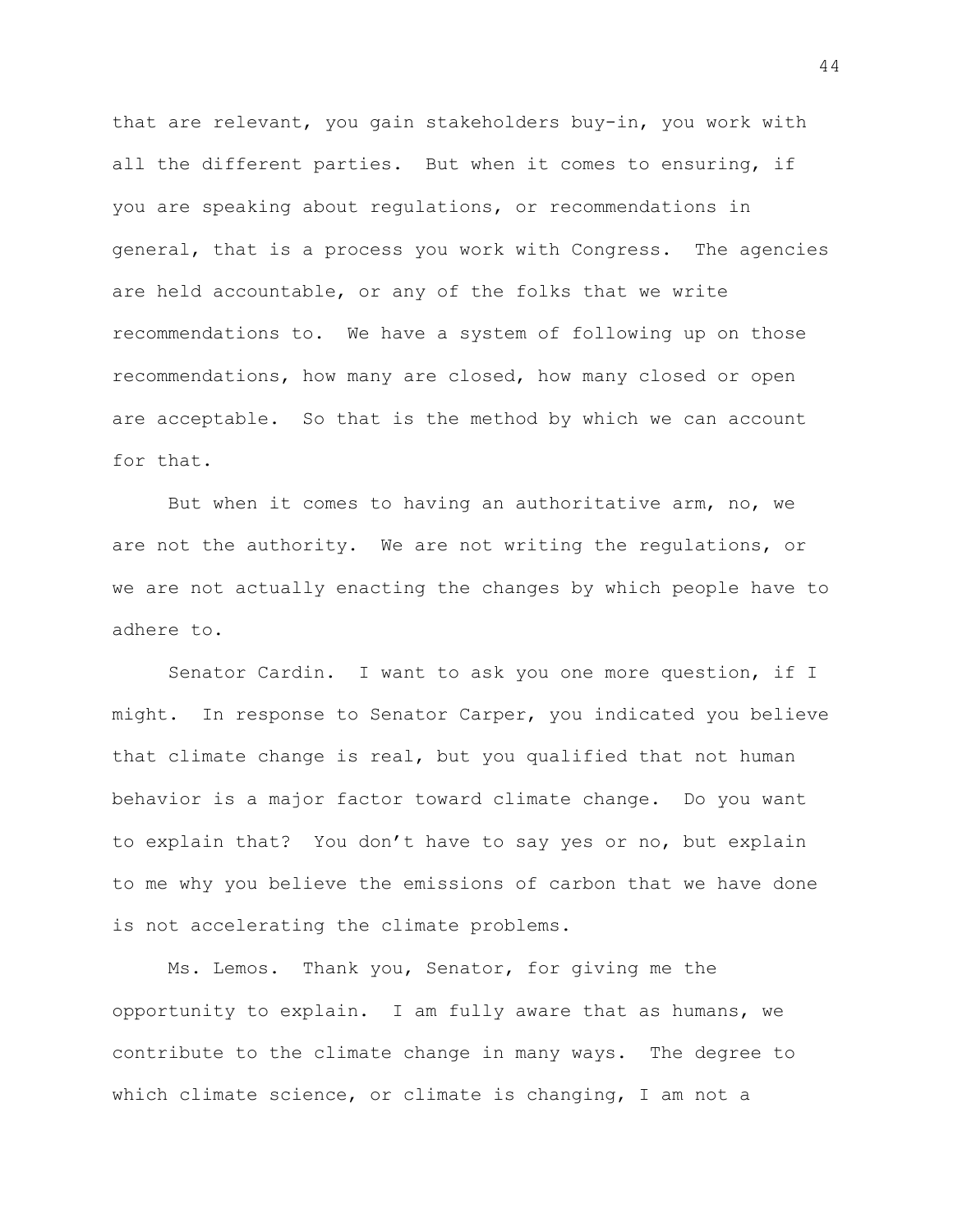climate scientist. I am a social scientist, and I am a strong supporter of science. I read more and more every day on this topic.

But in terms of making a conclusive statement about the degree to which the human contribution is influencing it, I will leave that to the people who are the climate scientists. That is my perspective.

Senator Cardin. I would just point out then, when you look at the climate scientists -- I will leave it at that. I am a little bit confused by that answer, but I respect the fact that neither you nor I are climate scientists. Thank you.

Senator Barrasso. Thank you, Senator Cardin.

Just to point out, Wyoming Stock Growers Association has written regarding Ms. Skipwith that, "It is important that the next Director of the U.S. Fish and Wildlife Service not only possess strong leadership skills, but also the education and experience required to enact policies based on scientific principles, free from political and bureaucratic interference, and Ms. Skipwith meets and surpasses these qualifications."

Without objection, that will be submitted for the record. [The referenced information follows:]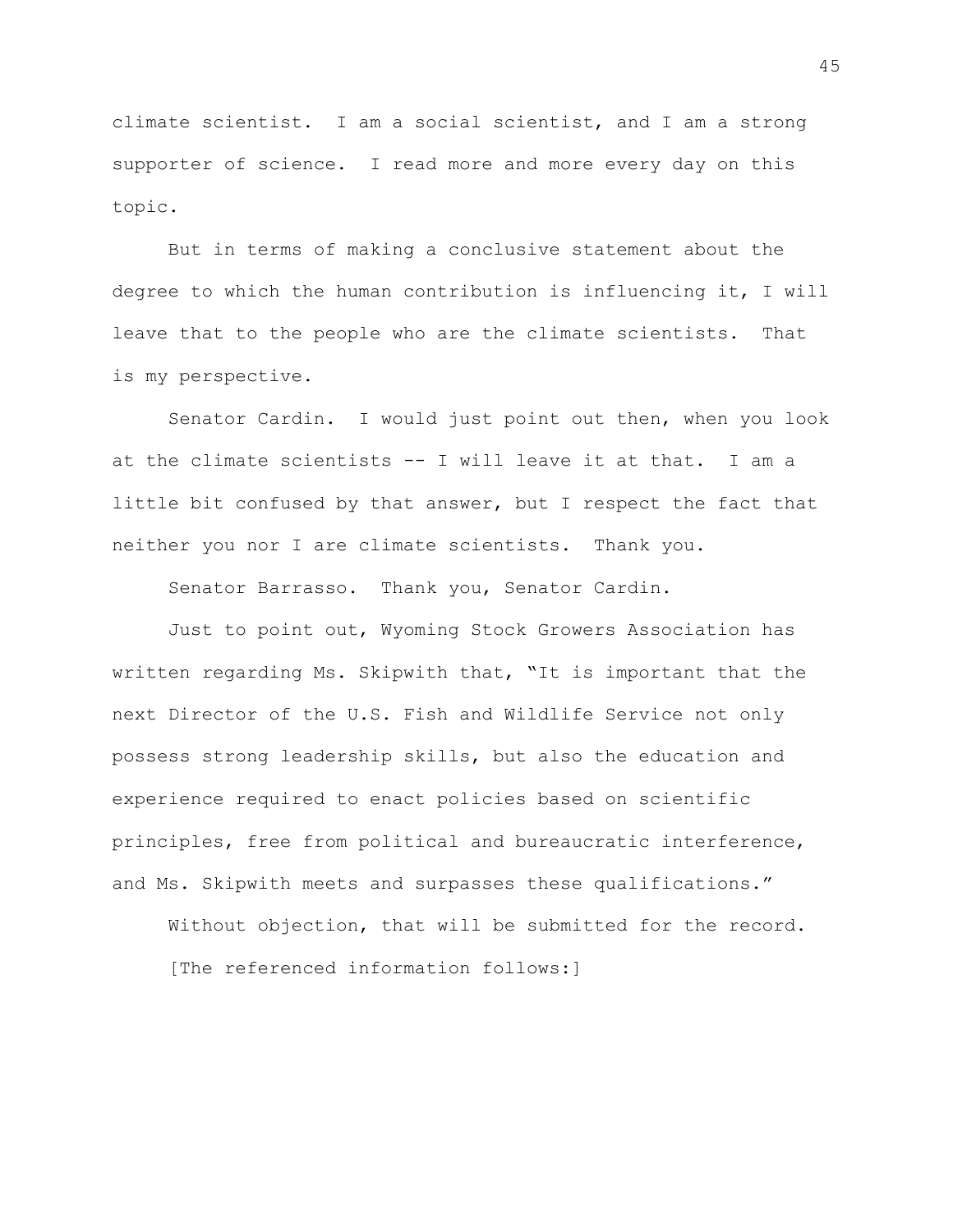Senator Barrasso. Senator Whitehouse.

Senator Whitehouse. Thank you, Chairman.

Ms. Skipwith, you are not a prolific campaign donor, political campaign donor.

Ms. Skipwith. Senator, no, I am not.

Senator Whitehouse. You were appointed for this position on July 17th of this year.

Ms. Skipwith. Yes, Senator, that is correct.

Senator Whitehouse. Two days later, on July 19th, you reported a \$5,600 campaign contribution to Donald Trump for President. You had to report all your donations in a ten-year period. That is the only one. It occurred two days after your appointment.

Can you explain the circumstances of that, and specifically any and all contacts or conversations you had with anybody from the Trump Administration or the Trump campaign related to that contribution?

Senator Barrasso. Could I point out to the Senator, she was nominated actually in the previous Senate as well, prior to this?

Senator Whitehouse. The record will make that very clear. But this statement says her nomination date was July 17th, and it was.

Ms. Skipwith. That is correct, Senator. I made a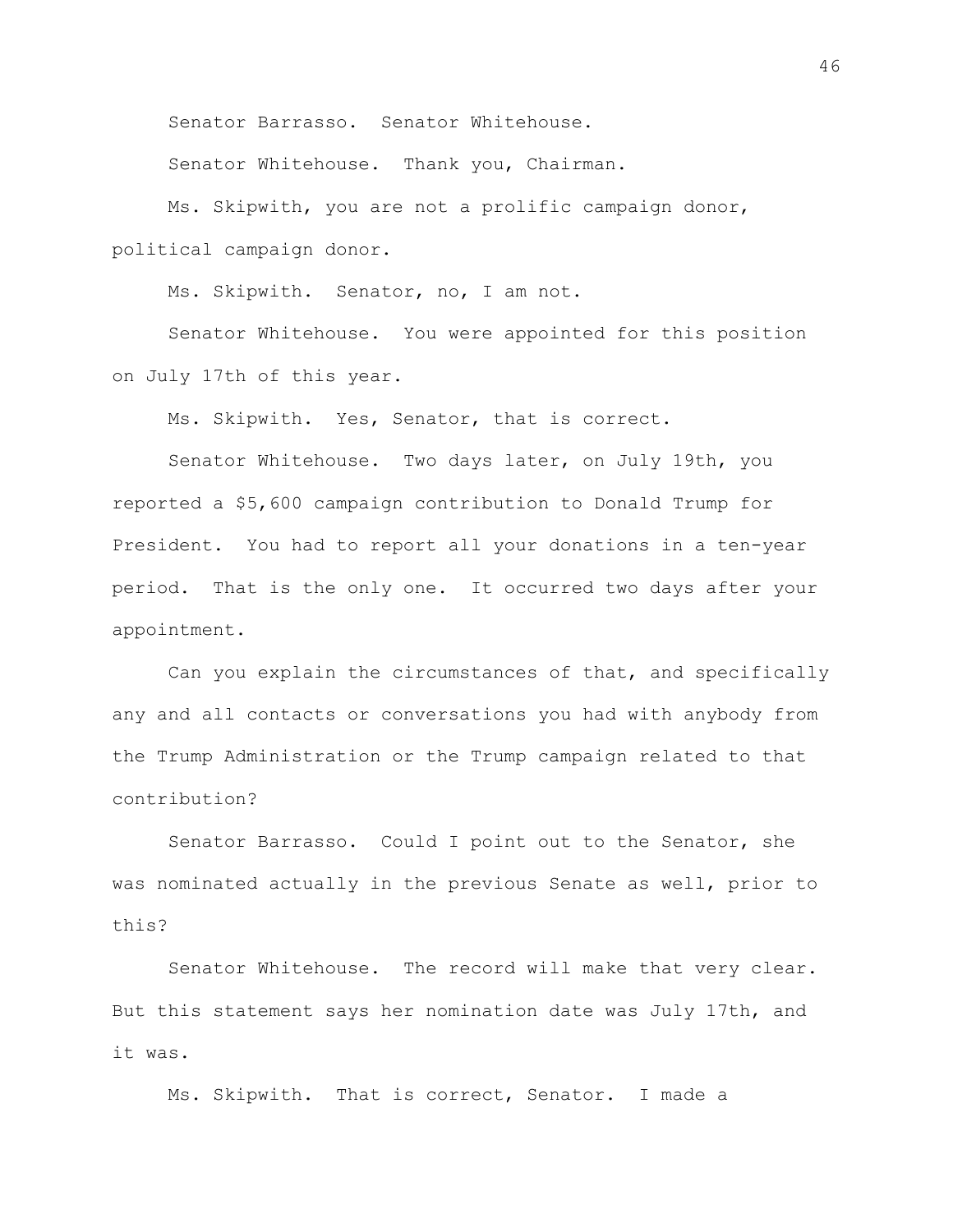contribution to the Administration and support what this Administration is doing.

However, as stated, I was nominated in the prior Congress, and I was nominated before that contribution.

Senator Whitehouse. And to the part of my question that asked about any contacts between you and the Administration or the Trump campaign regarding contributions?

Ms. Skipwith. There is no contact except for --

Senator Whitehouse. Nobody asked, nobody suggested? Nobody pointed out that you had not contributed? You just spontaneously made that contribution on July 19th?

Ms. Skipwith. I did.

Senator Whitehouse. Fair enough.

Do you understand that the rot runs pretty deep in the Trump Administration when it comes to environmental and public health protections and regulatory agencies, that they are quite often handed over to the industries that they ought to be regulating? And mind you, EPA has effectively become a captured tool of the fossil fuel industry and is no longer doing its job to protect the public.

You have worked many years for Monsanto. Can you give us assurances here that as Director, you will be the Director for the people of the United States and all of their interests, and not the Director for Monsanto or for other polluting or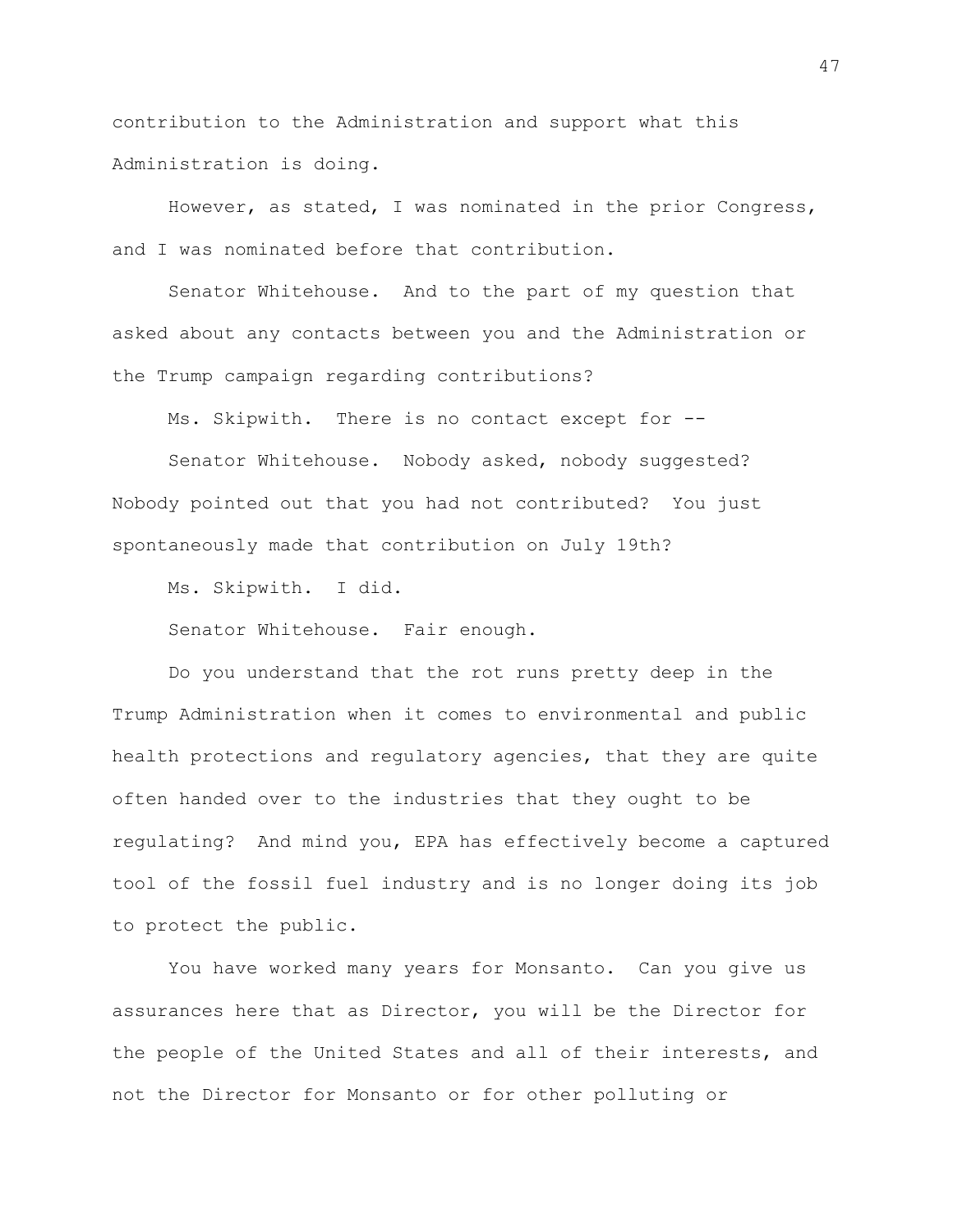extracting interests?

Ms. Skipwith. So, Senator, I have been at the Department for over two and a half years. When I first came on board, I worked very closely with our ethics office, and to this day, I still work closely with the ethics office to ensure that there are no conflicts of interest. And in my role today, I am working for the American people. And if confirmed as Director, I will continue to work for the American people.

Senator Whitehouse. In that case, I wish you well.

Senator Barrasso. Senator Sullivan.

Senator Sullivan. Thank you, Mr. Chairman, and Ms. Skipwith, thank you, and our other nominee, for your desire to serve your Country. It is not always easy. I appreciate your willingness to do that, and appreciate your families' willingness and support to be here. These are always, these are positions that sometimes can be challenging, and we need good people.

So I want to thank both of you, because it is not easy. Even going through this Senate confirmation, my good friend, Senator Whitehouse, as always, has probing questions. I appreciate, I think we all appreciate your direct answers. I was going to try to counter some of those, but I don't think there is a need.

So I am going to start with something that actually he and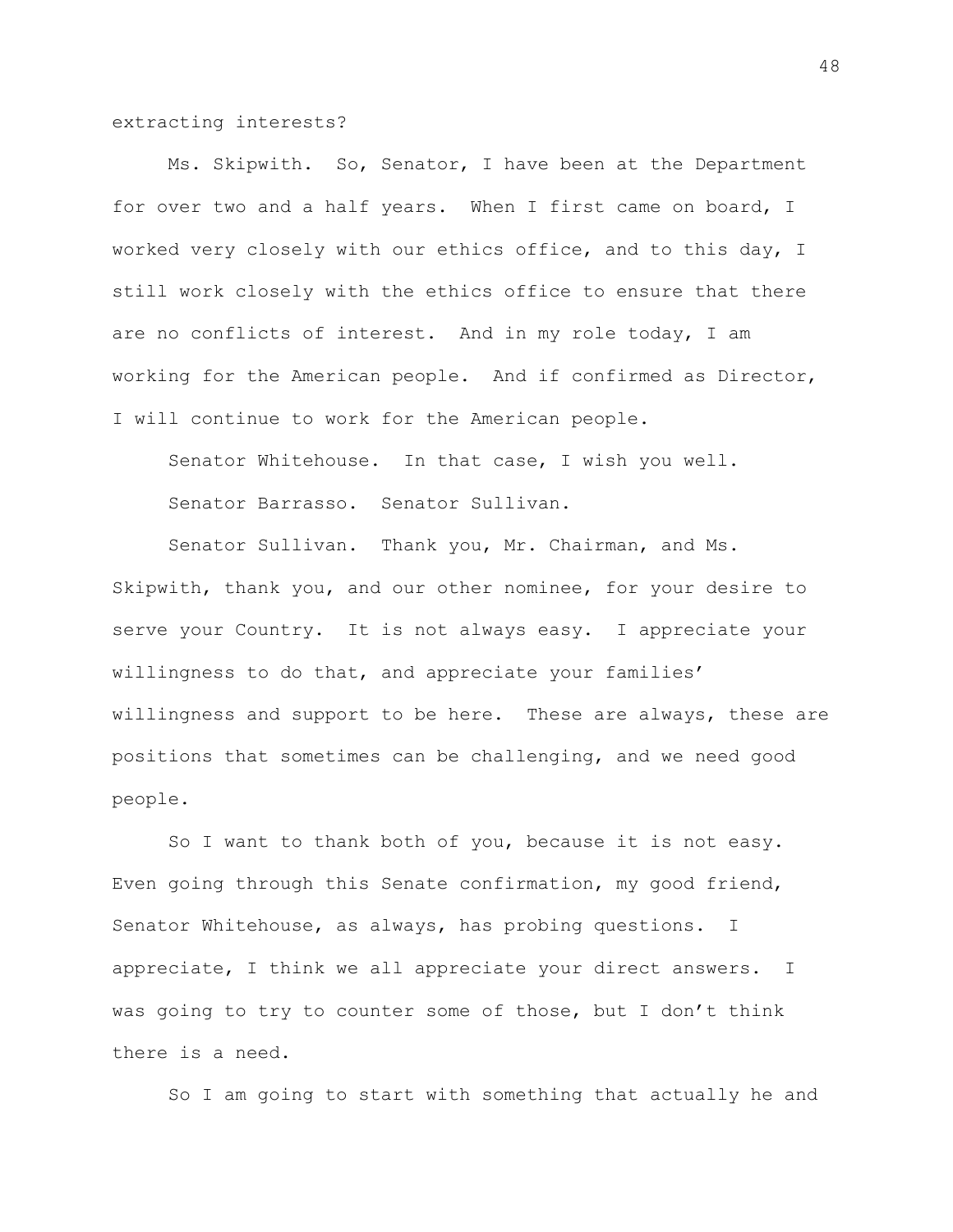I are working on quite a lot, you and I talked about it together yesterday in a meeting in my office, this issue of oceans and cleaning up our oceans. Senator Whitehouse and I have legislation that passed last year, the President was very supportive, called the Save Our Seas Act. That is all about ocean debris. And now we have legislation called the Save Our Seas Act 2.0 that the Trump Administration has been supportive of.

So to the extent you can, I would like to get your commitment, again, your not fully having jurisdiction over the oceans, but you do have some. And to the extent you can, can you commit to work with this committee, with me, with the Chairman, with Senator Whitehouse, on this important issue of not just our legislation, Save Our Seas 2.0, but working to clean up and maintain healthy oceans for America and the world?

Ms. Skipwith. Senator, it was a pleasure to meet with you yesterday and to discuss this very important topic. I commend you and Senator Whitehouse for introducing that, and looking forward to working with the both of you and the rest of this committee to move it forward.

Senator Sullivan. Great. I believe we are going to have a markup on that legislation, Mr. Chairman, in a couple of weeks. We look forward to moving it forward to get it in front of the Trump Administration.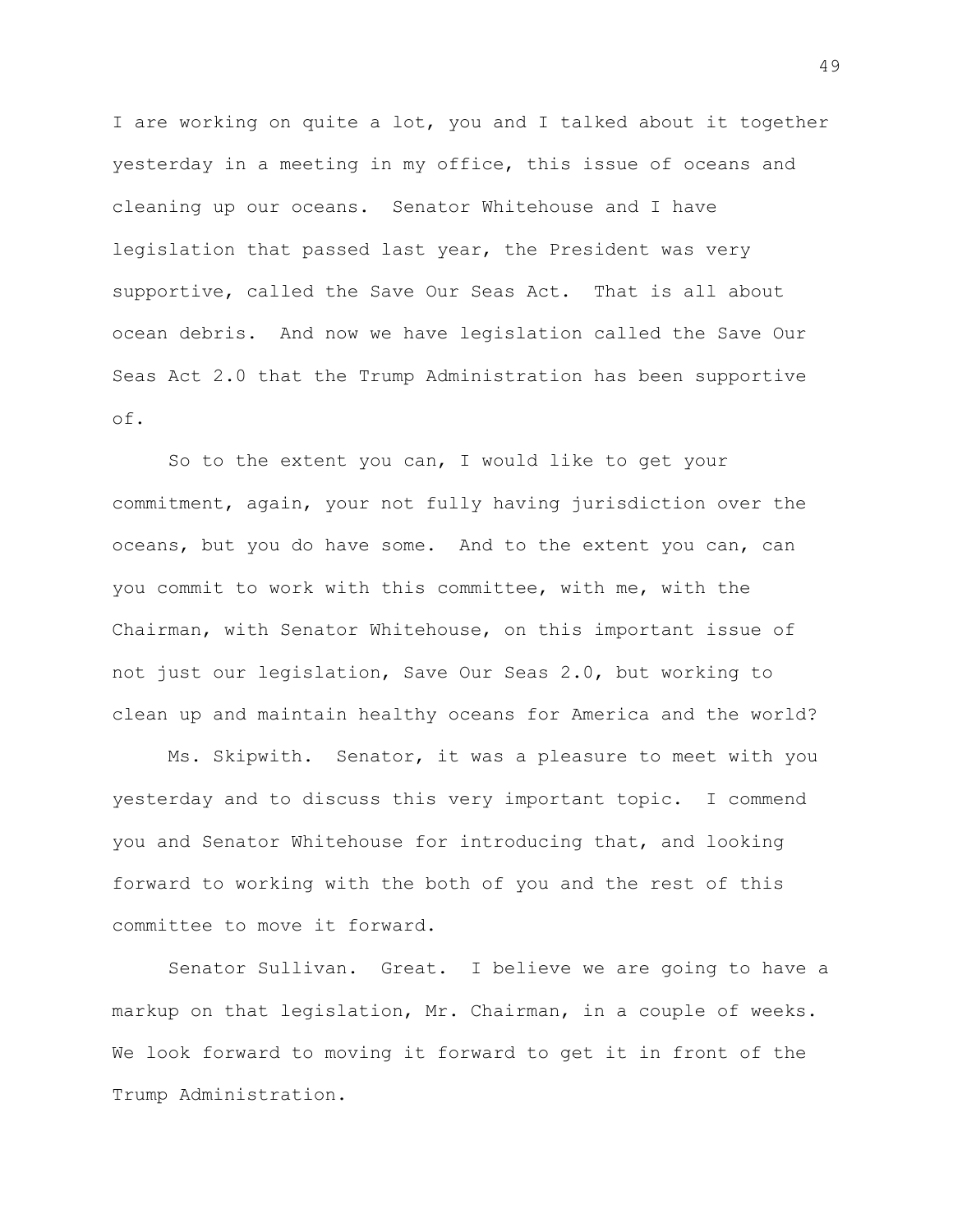Senator Whitehouse. I hope we have a date.

Senator Sullivan. I think we have a date from the Ranking and Chairman, so thank you, gentlemen. Good. We look forward to working with you on that.

I want to talk a little bit about my State, which unfortunately some of my colleagues like to talk about my State as well. I always encourage them to stay focused on their States. They have a lot to do with their own States. My State is the great State of Alaska, which always seems to get a lot of attention in this committee.

And it should, because it is a great State. But we are a unique State. The U.S. Supreme Court just came out with a very big opinion about four or five months ago called Sturgeon v. Frost. It was an interpretation of the Alaska National Interest Lands Conservation Act, what we refer to in Alaska as ANILCA, a nine to zero opinion written by Justice Kagan. Huge for my State, that essentially says, not essentially, it did say, Alaska is unique, Alaska is different, and the Congress has stated that many times in ANILCA, and in other federal statutes.

This is important, because we have a different striking of the balance between conservation and environmental issues and the need to actually develop our economy, which unfortunately, a lot of people in this building don't remember, that is something that is important in Alaska.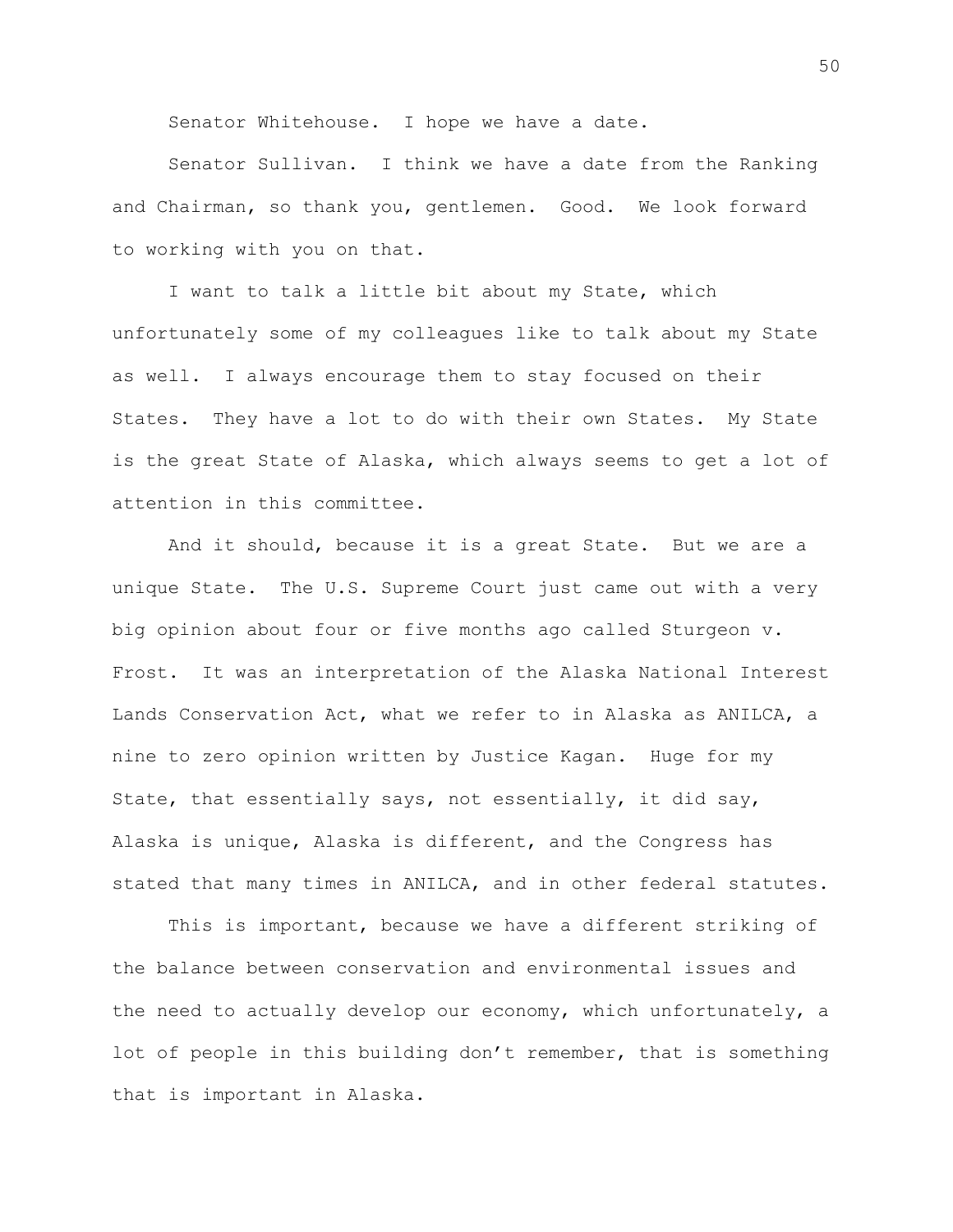Can you commit to me and working with me and this committee to looking at ways in which, given the Sturgeon v. Frost, a nine to zero Justice Kagan opinion looking at new regulations to reset the way in which federal agencies like the Fish and Wildlife Service look at Alaska lands under ANILCA, with a new regulatory package or another way in which to implement that very, very important Supreme Court case, which essentially said federal agencies, Democrat and Republican federal agencies, have been treating Alaska wrongly under the law, and Alaska is unique under ANILCA, and there needs to be a reset.

This is Justice Kagan saying this. Can you commit to work with me on this issue, Ms. Skipwith?

Ms. Skipwith. Senator, I am familiar with that case, and I commit to working with you and your office to figure out a path forward and looking at what regulations to align with what the court cases says.

Senator Sullivan. Great. Thank you very much.

Let me ask one final question. It is again a bit of a unique Alaska issue, particularly in southeast Alaska. We have a growing problem with the sea otter population, which has essentially exploded. And in many ways, harms the interests of the communities in southeast Alaska, particularly our fishermen. This is a problem that has been in the works for years.

We need to coordinate federal agencies, State agencies, key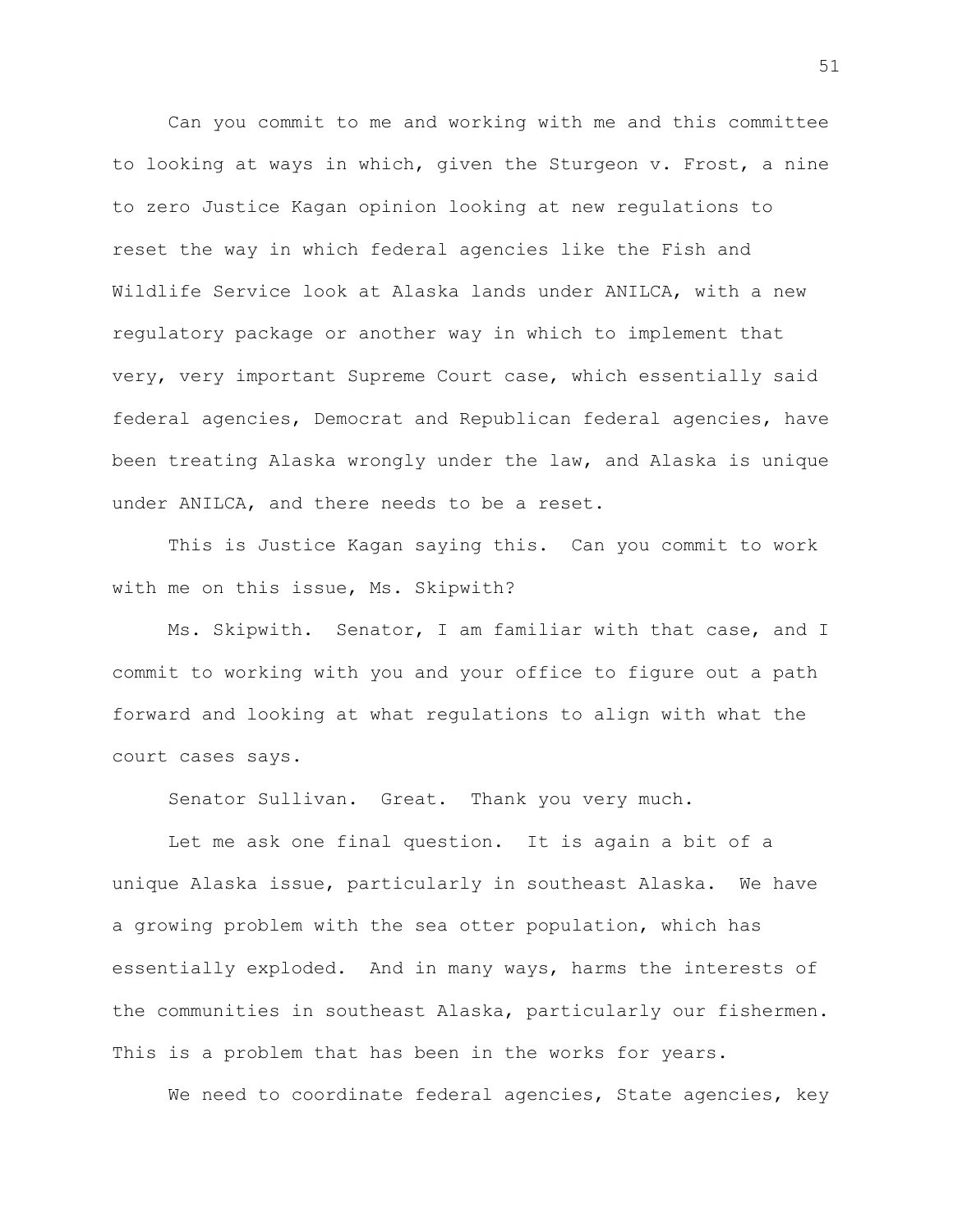stakeholders in Alaska, on a way in which to address this growing problem. Can I get your commitment to work with me and the federal agencies to get to Alaska soon, but also to work with us on convening other federal agencies to help us with this growing problem that is negatively impacting many, many different stakeholder groups in Alaska?

Ms. Skipwith. Senator, I commit to that. I have heard from you as well as from others about the impacts of the overpopulation of the sea otters, and I look forward to working with you on that, if confirmed.

Senator Sullivan. Thank you. I again want to thank both of you. I look forward to strongly supporting both of your nominations in this committee and on the Floor of the Senate. Thank you.

Senator Barrasso. Thank you very much, Senator Sullivan.

Before turning to Senator Van Hollen, we are in the middle of a vote, and Senator Carper has gone. I have gone, Senator Cramer will be acting in the chair capacity until we return.

Senator Van Hollen.

Senator Van Hollen. Thank you. Thank you, Mr. Chairman, and thank both of you for your testimony.

Ms. Lemos, I hadn't planned to ask you about this, but I think your answers require it. Neither you nor I are medical doctors, right?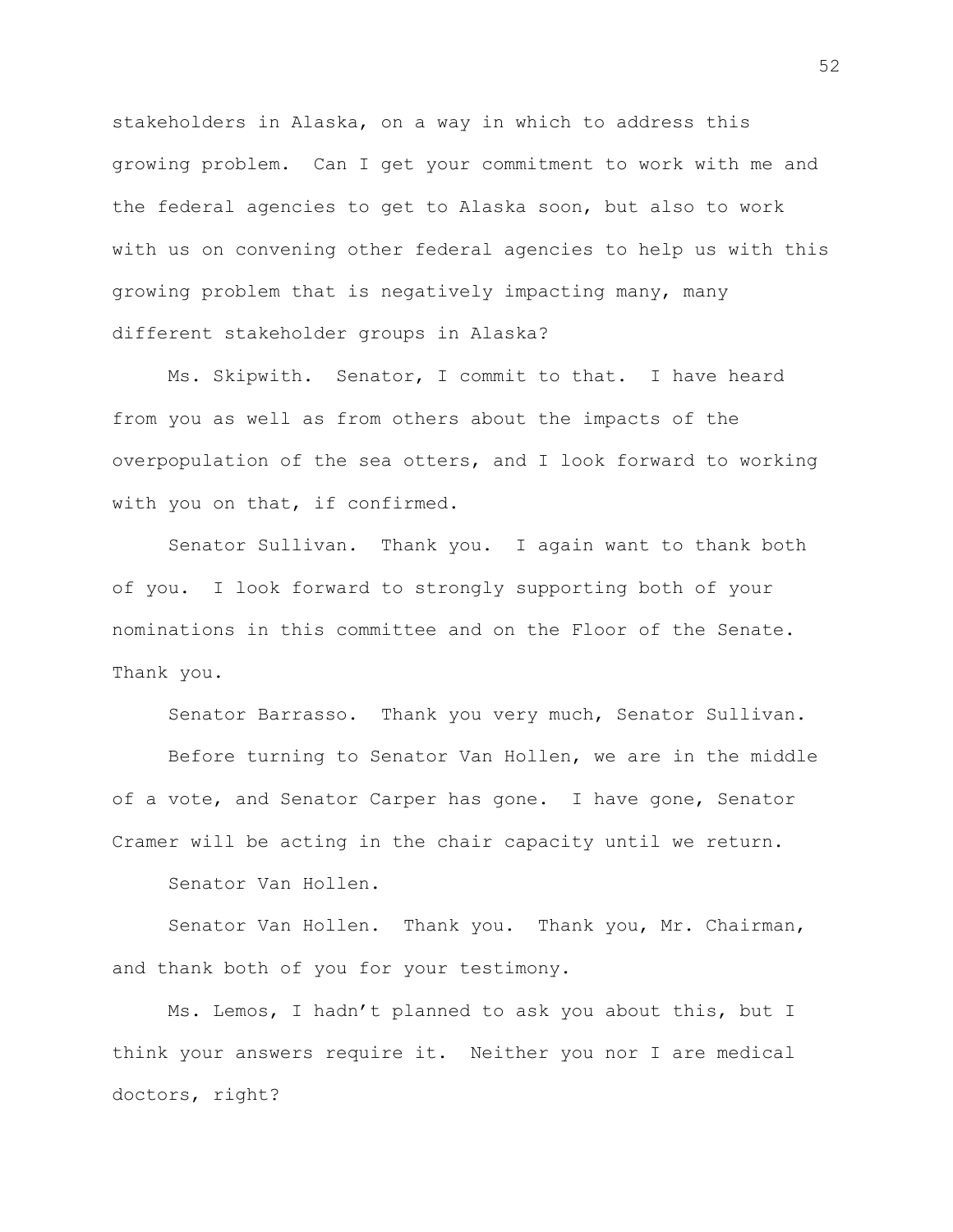Ms. Lemos. Correct.

Senator Van Hollen. But we would both agree that it has been established that smoking cigarettes increases the chances of lung cancer, right?

Ms. Lemos. Yes.

Senator Van Hollen. And your testimony is that you would support the views of the scientific community with respect to conclusions on climate change, right?

Ms. Lemos. Yes.

Senator Van Hollen. And isn't it the case that the overwhelming majority of scientists believe that human activity is the primary cause of climate change?

Ms. Lemos. The majority of that which I have read, yes.

Senator Van Hollen. Okay. And I hope you will clarify this for the record, because there is a great concern right now that individuals like you, whose primary job is going to be to get to the bottom of facts and apply the science are going to fear the politics when we want people focused on the science. So I hope you will clarify all of that in your written responses.

So, Ms. Skipwith, thank you for your interest in serving. As Senator Cardin mentioned, we have a great interest in Maryland and in the other Bay States in protecting the Chesapeake Bay. The Fish and Wildlife Service is a big part of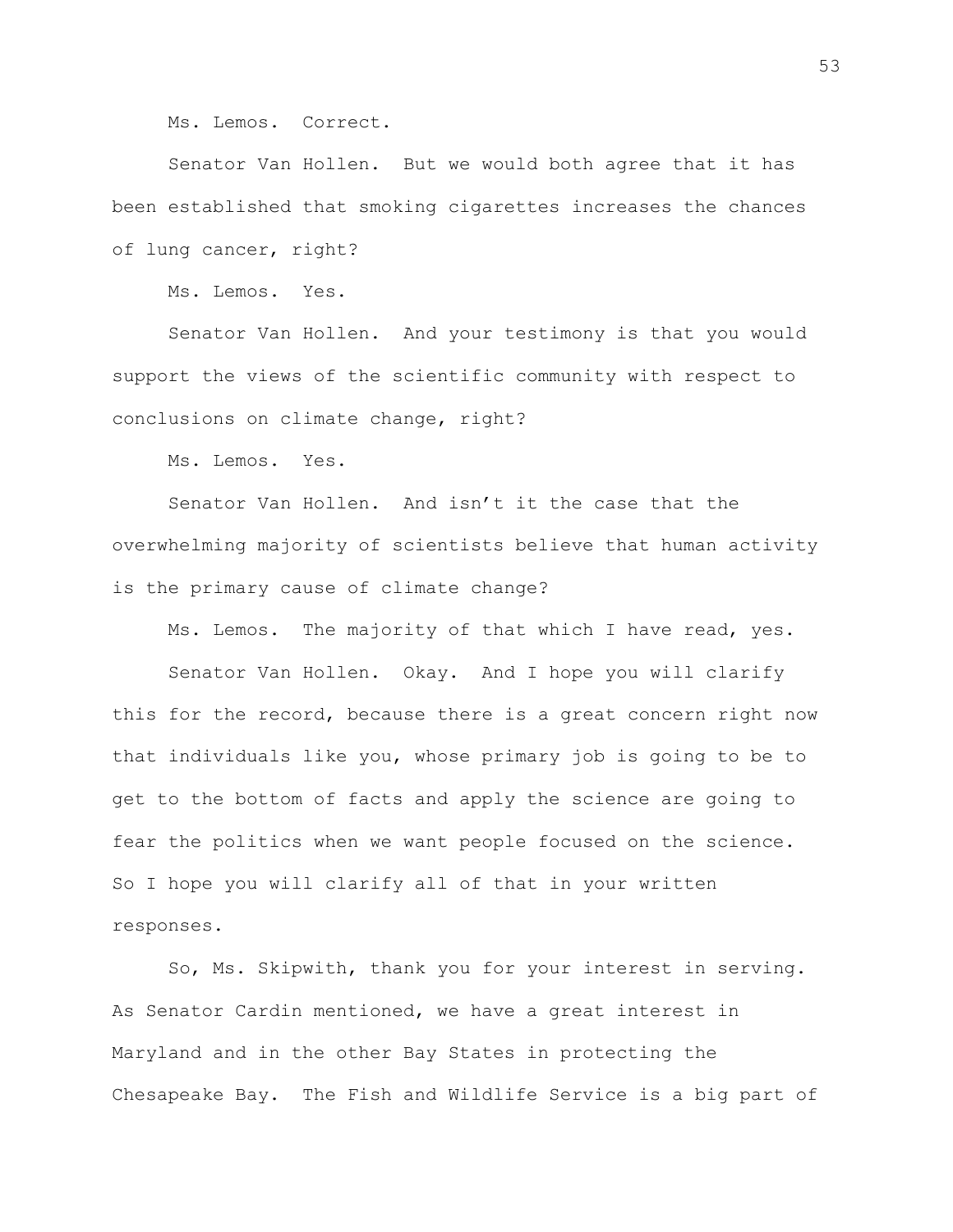that. We have two wildlife refuges in Maryland, Blackwater and Elk Neck. We are going to be looking forward to working with you. We have a bipartisan legislative proposal with Senator Shelley Moore Capito, Senator Cardin and myself, to authorize more Fish and Wildlife grants to help protect the Bay. And I just look for your commitment, if you get through the nomination process, to work with us on that.

Ms. Skipwith. Yes, you have my commitment. I also want to say, thank you very much. Last year, there was the National Urban Wildlife Refuge Day. You sent over a citation with Katherine Provost.

Senator Van Hollen. Yes.

Ms. Skipwith. It was absolutely wonderful to get that recognition. That is something that we are doing across the Country, is really recognizing that engaging with those audiences that are those nontraditional audiences, that is the way to ensure that that conservation stewardship lasts beyond just this generation.

So your support really means a lot. We look forward to doing that again this year.

Senator Van Hollen. Thank you. I was pleased, I got good feedback from after that meeting.

So let me ask you about the Migratory Bird Treaty Act. Because as you indicated in your testimony, one of your missions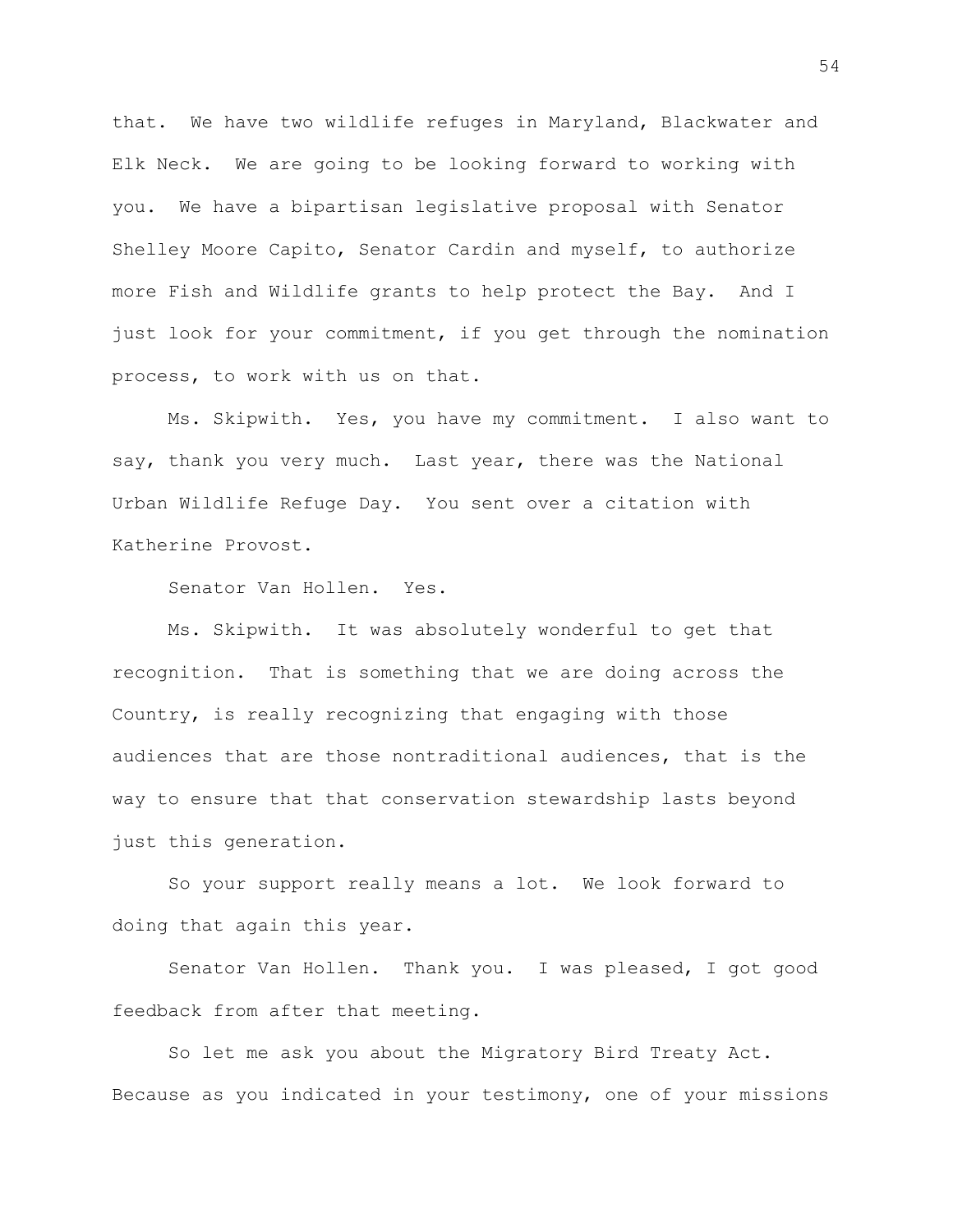is to protect the flyways and migratory birds. You agree that the Migratory Bird Treaty Act is an important part of that strategy, right?

Ms. Skipwith. I do believe, yes.

Senator Van Hollen. Okay. So when we had the Deepwater Horizon oil spill, the damages under that Act required BP and others to pay \$100 million in damages because of the mass killing of migratory birds that was caused by that oil spill.

But the Department of Interior has since changed their legal interpretation of the damages provisions. When I asked Secretary Zinke about this, when he was still the Secretary, he denied that the Department of Interior's reinterpretation of the damage provisions of the MBTA meant that oil companies would no longer be liable for damages for mass killings of birds from oil spills.

That is not correct, is it? In other words, the reinterpretation does mean that oil companies will no longer be liable for the mass killing of migratory birds through oil spills. Isn't that a fact?

Ms. Skipwith. So, Senator, with the Solicitor's opinion that came out for the MBTA, it deals with the incidental take of migratory birds. So there are other laws.

Senator Van Hollen. No, I'm asking you, we just want to get the facts. I am talking about this treaty, right? Under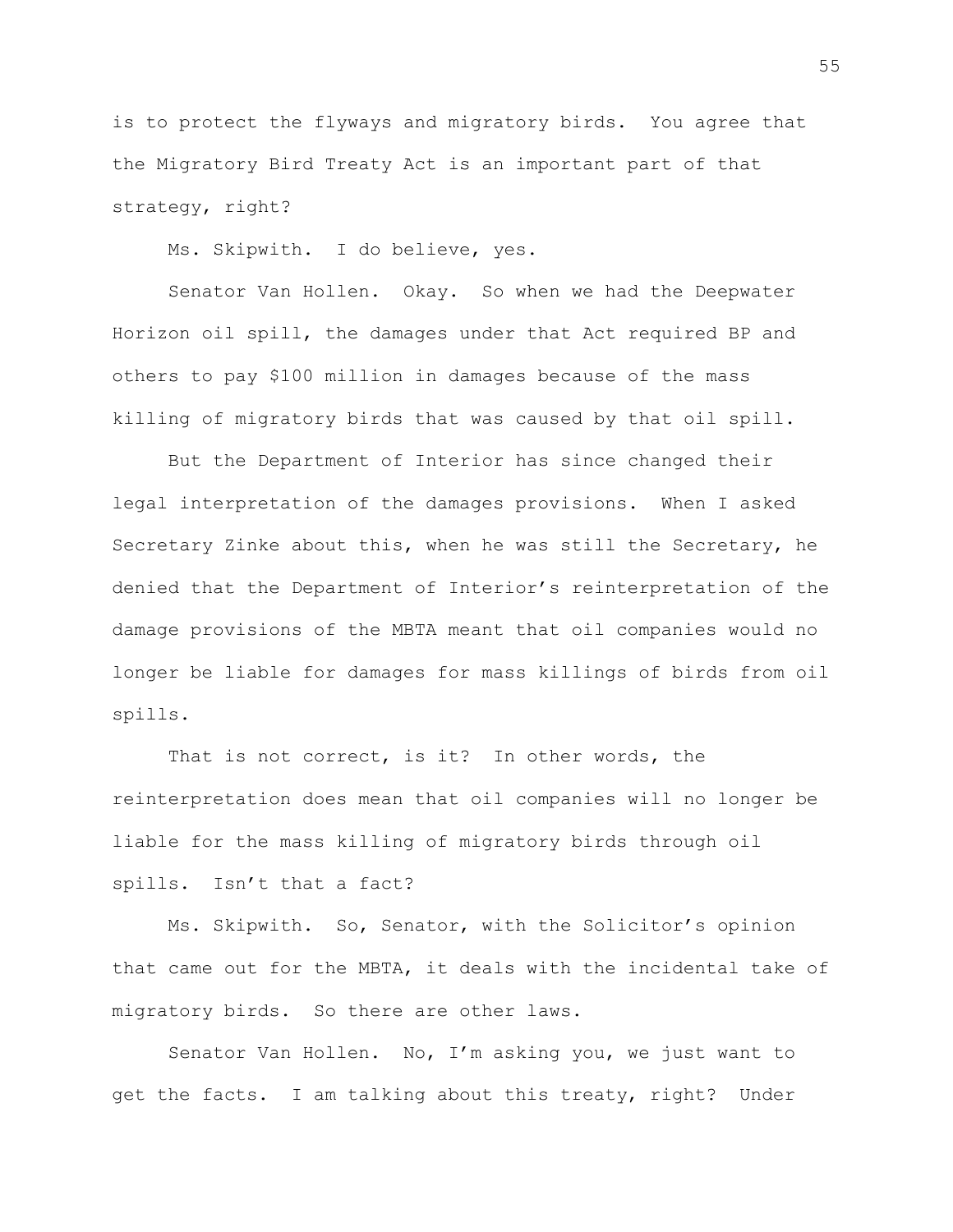this treaty, isn't it a fact that the Department of Interior's reinterpretation means that we will no longer be able to collect damages against oil companies for the mass killing of migratory birds caused by oil spills? Yes or no.

Ms. Skipwith. It is about the intentional versus incidental take of migratory birds.

Senator Van Hollen. So, intentional, right? So what you are saying is that unless BP intentionally created an oil spill with the purpose of killing migratory birds, then we wouldn't be able to collect damages? Right?

Ms. Skipwith. Then there would be, there would be recourse.

Senator Van Hollen. So the question is, why. Do you support this reinterpretation, or do you want to work with us to modify it? Because it seems a ridiculous result, that you have an important damage provision of that Act, you, meaning the Department of Interior.

Ms. Skipwith. So, Senator, when looking at that characterization that you just gave, the Department went back, looked at what is the intent of the law, what is the history of the law, and they're looking at what are the different case laws that came out of it. And there is a lot of ambiguity in that.

So when looking at what is the opinion that was written for the Department to follow, if confirmed, it would be following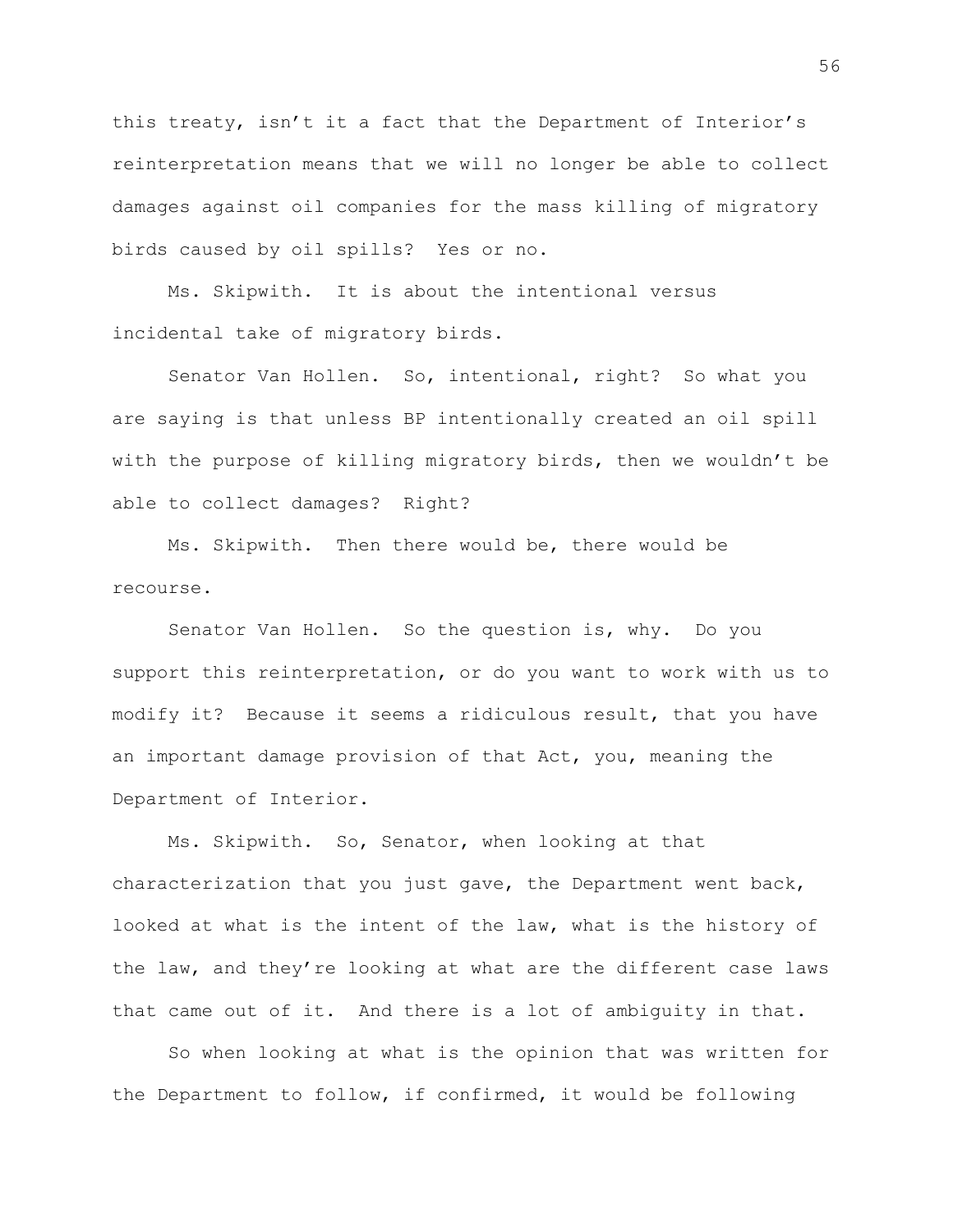that Solicitor's opinion, in which we know that there are other laws, such as the Endangered Species Act, there is also the Bald and Golden Protection Act for others ways for --

Senator Van Hollen. Right, but you might have a mass killing of birds that are not necessarily and endangered species, then you're not going to be able to collect damages under the Endangered Species Act, right? So that is why this was an important tool.

Anyway, I will follow up. At least you answered the question in a straightforward manner, which is that what the Department of Interior did has made it impossible to collect damages in the kind of scenario we saw under the Deepwater Horizon oil spill. I think that that is a huge mistake.

Thank you, Mr. Chairman.

Senator Cramer. [Presiding] Senator Gillibrand, you are welcome to five minutes.

Senator Gillibrand. Ms. Skipwith, the U.S. Fish and Wildlife Service is one of the National Resource Trustees for the Hudson River. As you may be aware, the EPA recently finalized the certificate of completion for General Electric's dredging of PCBs from the Hudson River.

The Fish and Wildlife Service has been on record raising concerns about the continued ecological threat posed by PCBs remaining in the river, and has called for additional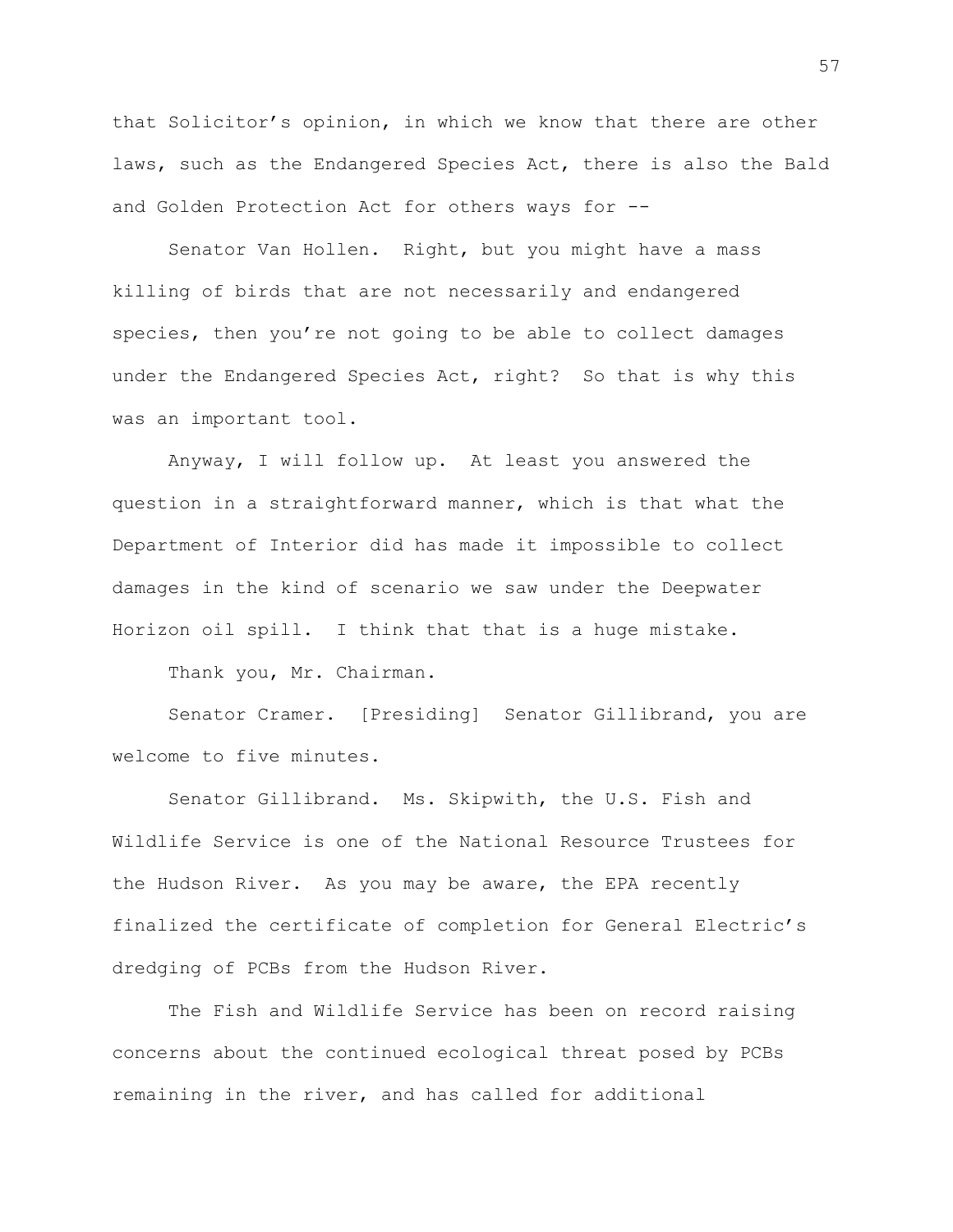remediation to remove more of the remaining PCBs from the Hudson. This is a view shared by the State of New York, and there are real legitimate concerns that GE's dredging thus far has failed to accomplish the goal of protecting public health and the environment.

Do you support the EPA's decision to issue a certificate of completion for the Hudson River dredging?

Ms. Skipwith. So, Senator, thank you very much for that question. That was a decision that was made by EPA. The Fish and Wildlife Service does serve as an advisor on that committee. So knowing that their role as a trustee would then be to work on the remediation to figure out, to return the vegetation, returning the natural, to much of the natural state as possible. And so we would look forward to continuing to work with EPA and also with the citizens and organizations within New York.

Senator Gillibrand. Were you consulted by the EPA before they made the decision?

Ms. Skipwith. So, I was in meetings involving EPA on this matter.

Senator Gillibrand. And do you think, as the new Director, you will have the capacity to influence further decision making?

Ms. Skipwith. Senator, I believe that if Director, I would look at the science and I would provide my recommendation as an advisor to EPA.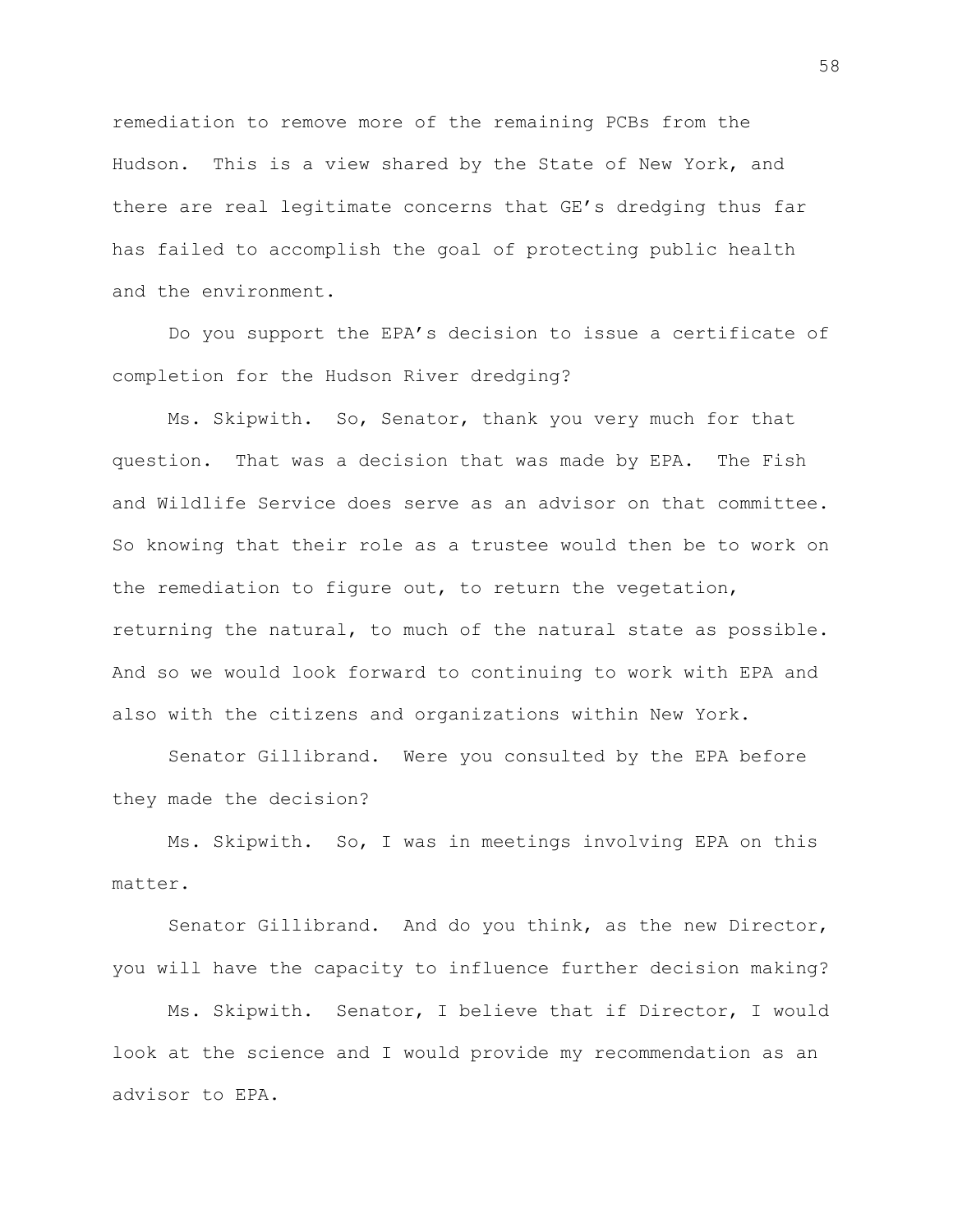Senator Gillibrand. And do you have, at this moment, any ideas about what recommendations or what you could do to actually focus on the ongoing ecological impacts of PCBs that are remaining in the river?

Ms. Skipwith. Senator, I would have to get briefed on the status of where things are at in order to appropriately address that question.

Senator Gillibrand. Once you get your sea legs and you have had the opportunity to review the issues, will you write a letter to my office about ways that you intend to pursue making sure that there's ecological stability in the Hudson River?

Ms. Skipwith. Senator, I commit to doing that.

Senator Gillibrand. Thank you. Lyme disease, as the Department of Health and Human Services Tick-Borne Disease Working Group reported last year, tick-borne diseases are a serious public health threat. Lyme disease infects nearly half a million Americans each year, and the range of the ticks that carry the bacteria that cause Lyme has been expanding.

Humans and pets can acquire Lyme anywhere they come into contact with deer ticks, working, enjoying the yard, camping, hunting, hiking or otherwise being outdoors. Nationally, the cases involving Lyme disease and tick-borne illnesses have led to an estimated \$1.3 billion in direct medical costs each year.

If confirmed, will you prioritize any effort that the Fish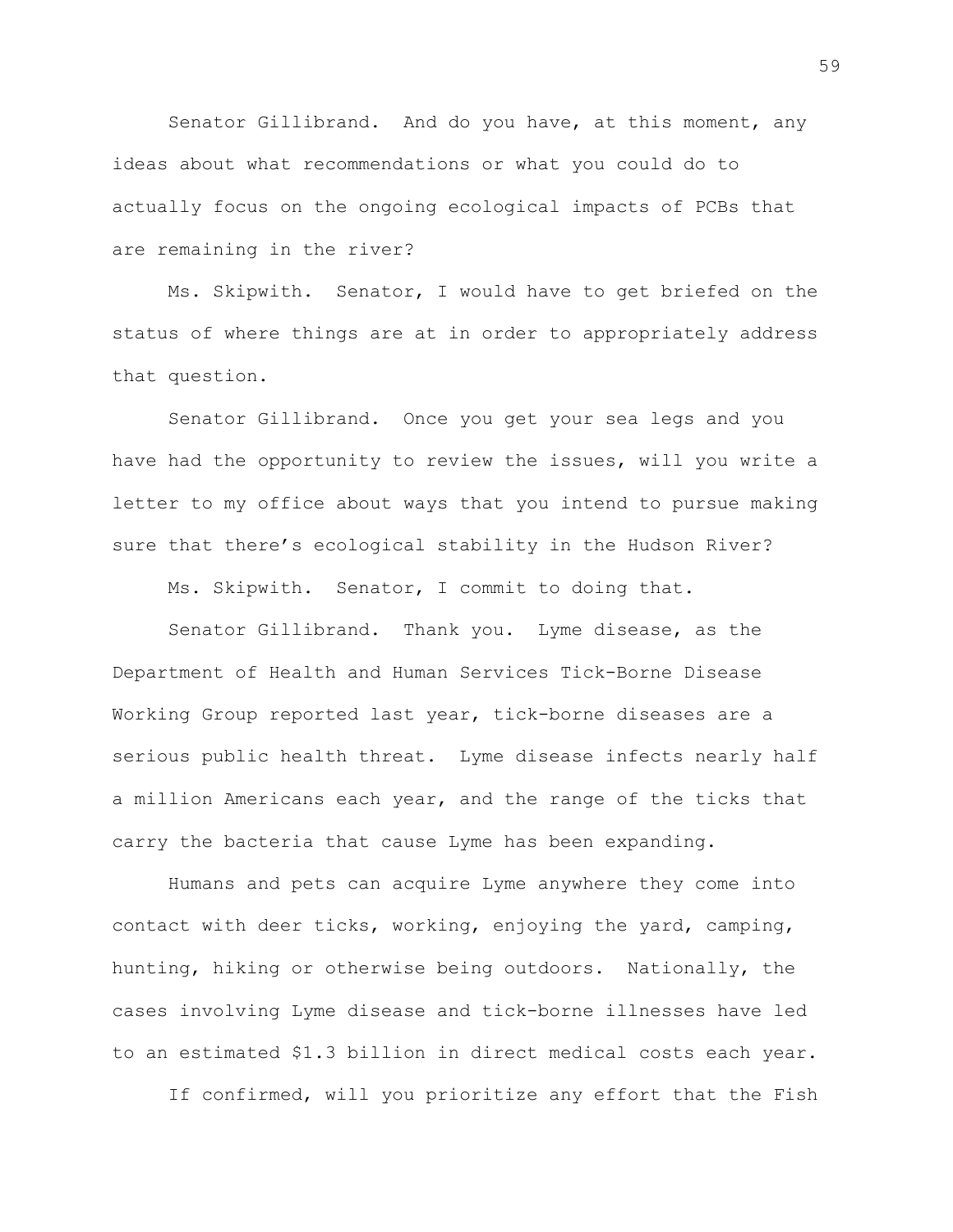and Wildlife Services can take to coordinate with local communities and other agencies to address Lyme disease in deer and other wildlife populations?

Ms. Skipwith. Senator, I am not very familiar with this topic, so would look forward, if confirmed, to get up to speed. And then working with other federal agencies and other State agencies to work on this issue.

Senator Gillibrand. Thank you. Last, well, not last, next. Pesticides. The preponderance of scientific evidence clearly demonstrates that neonic pesticides have negative impacts on non-target species, including bees and birds. I was therefore disappointed by the Fish and Wildlife Service's decision in August, 2018, to reverse an Obama era ban on the use of neonics and genetically modified organisms in the National Wildlife Refuge System.

Our refuges are established for the primary purpose of protecting wildlife. So this decision appears to benefit agrochemical companies over the species that you have a responsibility to protect. Given your decade of prior work experience at Monsanto, I am concerned about reports that you were actively involved in making this decision.

Will you please explain what role you played in this reversal and why you did not recuse yourself to prevent a conflict of interest as required by ethical guidelines you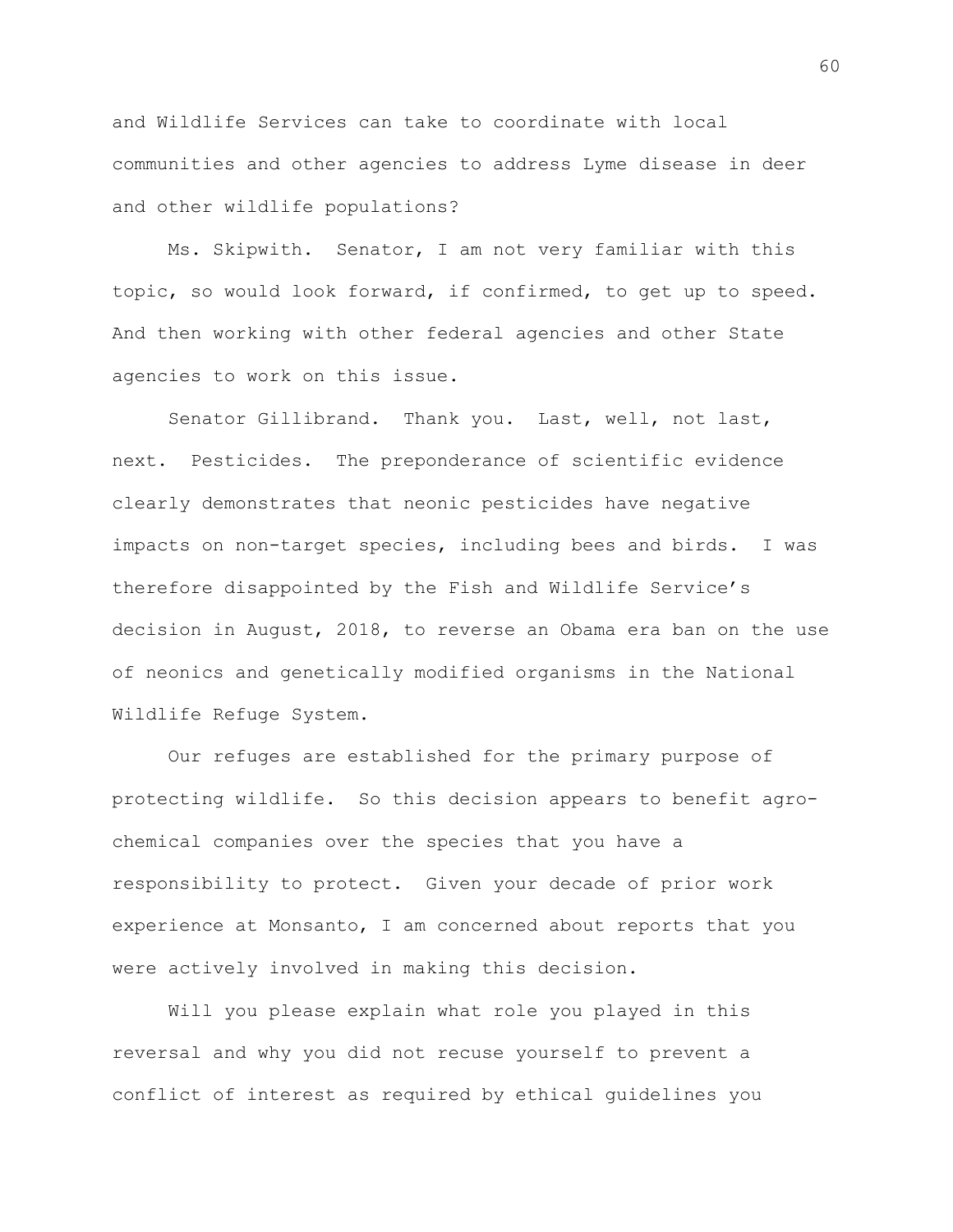signed regarding conflicts of interest with former employers?

Ms. Skipwith. Senator, I was not involved in the decision making for this process. And also, I have worked closely with our ethics department to ensure that there are no conflicts of interest in any matters that I am involved in.

Senator Gillibrand. Will you commit to working with Congress to make sure that we can work on getting neonic pesticides out of the refuges that you are asked to protect?

Ms. Skipwith. So, Senator, pesticides is one and so are GMOs, are a way for the Service, in order to meet its wildlife forged goals. So it actually provides an advantage for our wildlife. And knowing that that is just one of the tools in the tool box in order for the Fish and Wildlife Service to meet its goals would have that as a recommendation for the Fish and Wildlife Service, and right now, as it stands, it is a case by case basis for our refuge manager to decide if it is compatible to use GMOs or pesticides in that refuge.

Senator Gillibrand. Okay. Thank you, Mr. Chairman. Senator Cramer. Thank you, Senator Gillibrand.

I guess I will recognize myself now for five minutes. First of all, thank you both for your willingness to serve and for being here. Thank you for your willingness to sit through this.

We are, as Chairman Barrasso said, in the middle of a vote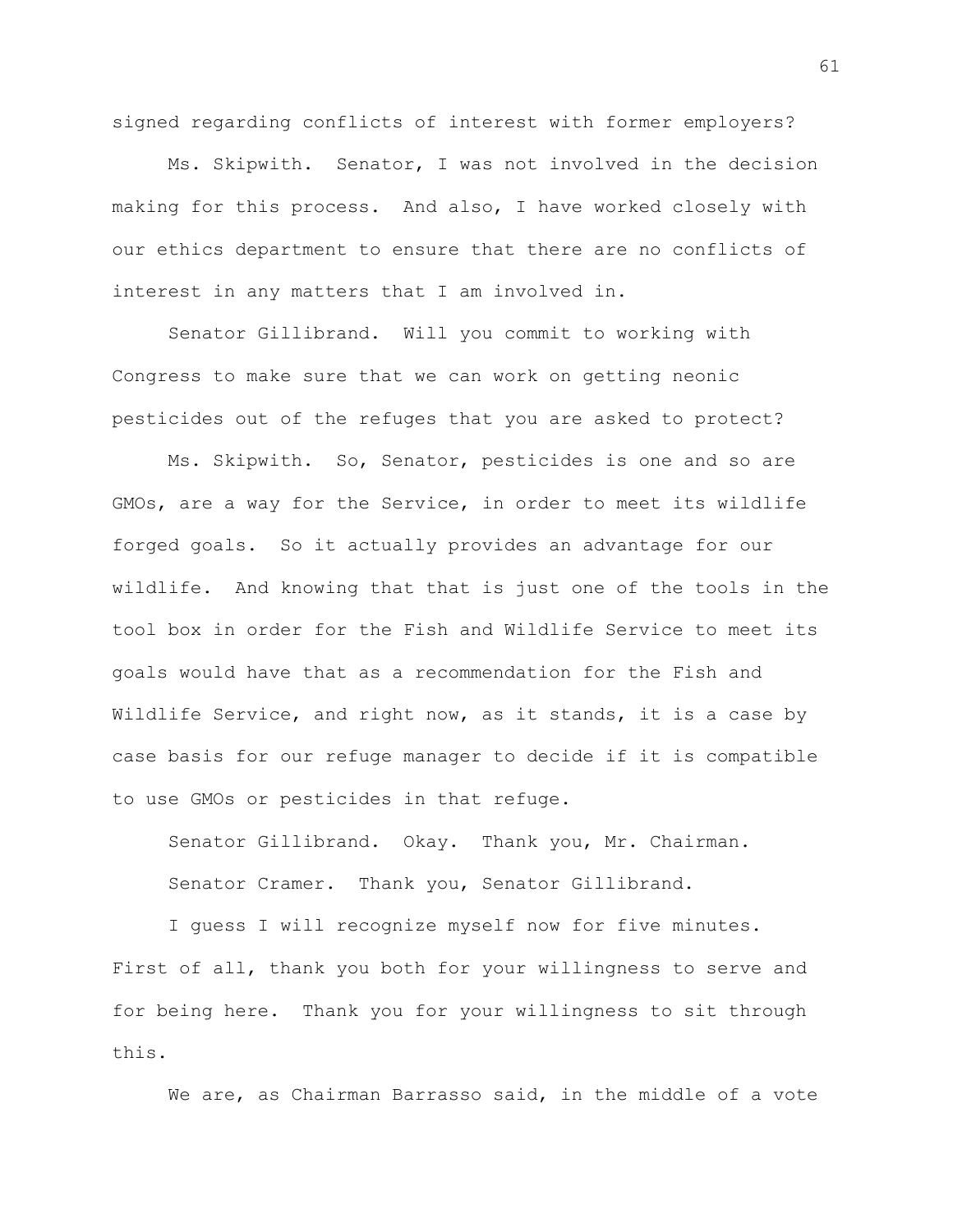series, so people will come and go. I will do my best to fill the time in the meantime.

Ms. Skipwith, first of all, thank you for coming by my office yesterday. When Secretary Bernhardt was going through this process, and of course Deputy Secretary Wallace as well, or Assistant Secretary Wallace as well, they came by. I think in the case of Secretary Bernhardt, he had to come by twice, as a matter of fact, to talk about North Dakota-specific issues.

I just want to home in on one in particular that we covered, which is, of course, Fish and Wildlife Service waterfall production areas, which in the State of North Dakota, North Dakota is in that flyway. We are a prairie pothole region. As I often like to say, South Dakota is a sod buster State; we are a swamp buster State. We have a lot of water, a lot of wetlands that have been stewarded very well by the landowners long before there were laws and incentives attached to it.

The waterfall production areas created a concern at home, a very serious concern. Not the WPAs themselves, but rather, the enforcement of them in recent years, and maybe even the last couple of decades, because it has become what was once a cooperative, collaborative, community conservation program, it has become a contentious one, mostly over what I call pretty heavy handed enforcement, a sense of government superiority over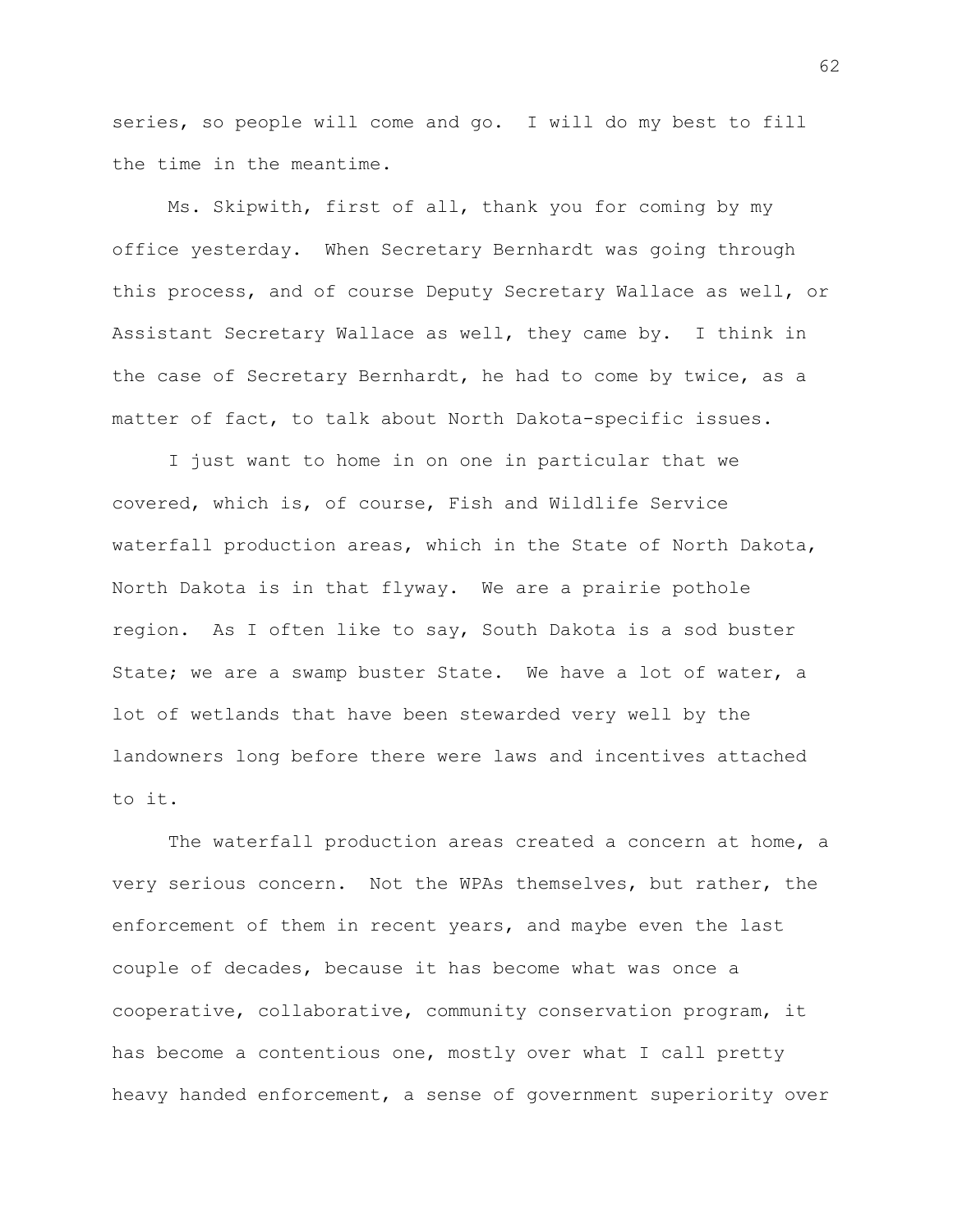the private landowner. And I have heard it not from a few, not from several, not even from dozens, but hundreds of landowners that have expressed concerns about the enforcement of that important program. The status quo is just not acceptable.

When Secretary Bernhardt and I met, we covered basically three issues, three action items. I want to restate them for you. One would be a request to review and update the guidance, specifically guidance to provide greater clarity and consistency in the enforcement of these rules. I think the lack of consistency is one of the problems. I think the aggressiveness of it is probably another one, but at least provide some consistency.

Then to establish an effective appeals process for landowners if they disagree with the determinations by the Service. One of the things we have seen many times is that if a landowner disagrees with a determination and their only appeal process is right back to the same people that disappointed them the first time, the second time, the third time until they are out of money, and we really feel like we need to establish a more effective appeals process.

Then third, to finish updated modern easement maps. I don't know if you have ever looked at them, but some of the maps I have looked at to first determine the easements are a circle in the middle of a section of land, and today the section of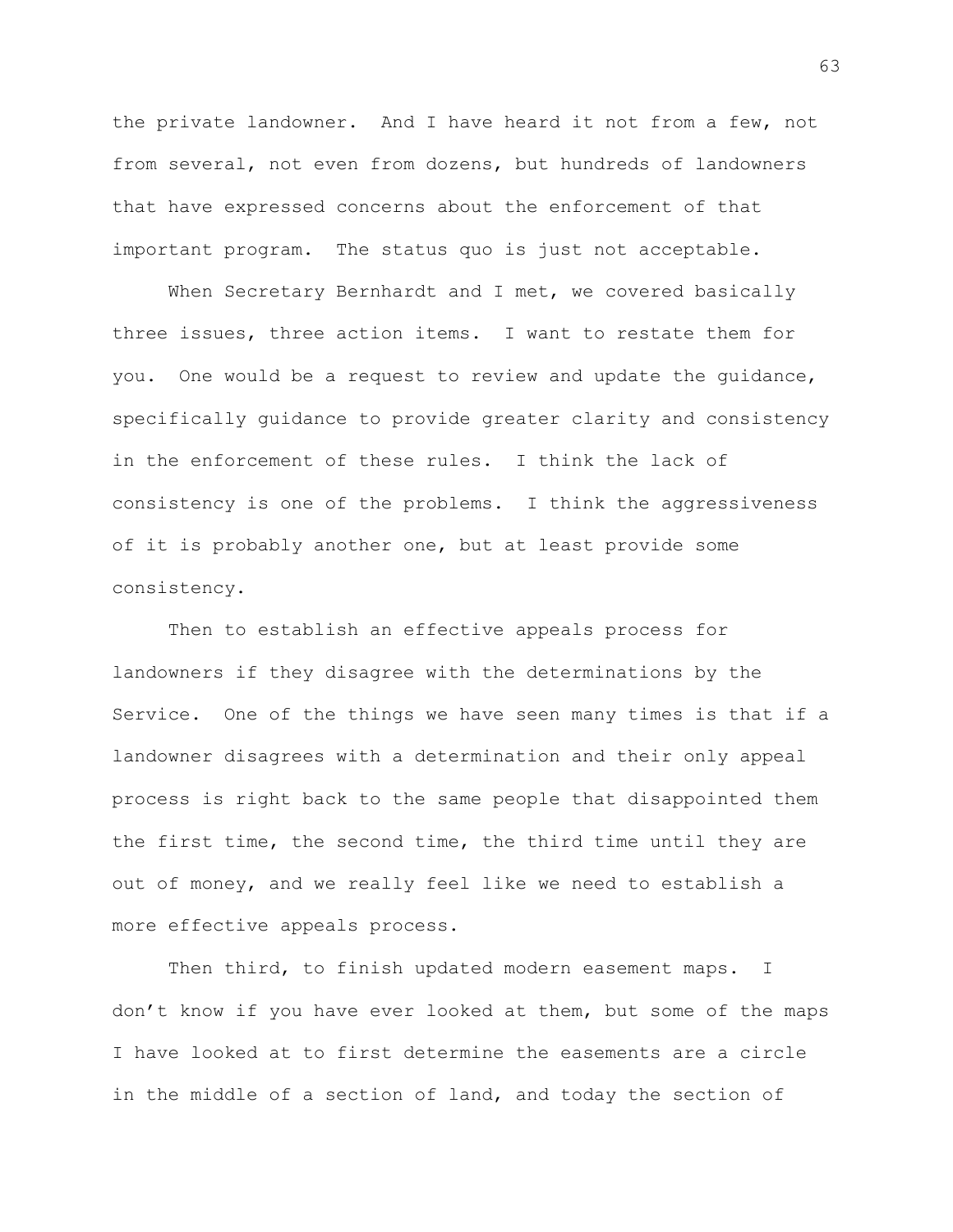land is a wetland. And there is no real evidence, historical evidence, to support oftentimes the Service's position.

So, now, I know this, by the way, you missed an opportunity to answer the easiest question I have heard since I have been here when Senator Sullivan asked if you would commit to coming to Alaska. Now, I would have said yes, right away, I will be right there, can we go this weekend? But anyway, I would love to have your commitment that you would come to North Dakota, meet with my farmers, my landowners, as well as the other conservation community, and work on this stuff and iron it out to greater satisfaction than so far.

Ms. Skipwith. Senator --

Senator Carper. Could I just make a quick point? [Laughter.]

Senator Carper. There is a tradition, and sort of a protocol that folks are visiting when confirmed, they come by the order in which the State entered the Union and when they ratified the Constitution. I wanted to mention that.

[Laughter.] Senator Cramer. Senator Sullivan prefers alphabetically. [Laughter.]

Senator Cramer. But as for me, we are in the middle. We appreciate that. And your commitment to work really hard on these issues, because it really is contentious, and I want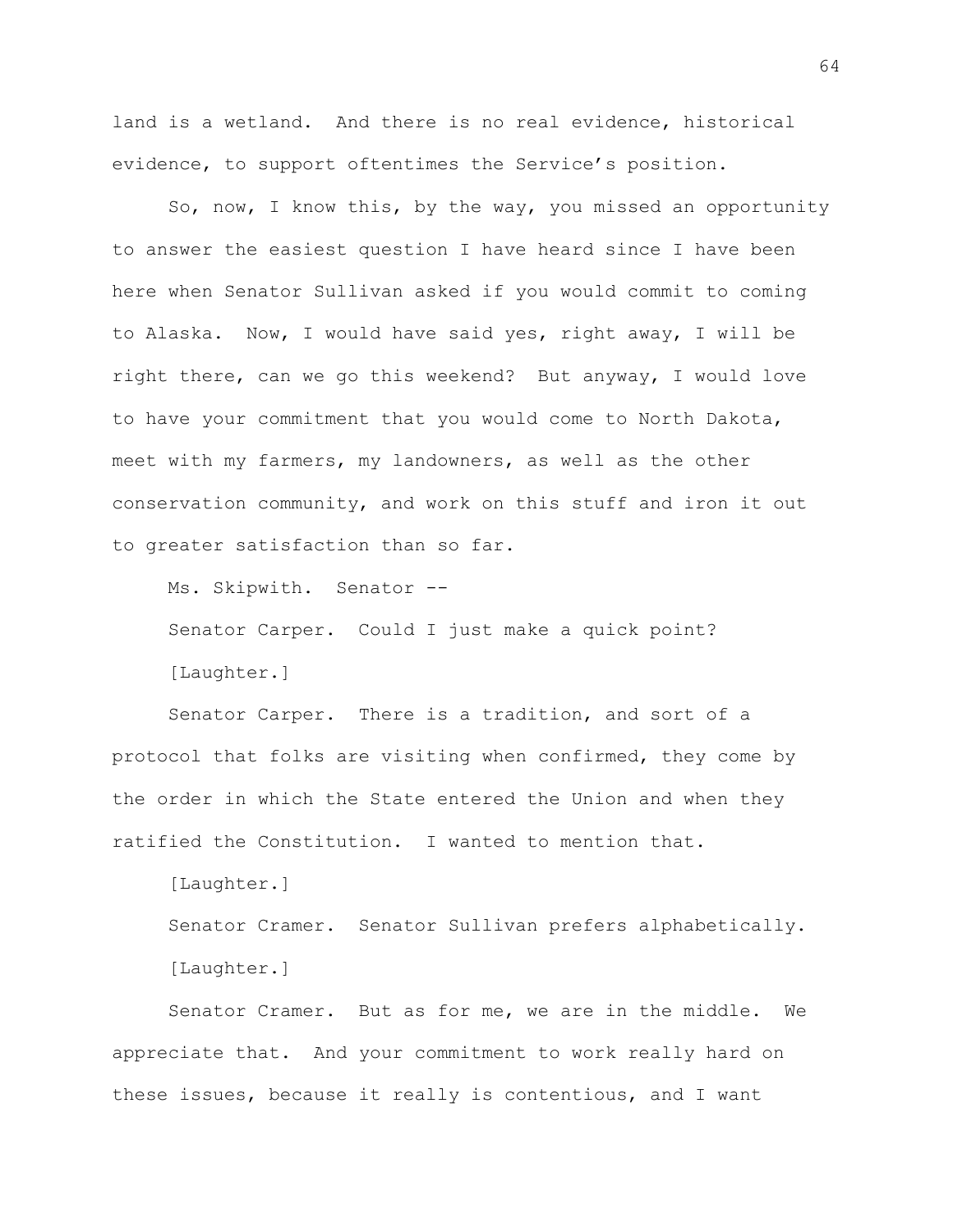cooperation, because I think conservation works better when everybody is working together. Is that fair?

Ms. Skipwith. Yes, that is very fair. And thank you very much for your time and very candid conversation. I know the Fish and Wildlife Service is working very hard on the maps, and looking into an appropriate appeal process to make sure that there is due process.

I commit to coming out to North Dakota to look at this. Senator Cramer. And on to Alaska.

[Laughter.]

Ms. Skipwith. And Alaska. Because one of the things I have learned, too, as being in my current role, and something that is a priority for me, if confirmed, is understanding what is going on in the field and on the ground. It makes a difference when talking to a lot of the stakeholders.

And one of the things is that 60 percent of the land here in the U.S. is privately owned. In order for the U.S. Fish and Wildlife Service to meet its mission, it is about collaboration with private landowners, with States, with State agencies and other federal agencies as well. So that is a huge priority for me.

Senator Cramer. Thank you. Thank you both, and I have adequately fulfilled my time and the leadership has returned. So I will go and vote second.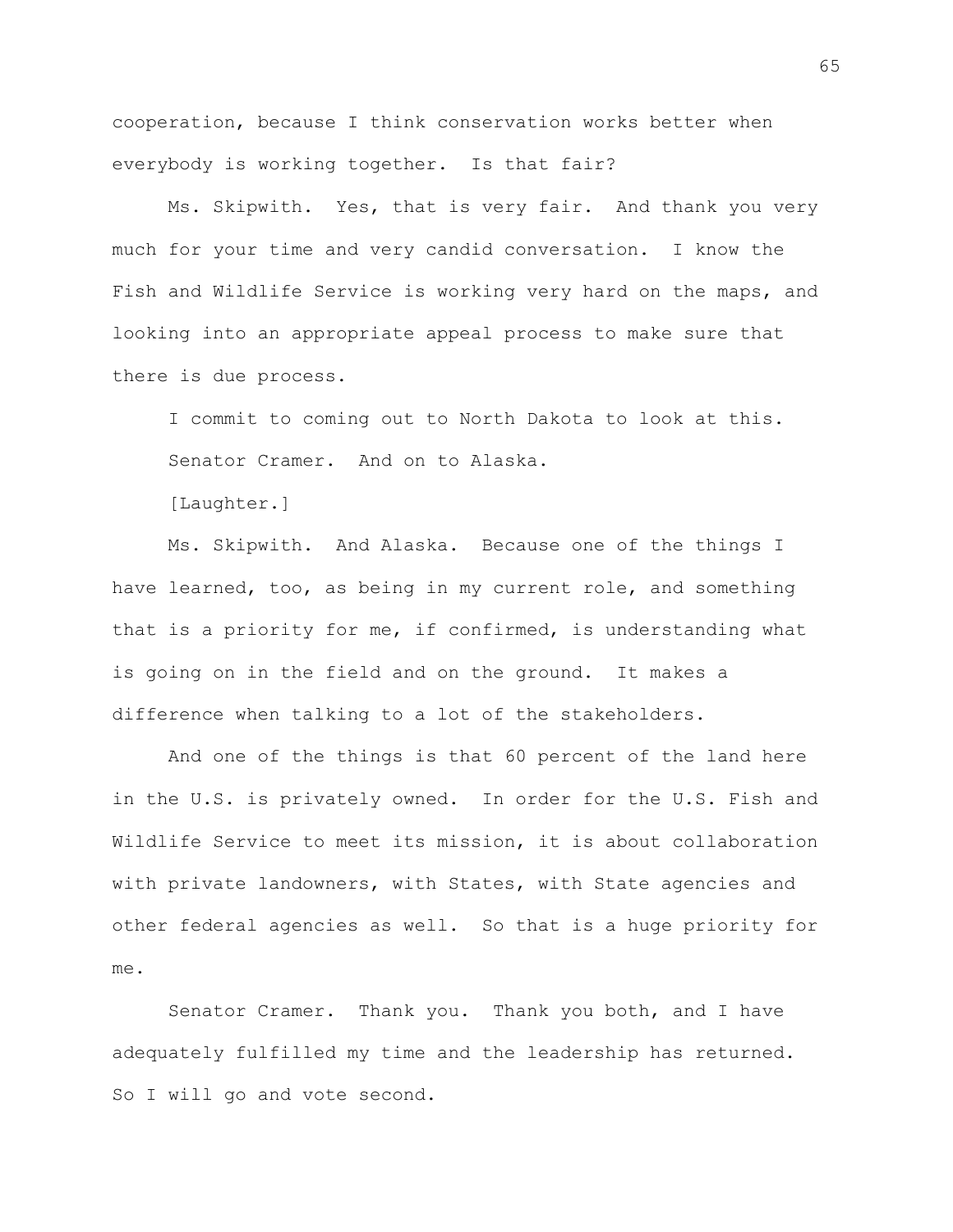Ms. Skipwith. Thank you.

Senator Barrasso. [Presiding] Thanks, Senator Cramer. We appreciate your role in chairing the committee in our absence.

Senator Carper has returned. I know you had a couple of additional questions that you would like to ask before we adjourn to go back for the second vote.

Senator Carper. Thank you, Mr. Chairman.

I would ask if I could, Mr. Chairman, for unanimous consent to enter into the record a letter from wildlife protection organizations who are not supporting Ms. Skipwith's nomination, as well as a letter from former Department of Interior career staff.

Senator Barrasso. Without objection. [The referenced information follows:]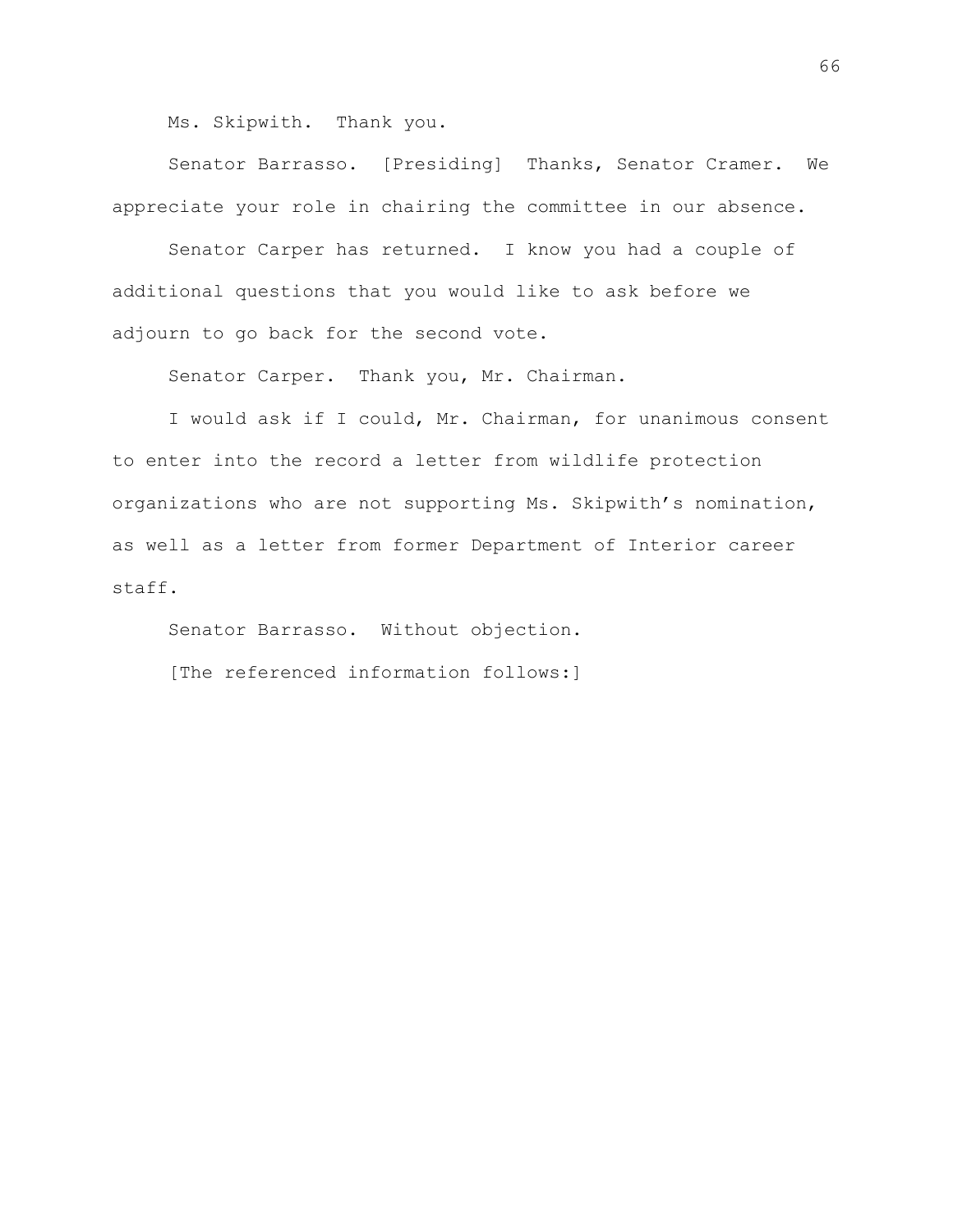Senator Carper. How does your faith guide you as you would approach serving in this capacity?

Ms. Skipwith. My faith? My faith has guided me from an early age, and that was instilled in me from --

Senator Carper. With respect to this job.

Ms. Skipwith. With this job?

Senator Carper. Fish and Wildlife Service. How would it guide you?

Ms. Skipwith. My conscience?

Senator Carper. Your faith.

Ms. Skipwith. My faith. It is about knowing that the decisions that I make, that's how I base them on including my background and education and science and on law. So I ask every day for God's guidance, because it is a huge role. There is a lot that goes into it. And it is working with the great people of the Service to ensure that that mission is complete, and that includes having faith to get that done.

Senator Carper. Sometimes we talk on our committee about this amazing planet that God has given us, and that we have a moral responsibility to protect the people and the plants and the animals that are here. Few agencies in the Federal Government really have touched that responsibility and hold that responsibility more than the Fish and Wildlife Service.

I would just say to you as a person of faith talking to a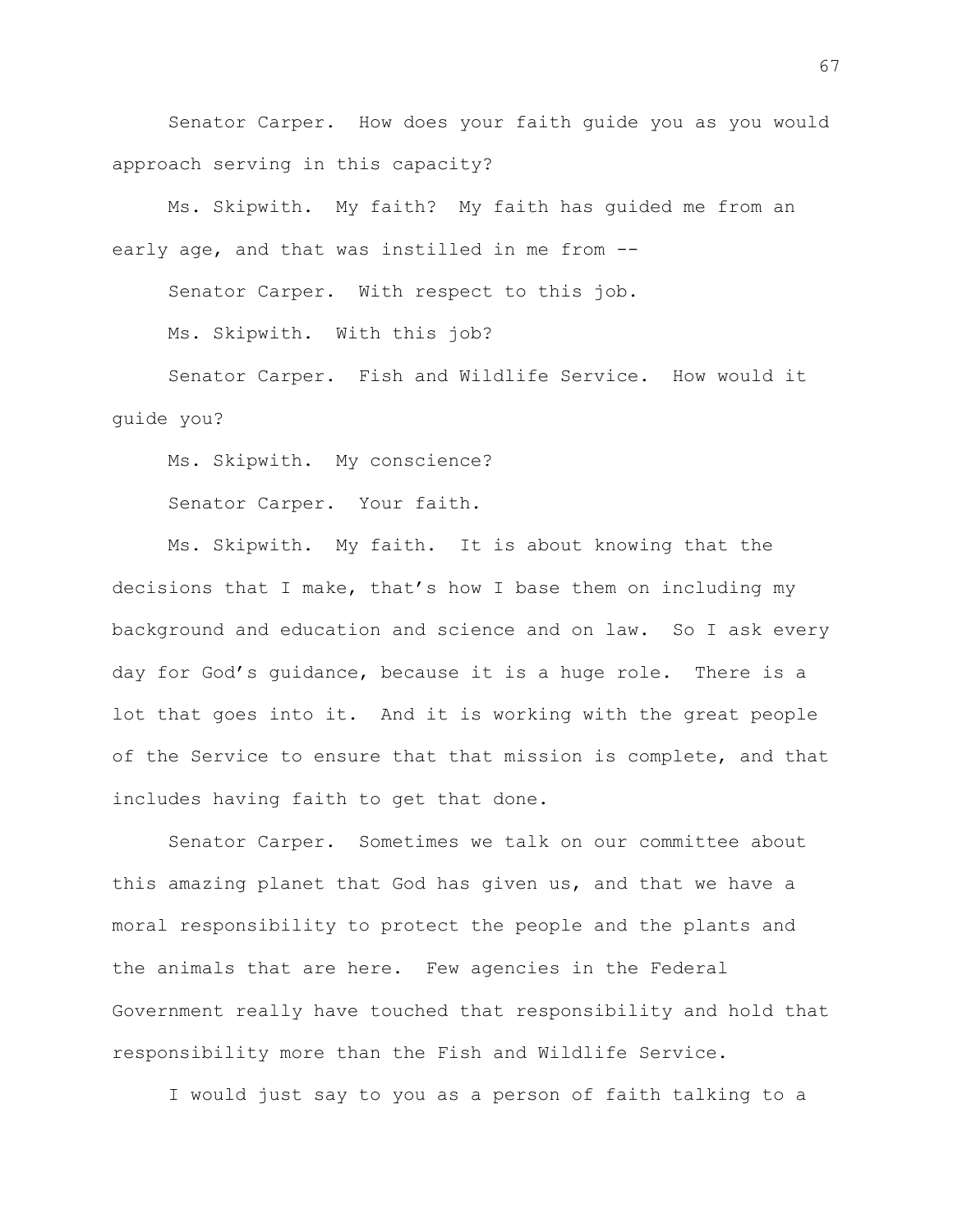person of faith that you will be guided by that as well.

Ms. Skipwith. Yes, sir.

Senator Carper. Our Country, again, for you, Ms. Skipwith, if I could, our country's modern conversation movement stands on the shoulders of many influential scientists who have over the past, I guess, 150 years, shaped America's most important conservation laws, agencies and principles. Would you take a second and tell us which conservation-focused scientist has been most influential in your career and how has their work influenced your approach to fisheries and wildlife management?

Ms. Skipwith. So, thank you very much for that.

Senator Carper. You are welcome.

[Laughter.]

Ms. Skipwith. I will say, one of the things is, looking at President Teddy Roosevelt, and it really goes to the essence of

Senator Carper. I served with him.

[Laughter.]

--

Senator Barrasso. I thought it was Franklin Delano Roosevelt that you served with.

[Laughter.]

Senator Carper. I get confused.

Ms. Skipwith. And knowing that that is really the basis and the essence of the generation, the mission for the Fish and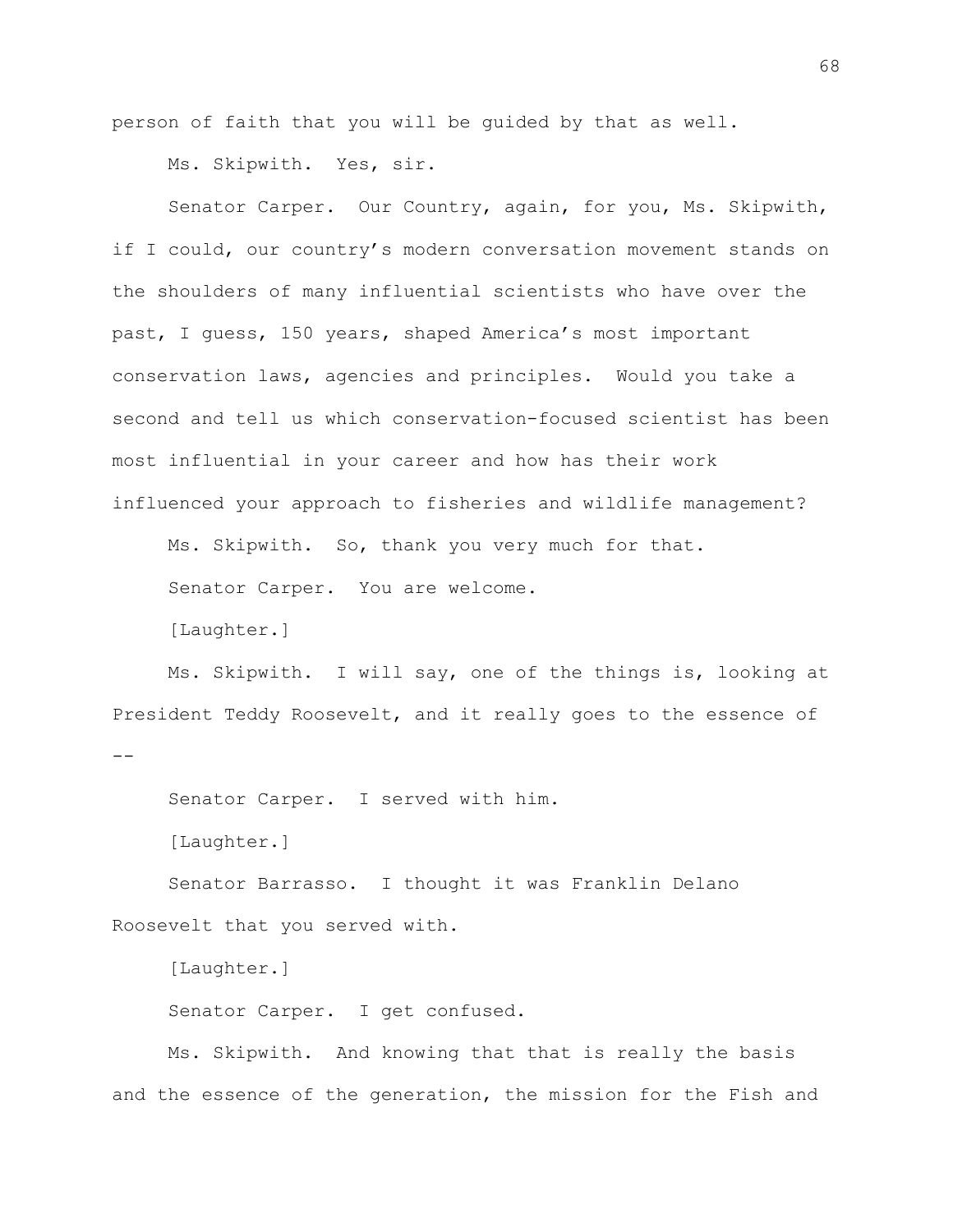Wildlife Service. And it goes back to a lot of what other leaders within the conservation community look back to in order to guide their steps. So that is what I would say is one of the leading people that I would look to.

Senator Carper. I was asking, my question was scientists. I asked you to share with us what conservation-focused scientist has been most influential in your career and how has the work of that scientist influenced your approach to fisheries and wildlife, fisheries management.

Ms. Skipwith. So I would say offhand, looking at, I would say Rob Frazier, who is a leading scientist, in order to change technology that dealt with how do you ensure that there is a balance in the environment as well as making sure that there is productivity for the people that are on the ground generating crops as well. A lot of that, what I have learned in my time in the science realm, is that theories can be applied to many different industries as well.

Senator Carper. Thank you.

Dr. Lemos, after the unprecedented historic flooding during Hurricane Harvey, which caused chemical explosions, as you will recall, in Texas, at an Arkema facility, the Chemical Safety and Hazard Investigation Board issued a report calling the industry to better understand and prepare for the safety hazards caused by more frequent and severe weather events. Do you agree that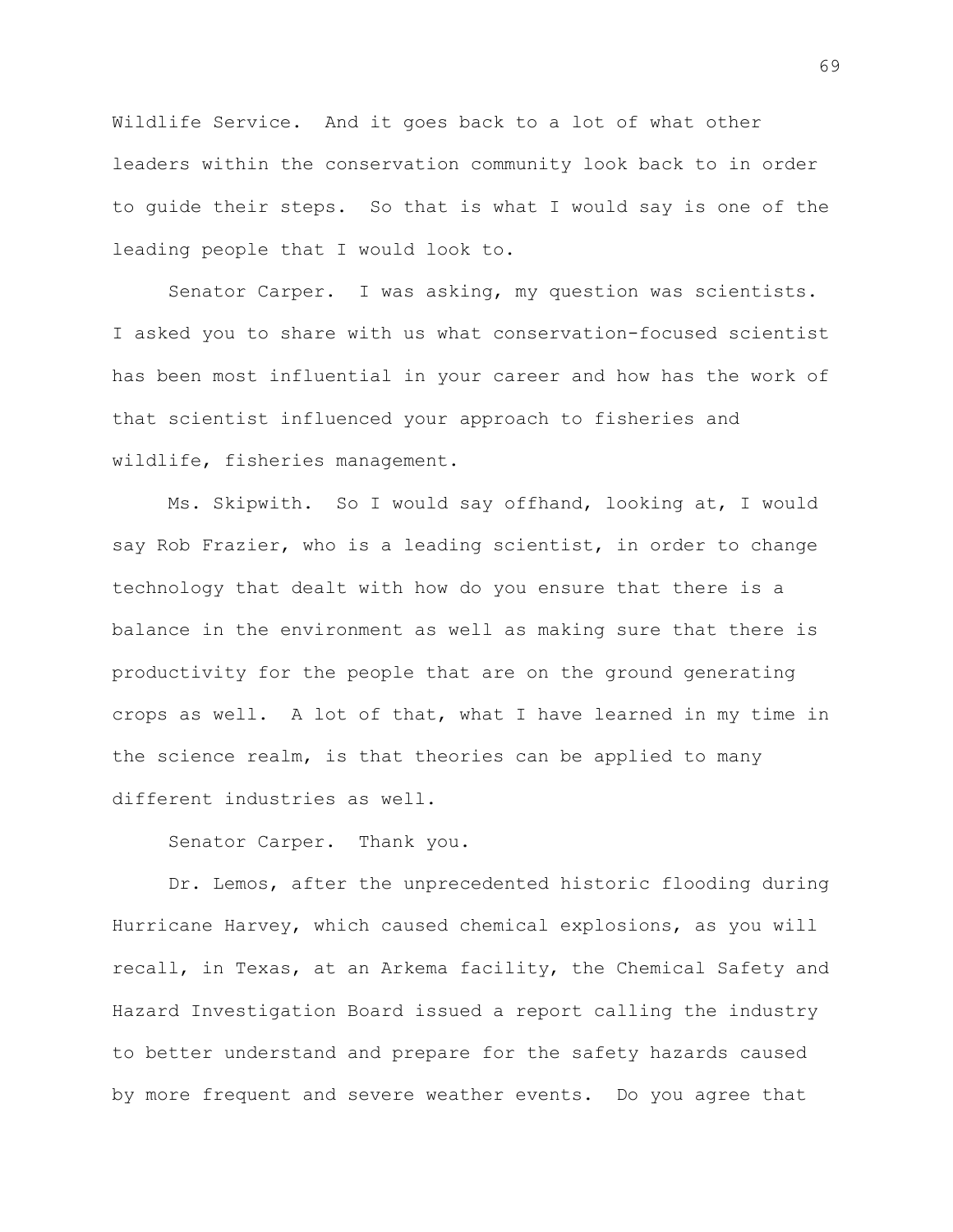industry must do more to prepare chemical facilities for the risks posed by climate change?

Ms. Lemos. Thank you, Senator.

Senator Carper. You are welcome.

Ms. Lemos. I believe I am familiar with these recommendations and the report. I understand the significant risk that is posed by changing sea levels, rising sea levels, and it has certainly impacted, and I believe it is important, and I support that recommendation for all relevant plants to do the same, and facilities.

Senator Carper. Thank you. One last quick question. Ms. Skipwith, if confirmed as Director of Fish and Wildlife Service, would you commit to protecting career staff at Fish and Wildlife Service and bolster their expertise instead of suppressing them?

Ms. Skipwith. Senator, I commit to working, I commit to that, yes.

Senator Carper. Thank you. That is a good answer. Thank you.

Senator Barrasso. Well, thank you, Senator Carper. Thank you to both of you.

Before closing, I want to ask unanimous consent to enter into the record several letters of support for the nomination of Katherine Lemos to be Member and Chairperson of the Chemical Safety and Hazard Investigation Board.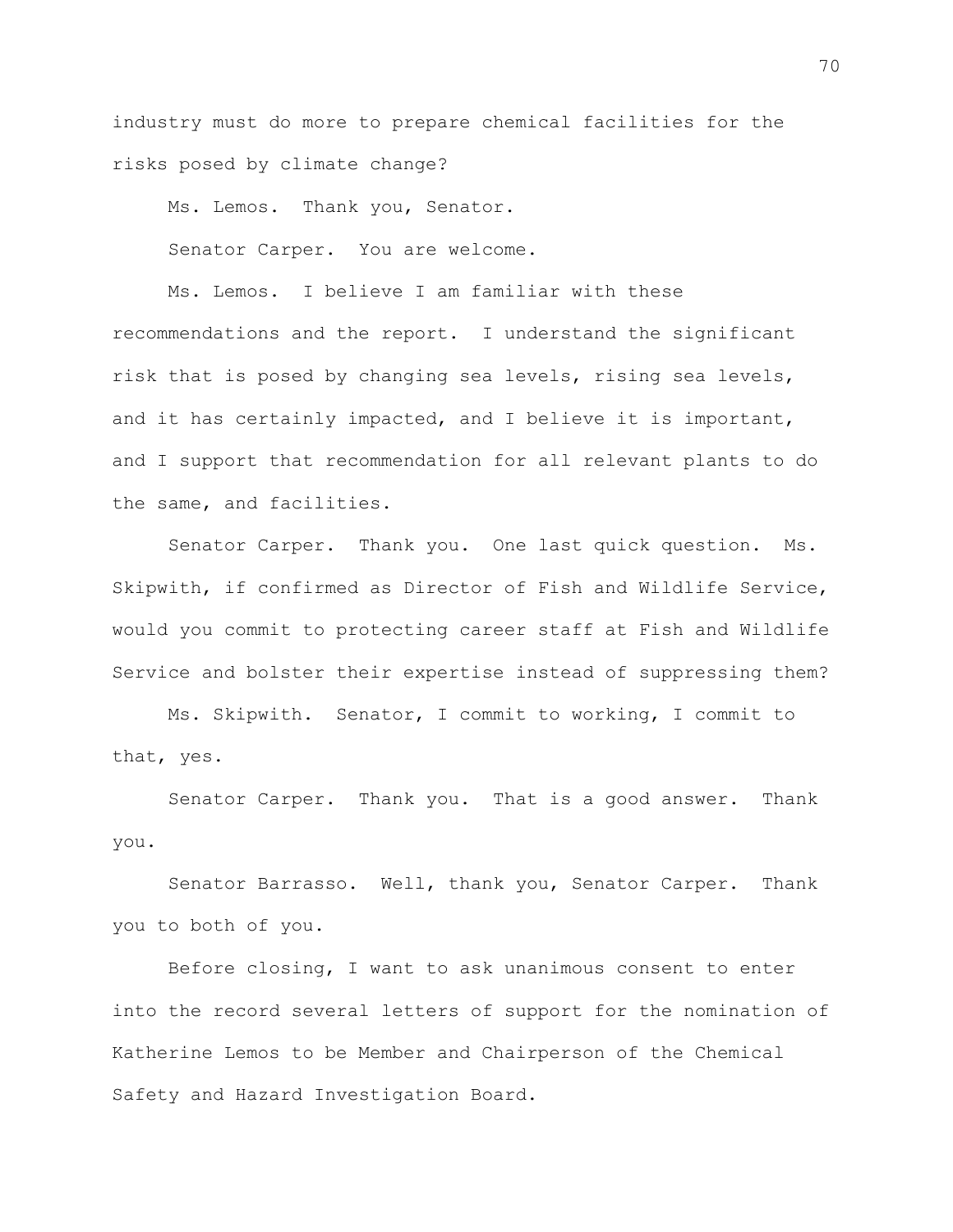Senator Carper. I object. Not really.

[Laughter.]

[The referenced information follows:]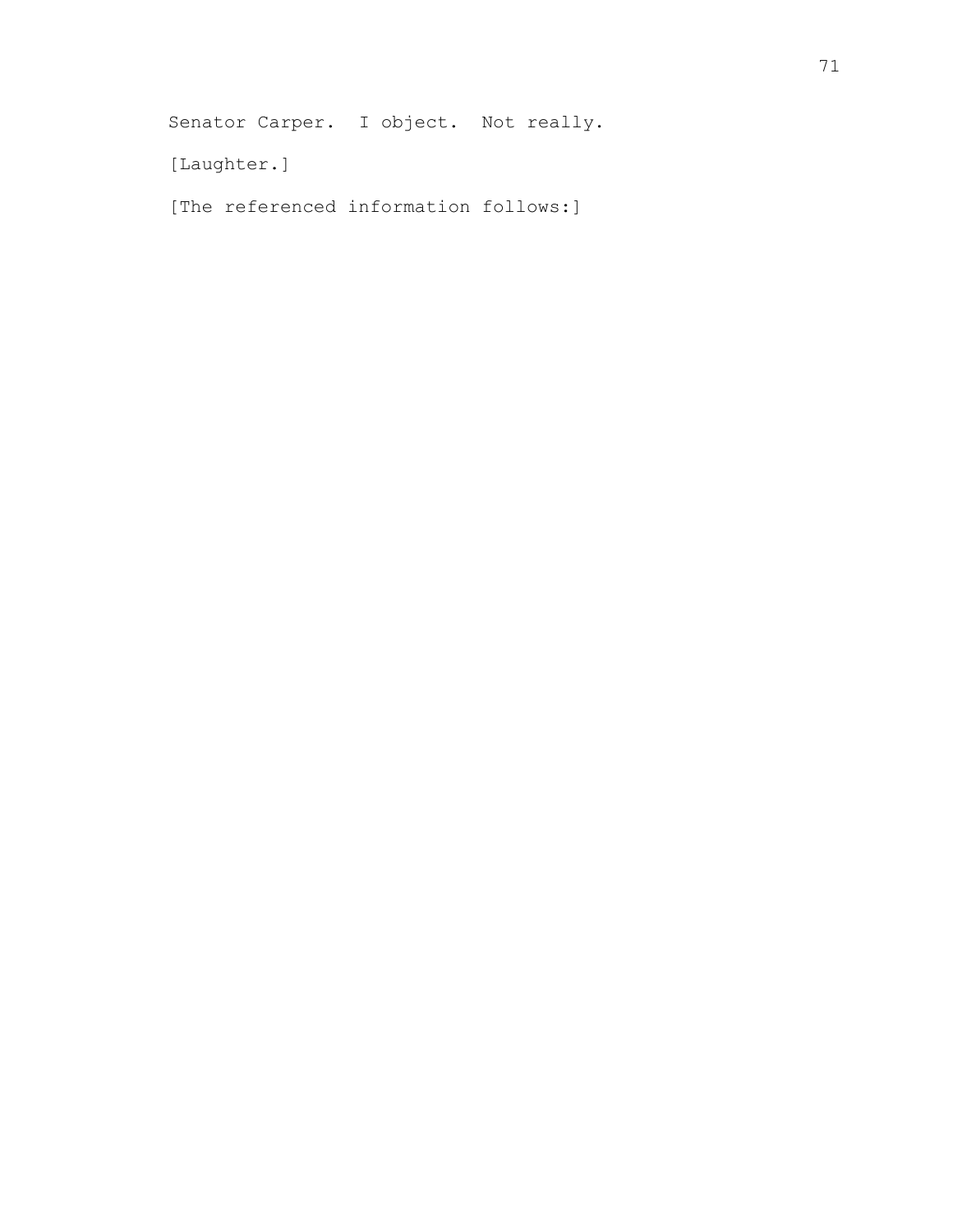Senator Barrasso. And over 80 stakeholders who have signed letters of support for Ms. Skipwith's nomination to serve as Director, U.S. Fish and Wildlife Service. I ask unanimous consent to enter these endorsements into the record. And if there is an objection, I will read each of the names individually, personally, and the letters.

Senator Carper. In that case, I do not object. [The referenced information follows:]